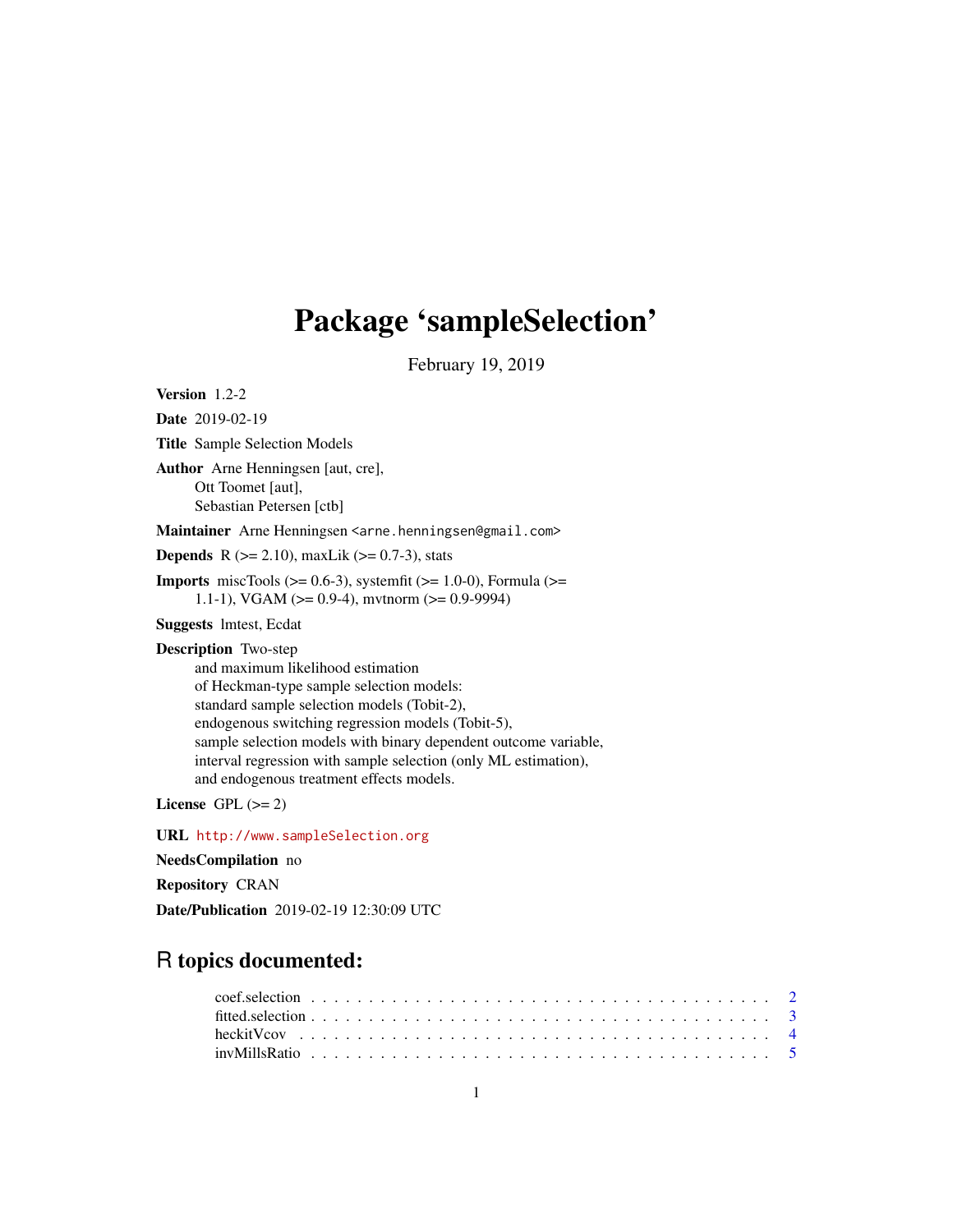<span id="page-1-0"></span>

|       | RandHIE |    |
|-------|---------|----|
|       |         |    |
|       |         |    |
|       |         |    |
|       |         |    |
|       |         |    |
|       |         |    |
|       |         |    |
|       |         |    |
| Index |         | 40 |

<span id="page-1-1"></span>coef.selection *Extract Coefficients from Selection Models*

## Description

This function extracts coefficients from sample selection models

## Usage

```
## S3 method for class 'selection'
coef(object, part = "full", ...)## S3 method for class 'summary.selection'
coef(object, part = "full", ...)## S3 method for class 'coef.selection'
print( x, prefix = TRUE,
     digits = max(3, getOption("digits") - 3), ... )
```
## Arguments

| object | object of class selection or summary. selection.                                   |
|--------|------------------------------------------------------------------------------------|
| part   | character string indicating which parts of the coefficients to extract: "full" for |
|        | all parameters (selection estimates, outcome estimates, error variance and cor-    |
|        | relation, including parameters that were calculated based on estimated parame-     |
|        | ters), "outcome" for the outcome estimates only (including the coefficient of the  |
|        | inverse Mill's ratio in case of a two-step estimation), or "est" for all estimated |
|        | parameters.                                                                        |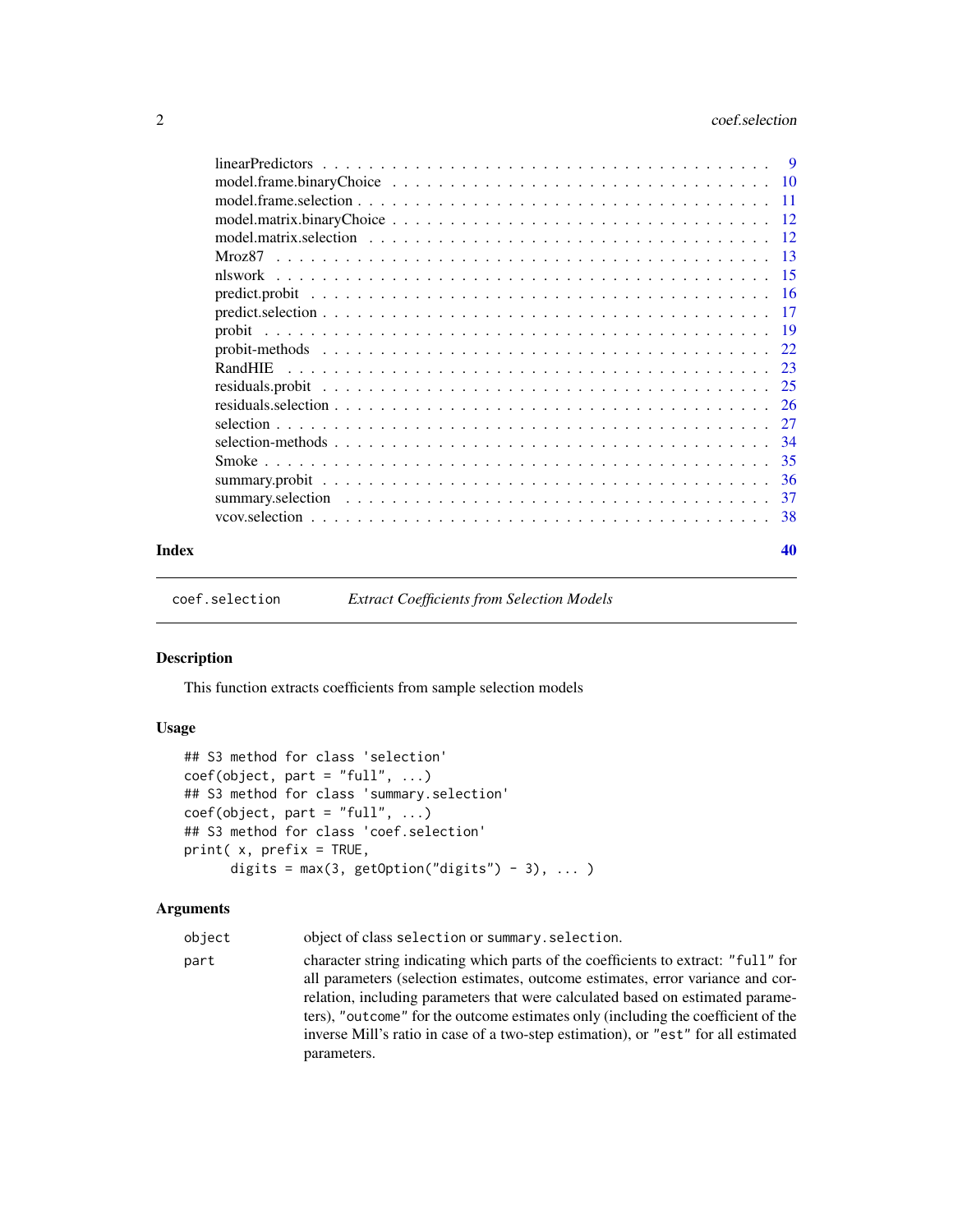## <span id="page-2-0"></span>fitted.selection 3

| x      | object returned by coef. selection.                                                                                 |
|--------|---------------------------------------------------------------------------------------------------------------------|
| prefix | logical. Add a prefix to the names of the coefficients that indicates to which<br>equation the coefficient belongs. |
| digits | numeric, (suggested) number of significant digits.                                                                  |
| .      | currently not used.                                                                                                 |

## Value

coef.selection returns a vector of the estimated coefficients.

coef.summary.selection returns a matrix of the estimated coefficients, their standard errors, tvalues, and p-values.

#### Author(s)

Arne Henningsen, Ott Toomet (<otoomet@ut.ee>)

#### See Also

[coef](#page-0-0), [selection](#page-26-1), [vcov.selection](#page-37-1), and [selection-methods](#page-33-1).

#### Examples

```
## Estimate a simple female wage model taking into account the labour
## force participation
   data(Mroz87)
   a \le heckit(lfp \sim huswage + kids5 + mtr + fatheduc + educ + city,
               log(wage) ~ educ + city, data=Mroz87)
## extract all coefficients of the model:
coef( a )
## now extract the coefficients of the outcome model only:
coef( a, part="outcome")
## extract all coefficients, standard errors, t-values
## and p-values of the model:
coef( summary( a ) )
## now extract the coefficients, standard errors, t-values
## and p-values of the outcome model only:
coef( summary( a ), part="outcome")
```
<span id="page-2-1"></span>fitted.selection *Fitted Values of Selection Models*

## Description

Calculate fitted values of sample selection models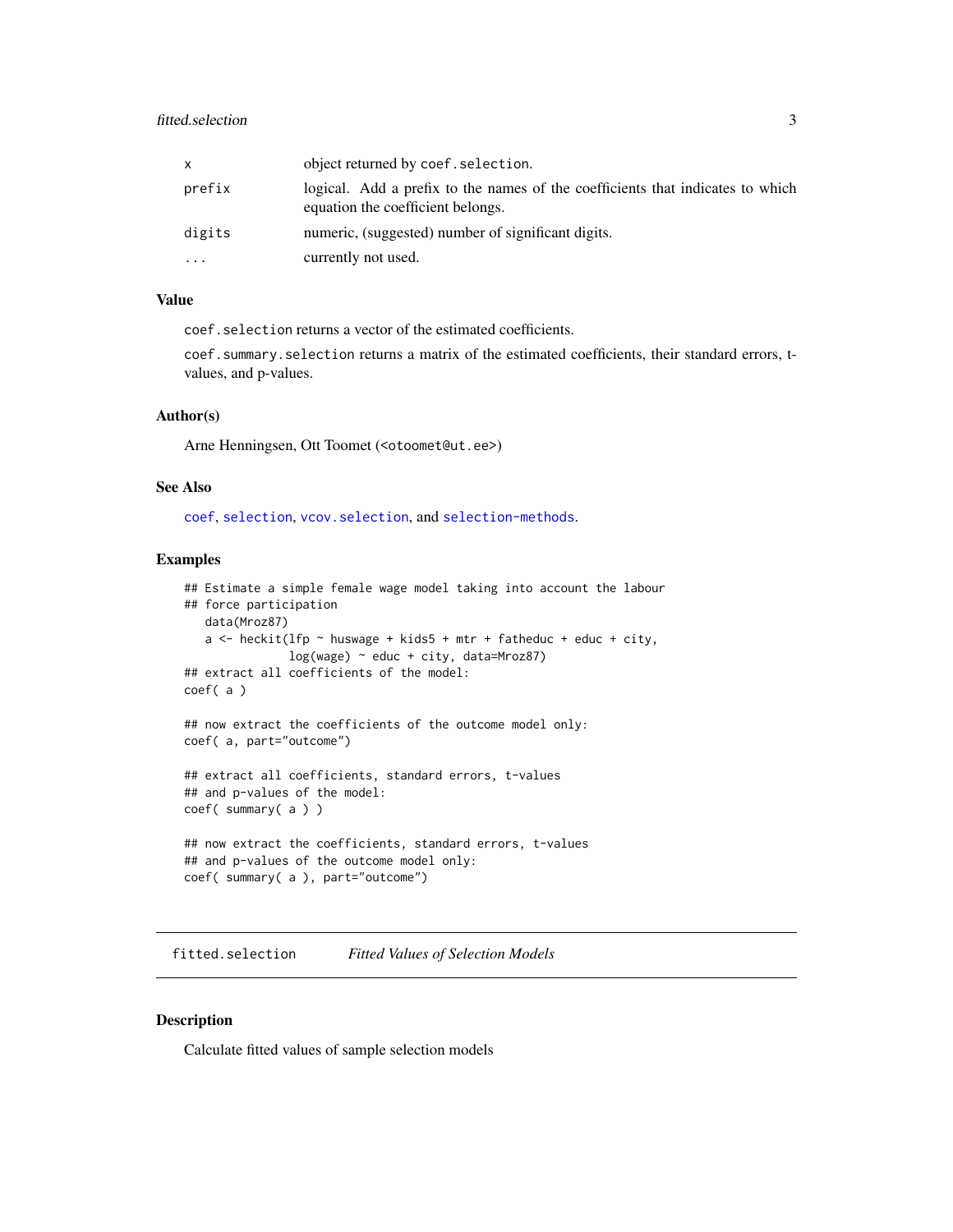#### <span id="page-3-0"></span>Usage

```
## S3 method for class 'selection'
fitted(object, part = "outcome", ... )
```
#### Arguments

| object | object of class selection.                                                                                                                                                                     |
|--------|------------------------------------------------------------------------------------------------------------------------------------------------------------------------------------------------|
| part   | character string indication which fitted values to extract: "outcome" for the fit-<br>ted values of the outcome equation(s) or "selection" for the fitted values of the<br>selection equation. |
| .      | further arguments passed to other methods (e.g. fitted.probit or fitted).                                                                                                                      |

### Details

If the model was estimated by the 2-step method, the fitted values of the outcome equation are calculated using all regressors of this equation including the inverse Mill's ratios, i.e. the fitted values correspond to the conditional expectations (see [predict.selection](#page-16-1)).

If the model was estimated by the maximum likelihood method, the fitted values of the outcome equation are calculated by disregarding the selection equation, i.e. the fitted values correspond to the unconditional expectations (see [predict.selection](#page-16-1)).

The fitted values of the selection equation are probabilities. If the dependent variable of the outcome equation is binary, also the fitted values of the outcome equation are probabilities.

#### Value

A numeric vector of the fitted values.

#### Author(s)

Arne Henningsen

## See Also

[fitted](#page-0-0), [selection](#page-26-1), [residuals.selection](#page-25-1), and [selection-methods](#page-33-1).

heckitVcov *Heckit Variance Covariance Matrix*

## Description

Calculate the asymptotic covariance matrix for the coefficients of a Heckit estimation

#### Usage

```
heckitVcov( xMat, wMat, vcovProbit, rho, delta, sigma,
saveMemory = TRUE )
```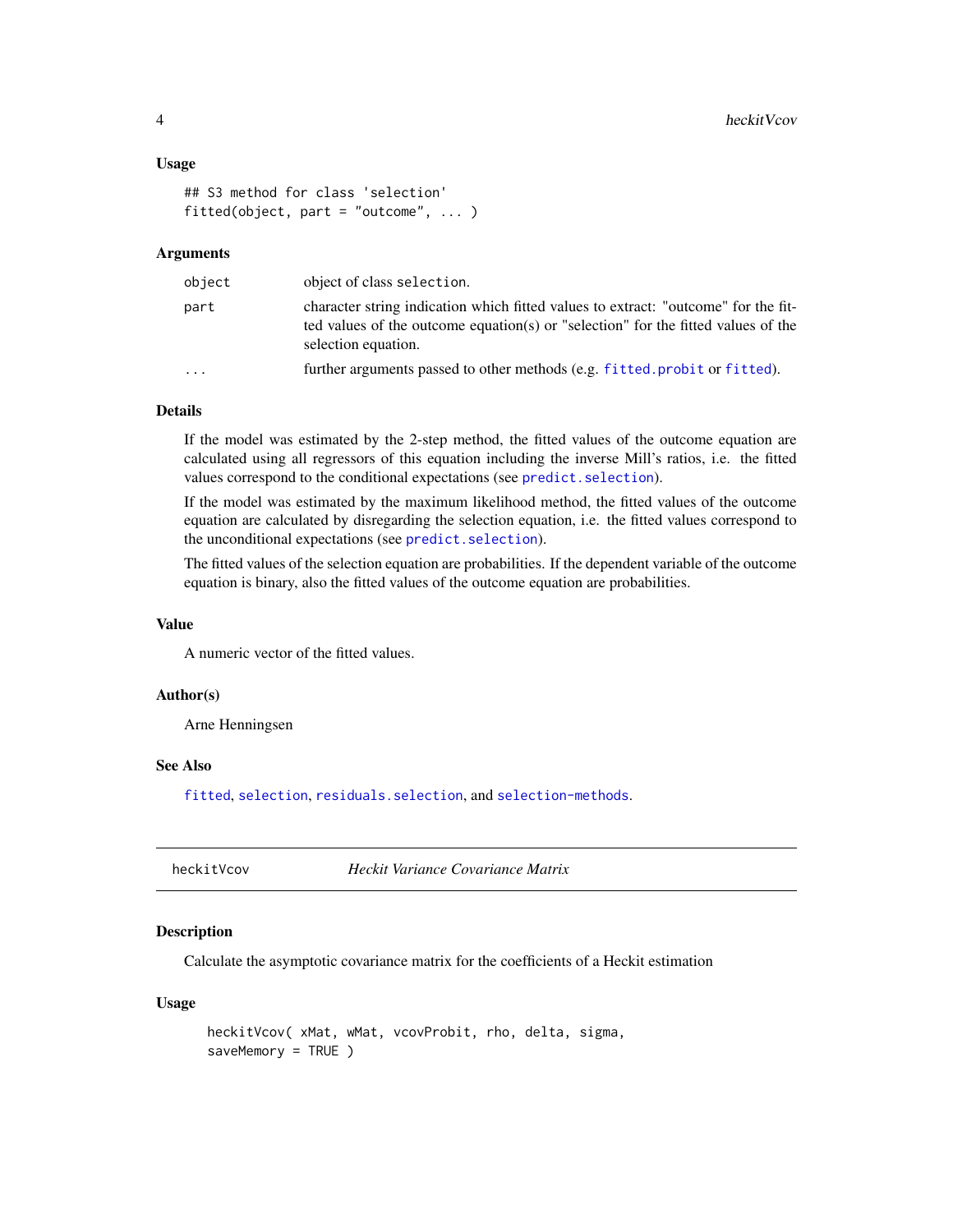## <span id="page-4-0"></span>invMillsRatio 5

## Arguments

| xMat       | model matrix of the 2nd step estimation.                                                                             |
|------------|----------------------------------------------------------------------------------------------------------------------|
| wMat       | model matrix of the 1st step probit estimation.                                                                      |
| vcovProbit | variance covariance matrix of the 1st step probit estimation.                                                        |
| rho        | the estimated $\rho$ , see Greene (2003, p. 784).                                                                    |
| delta      | the estimated $\delta$ s, see Greene (2003, p. 784).                                                                 |
| sigma      | the estimated $\sigma$ , see Greene (2003, p. 784).                                                                  |
| saveMemory | logical. Save memory by using a different implementation of the formula? (this<br>should not influence the results). |

## Details

The formula implemented in heckitVcov is available, e.g., in Greene (2003), last formula on page 785.

## Value

the variance covariance matrix of the coefficients.

## Author(s)

Arne Henningsen

## References

Greene, W. H. (2003) *Econometric Analysis, Fifth Edition*, Prentice Hall.

Lee, L., G. Maddala and R. Trost (1980) Asymetric covariance matrices of two-stage probit and two-stage tobit methods for simultaneous equations models with selectivity. *Econometrica*, 48, p. 491-503.

#### See Also

[heckit](#page-26-2).

invMillsRatio *Inverse Mill's Ratio of probit models*

## Description

Calculates the 'Inverse Mill's Ratios' of univariate and bivariate probit models.

## Usage

invMillsRatio( x, all = FALSE )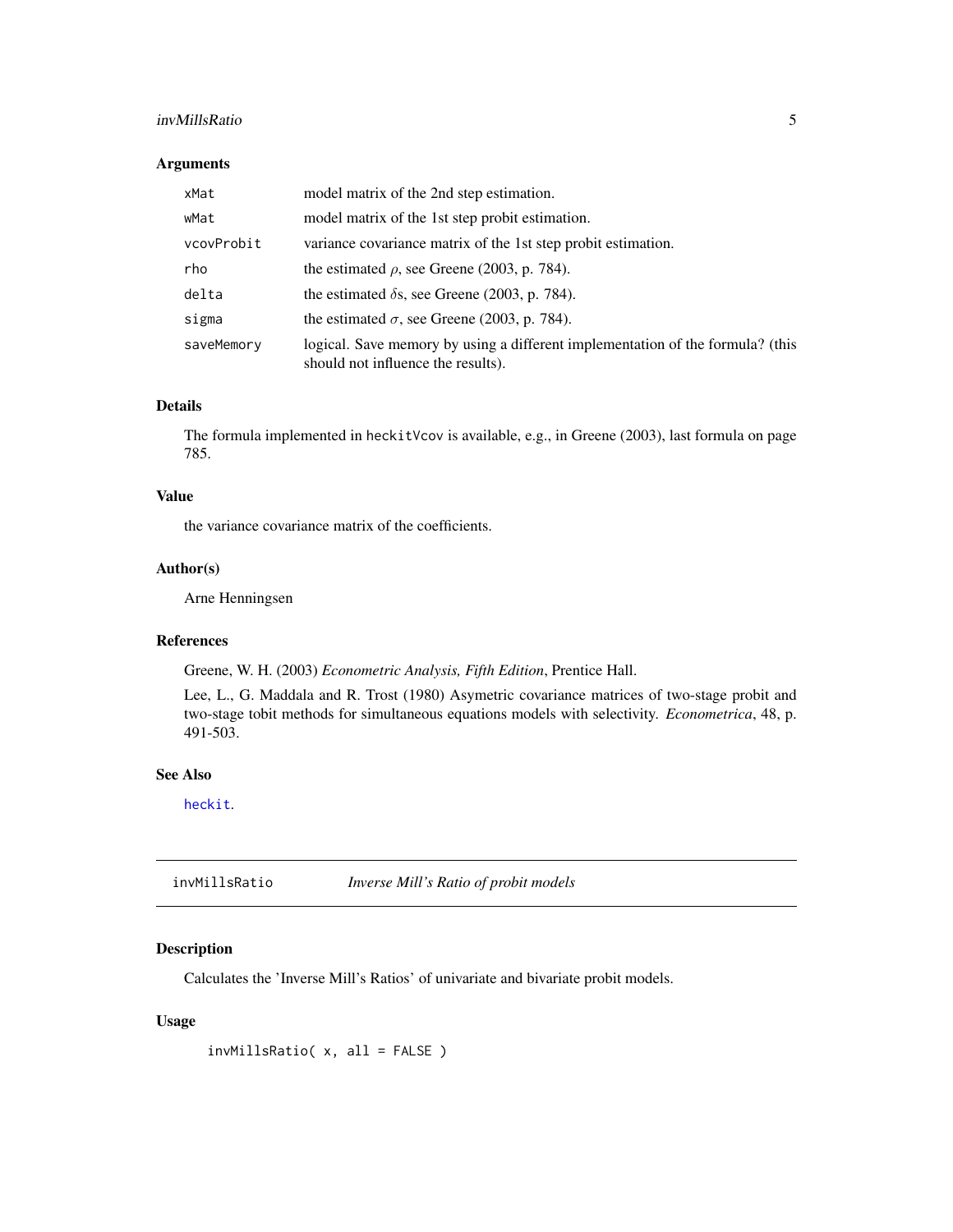#### <span id="page-5-0"></span>Arguments

|     | probit model estimated by probit, glm or vglm.                                                             |
|-----|------------------------------------------------------------------------------------------------------------|
| all | a logical value indicating whether the inverse Mill's Ratios should be calculated<br>for all observations. |

## Details

The formula to calculate the inverse Mill's ratios for univariate probit models is taken from Greene (2003, p. 785), whereas the formulas for bivariate probit models are derived in Henning and Henningsen (2005).

#### Value

A data frame that contains the Inverse Mill's Ratios (IMR) and the delta values (see Greene, 2003, p. 784).

If a univariate probit estimation is provided, the variables IMR1 and IMR0 are the Inverse Mill's Ratios to correct for a sample selection bias of  $y = 1$  and  $y = 0$ , respectively. Accordingly, 'delta1' and 'delta0' are the corresponding delta values.

If a bivariate probit estimation is provided, the variables IMRa1, IMRa0, IMRb1, and IMRb0 are the Inverse Mills Ratios to correct for a sample selection bias of  $y = 1$  and  $y = 0$  in equations 'a' and 'b', respectively. Accordingly, 'deltaa1', 'deltaa0', 'deltab1' and 'deltab0' are the corresponding delta values.

#### Author(s)

Arne Henningsen

#### References

Greene, W. H. (2003) *Econometric Analysis, Fifth Edition*, Prentice Hall.

Henning, C.H.C.A and A. Henningsen (2005) Modeling Price Response of Farm Households in Imperfect Labor Markets in Poland: Incorporating Transaction Costs and Heterogeneity into a Farm Household Approach. Unpublished, University of Kiel, Germany.

#### Examples

```
## Wooldridge( 2003 ): example 17.5, page 590
data(Mroz87)
myProbit \leq glm( lfp \sim nwifeinc + educ + exper + I( exper^2 ) + age +
   kids5 + kids618, family = binomial( link = "probit" ), data=Mroz87 )
Mroz87$IMR <- invMillsRatio( myProbit )$IMR1
myHeckit <- lm( log( wage ) ~ ~educ + exper + I( exper^2 ) + IMR,
   data = Mroz87[ Mroz87$lfp == 1, 1)# using NO labor force participation as endogenous variable
Mroz87$nolfp <- 1 - Mroz87$lfp
myProbit2 <- glm( nolfp ~ nwifeinc + educ + exper + I( exper^2 ) + age +
   kids5 + kids618, family = binomial( link = "probit" ), data=Mroz87 )
all.equal( invMillsRatio( myProbit )$IMR1, invMillsRatio( myProbit2 )$IMR0 )
```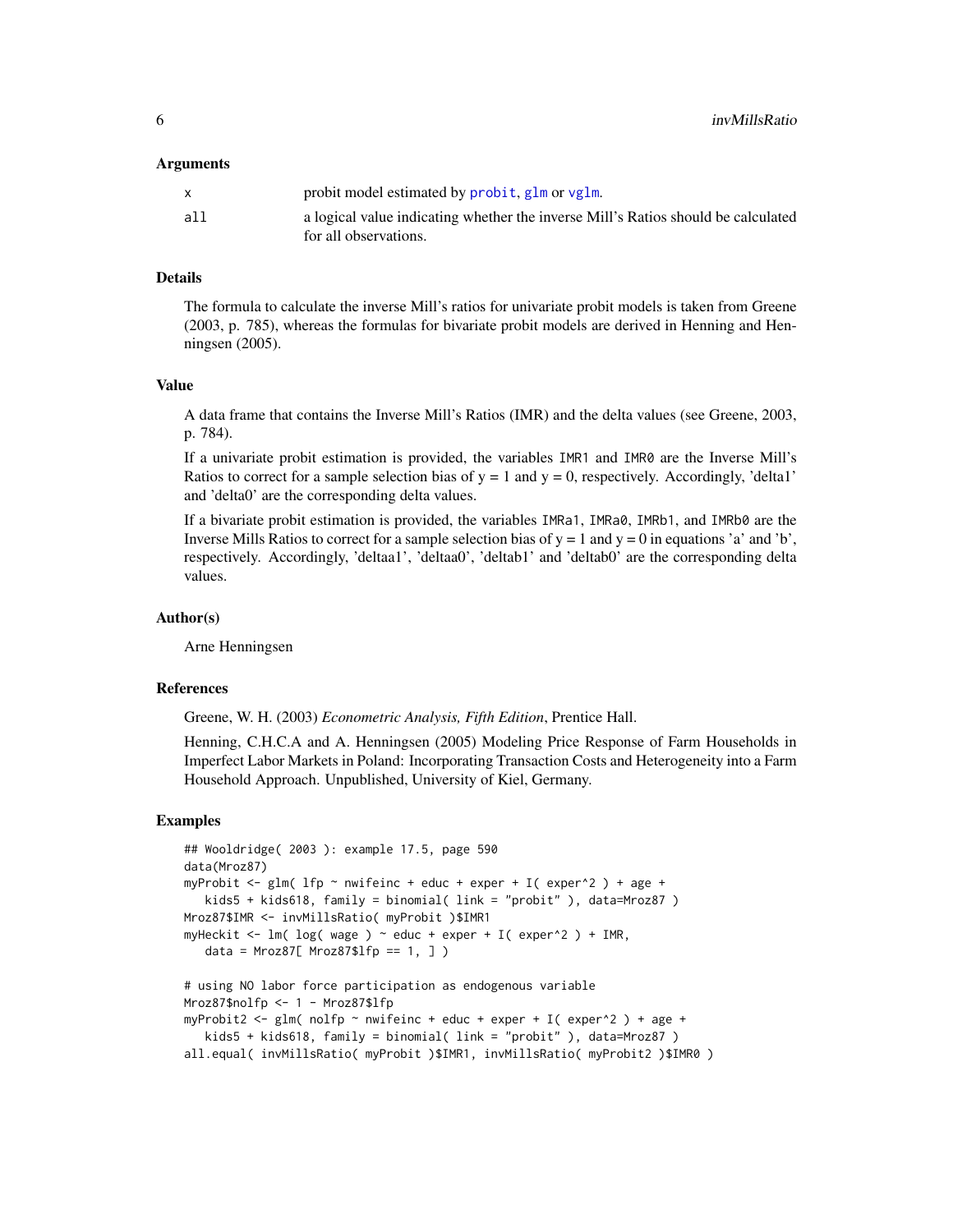```
# should be true
# example for bivariate probit
library( "mvtnorm" )
library( "VGAM" )
nObs <- 1000
# error terms (trivariate normal)
sigma <- symMatrix( c( 2, 0.7, 1.2, 1, 0.5, 1 ) )
myData <- as.data.frame( rmvnorm( nObs, c( 0, 0, 0 ), sigma ) )
names( myData ) <- c( "e0", "e1", "e2" )
# exogenous variables (indepently normal)
myData$x0 <- rnorm( nObs )
myData$x1 <- rnorm( nObs )
myData$x2 <- rnorm( nObs )
# endogenous variables
myData$y0 <- -1.5 + 0.8 * myData$x1 + myData$e0
myData$y1 <- ( 0.3 + 0.4 \times myData$x1 + 0.3 \times myData$x2 + myData$e1 ) > 0
myData$y2 <- (-0.1 + 0.6 * myData$x1 + 0.7 * myData$x2 + myData$e2 ) > 0# bivariate probit (using rhobit transformation)
bProbit \leq vglm( cbind( y1, y2 ) \sim x1 + x2, family = binom2.rho,
   data = myData )
summary( bProbit )
# bivariate probit (NOT using rhobit transformation)
bProbit2 <- vglm( cbind( y1, y2 ) \sim x1 + x2, family = binom2.rho(
  lrho = "identitylink" ), data = myData )
summary( bProbit2 )
# inverse Mills Ratios
imr <- invMillsRatio( bProbit )
imr2 <- invMillsRatio( bProbit2 )
all.equal( imr, imr2, tolerance = .Machine$double.eps ^ 0.25)
# tests
# E[ e0 | y1* > 0 & y2* > 0 ]
mean( myData$e0[ myData$y1 & myData$y2 ] )
mean( sigma[1,2] * imr$IMR11a + sigma[1,3] * imr$IMR11b, na.rm = TRUE)
# E[ e0 | y1* > 0 & y2* <= 0 ]
mean( myData$e0[ myData$y1 & !myData$y2 ] )
mean( signa[1,2] \times imr$IMR10a + sigma[1,3] \times imr$IMR10b, na.rm = TRUE)
# E[ e0 | y1* <= 0 & y2* > 0 ]
mean( myData$e0[ !myData$y1 & myData$y2 ] )
mean( signa[1,2] * imr$IMR01a + signa[1,3] * imr$IMR01b, na.rm = TRUE )# E[ e0 | y1* <= 0 & y2* <= 0 ]
mean( myData$e0[ !myData$y1 & !myData$y2 ] )
mean( signa[1,2] * imr$IMR00a + signa[1,3] * imr$IMR00b, na.rm = TRUE )# E[ e0 | y1* > 0 ]mean( myData$e0[ myData$y1 ] )
```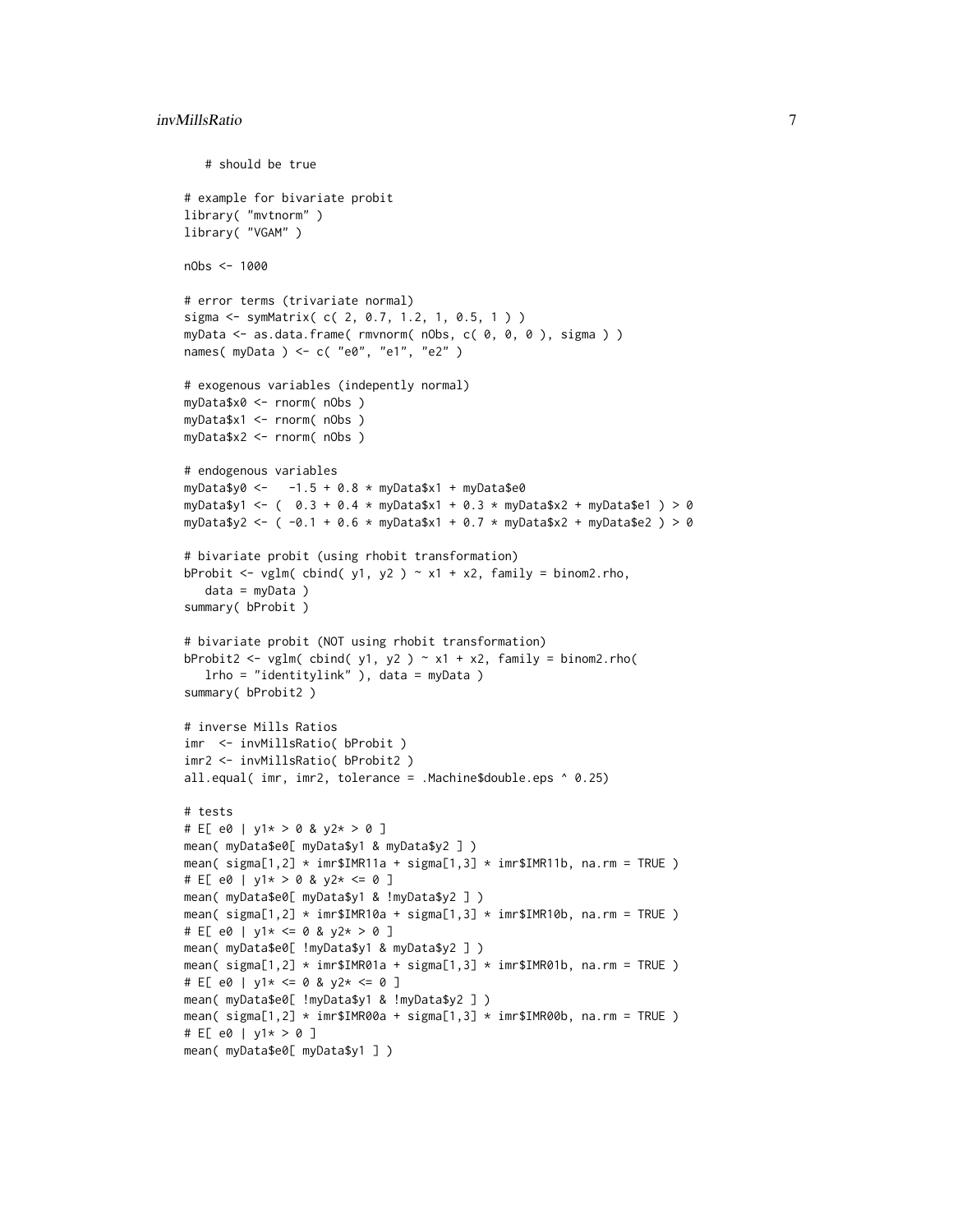```
mean( signa[1,2] \times imr$IMR1X, na.rm = TRUE )
# E[ e0 | y1* <= 0 ]
mean( myData$e0[ !myData$y1 ] )
mean( signa[1,2] \times imr$IMR0X, na.rm = TRUE )
# E[ e0 | y2* > 0 ]
mean( myData$e0[ myData$y2 ] )
mean( signa[1,3] \times imr$IMRX1, na.rm = TRUE )
# E[ e0 | y2* \le 0 ]mean( myData$e0[ !myData$y2 ] )
mean( sigma[1,3] * imr$IMRX0, na.rm = TRUE )
# estimation for y1* > 0 and y2* > 0
selection <- myData$y1 & myData$y2
# OLS estimation
ols11 <- lm(y0 \sim x1, data = myData, subset = selection)summary( ols11 )
# heckman type estimation
heckit11 <- lm( y0 ~ x1 ~ + IMR11a + IMR11b, data = cbind( myData, imr),
   subset = selection )
summary( heckit11 )
# estimation for y1* > 0 and y2* <= 0selection <- myData$y1 & !myData$y2
# OLS estimation
ols10 <- lm( y0 ~ x1, data = myData, subset = selection )summary( ols10 )
# heckman type estimation
heckit10 <- lm( y0 ~ x1 ~ + ~ IMR10a ~ + ~ IMR10b, data = chind( myData, imr),subset = selection )
summary( heckit10 )
# estimation for y1* \le 0 and y2* > 0selection <- !myData$y1 & myData$y2
# OLS estimation
ols01 <- lm(y0 \sim x1, data = myData, subset = selection)summary( ols01 )
# heckman type estimation
heckit01 <- lm( y0 ~ x1 ~ + ~ IMR01a ~ + ~ IMR01b, data = chind( myData, imr),subset = selection )
summary( heckit01)
# estimation for y1* \leq 0 and y2* \leq 0selection <- !myData$y1 & !myData$y2
# OLS estimation
ols00 <- lm(y0 \sim x1, data = myData, subset = selection)summary( ols00 )
# heckman type estimation
heckit00 <- lm( y0 ~ x1 ~ + ~ IMR00a ~ + ~ IMR00b, data = chind( myData, imr),subset = selection )
summary( heckit00 )
# estimation for y1* > 0
selection <- myData$y1
```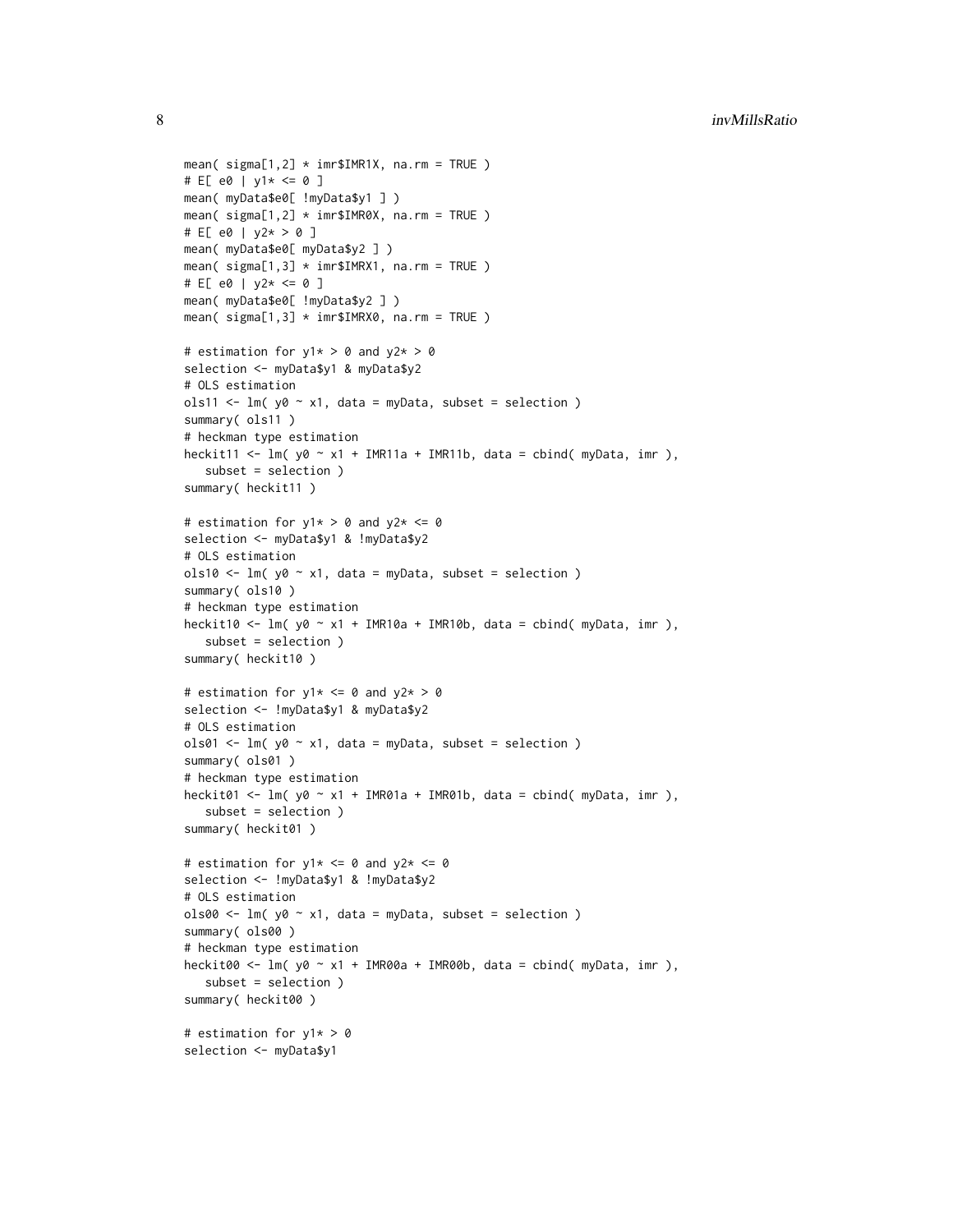## <span id="page-8-0"></span>linearPredictors 9

```
# OLS estimation
ols1X <- lm( y0 ~ x1, data = myData, subset = selection )summary( ols1X )
# heckman type estimation
heckit1X <- lm( y0 ~ x1 ~ + ~ IMR1X, data = cbind( myData, imr),subset = selection )
summary( heckit1X )
# estimation for y1* < = 0selection <- !myData$y1
# OLS estimation
ols0X <- lm( y0 ~ x1, data = myData, subset = selection )summary( ols0X )
# heckman type estimation
heckit0X <- lm( y0 ~ x1 + IMR0X, data = cbind( myData, imr ),
   subset = selection )
summary( heckit0X )
# estimation for y2* > 0
selection <- myData$y2
# OLS estimation
olsX1 \leq lm( y0 \sim x1, data = myData, subset = selection )
summary( olsX1 )
# heckman type estimation
heckitX1 <- lm( y0 ~ x1 + IMRX1, data = cbind( myData, imr ),
   subset = selection )
summary( heckitX1 )
# estimation for y2* <= 0
selection <- !myData$y2
# OLS estimation
olsX0 <- lm(y0 \sim x1, data = myData, subset = selection)summary( olsX0 )
# heckman type estimation
heckitX0 <- lm( y0 \sim x1 + IMRX0, data = cbind( myData, imr),
   subset = selection )
summary( heckitX0 )
```
linearPredictors *Calculates linear predictors for different models*

## <span id="page-8-1"></span>Description

Calculates the (unobservable) linear predictors for probability models.

## Usage

```
linearPredictors(x, ...)
## S3 method for class 'probit'
linearPredictors( x, ... )
```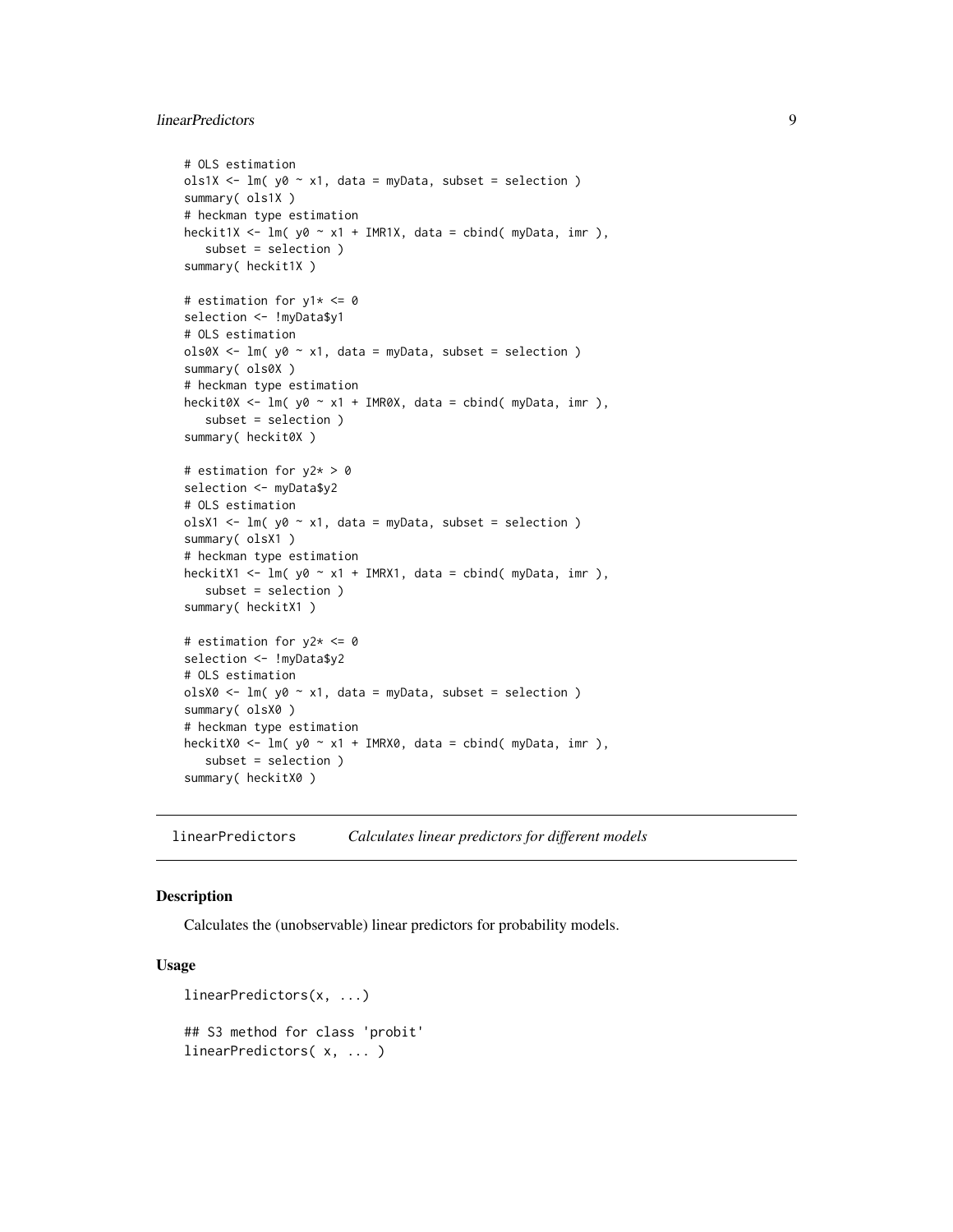## <span id="page-9-0"></span>Arguments

| $\boldsymbol{\mathsf{x}}$ | model of an appropriate class           |
|---------------------------|-----------------------------------------|
| $\cdots$                  | other arguments depending on the method |

## Details

It is a generic function with a method for 'probit'.

## Value

A matrix with nrow equal to the number of observations and one column: the linear predictors for observations

## Author(s)

Ott Toomet <otoomet@ut.ee>, Arne Henningsen

## See Also

[probit](#page-18-1) and [probit-methods](#page-21-2).

#### Examples

```
data(Mroz87)
Mroz87$kids <- ( Mroz87$kids5 + Mroz87$kids618 > 0 )
a \le - probit(lfp \sim kids + educ + hushrs + huseduc + huswage + mtr +
motheduc, data=Mroz87)
b <- linearPredictors(a)
cor(Mroz87$lfp, b) # should be positive and highly significant
```
<span id="page-9-1"></span>model.frame.binaryChoice

*Data of Binary Choice Models*

## Description

Return the variables used for estimating a binary choice model

## Usage

```
## S3 method for class 'binaryChoice'
model.frame( formula, ... )
```
#### Arguments

| formula  | object of class binaryChoice.                                  |
|----------|----------------------------------------------------------------|
| $\cdots$ | further arguments passed to other methods (e.g. model. frame). |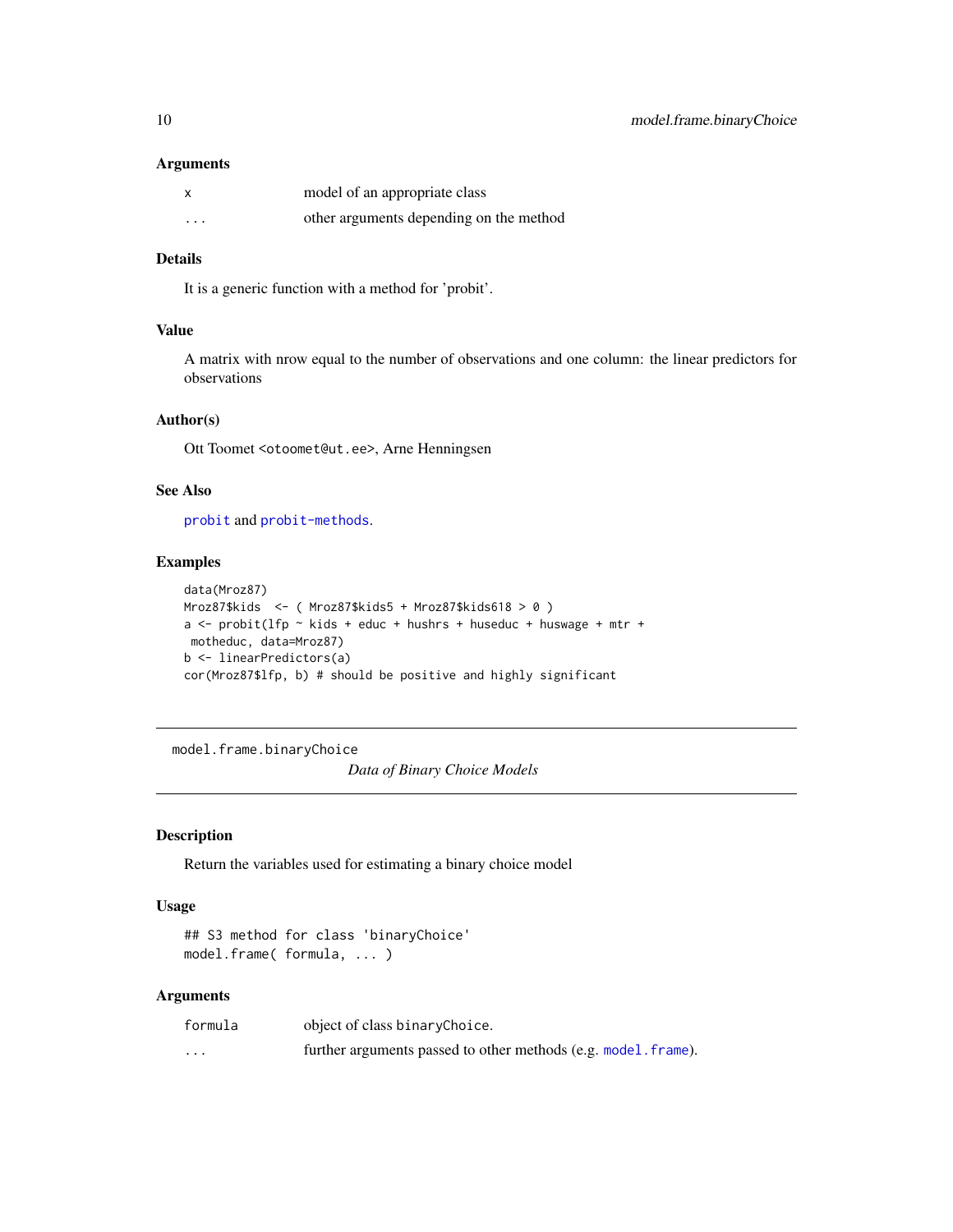## <span id="page-10-0"></span>Value

A data.frame containing all variables used for the estimation.

#### Author(s)

Arne Henningsen, Ott Toomet <otoomet@ut.ee>

## See Also

[binaryChoice](#page-18-2), [probit](#page-18-1), [model.frame](#page-0-0), [model.matrix.binaryChoice](#page-11-1), and [probit-methods](#page-21-2).

<span id="page-10-1"></span>model.frame.selection *Data of Selection Models*

## Description

Return the variables used for estimating a sample selection model

## Usage

## S3 method for class 'selection' model.frame(formula, ... )

#### Arguments

| formula | object of class selection.                                                                  |
|---------|---------------------------------------------------------------------------------------------|
| $\cdot$ | further arguments passed to other methods (e.g. model. frame or model. frame.binaryChoice). |

## Value

A data.frame containing all variables used for the estimation. The "terms" attribute contains the terms for the selection equation.

#### Author(s)

Arne Henningsen

#### See Also

[model.frame](#page-0-0), [selection](#page-26-1), [model.matrix.selection](#page-11-2), and [selection-methods](#page-33-1).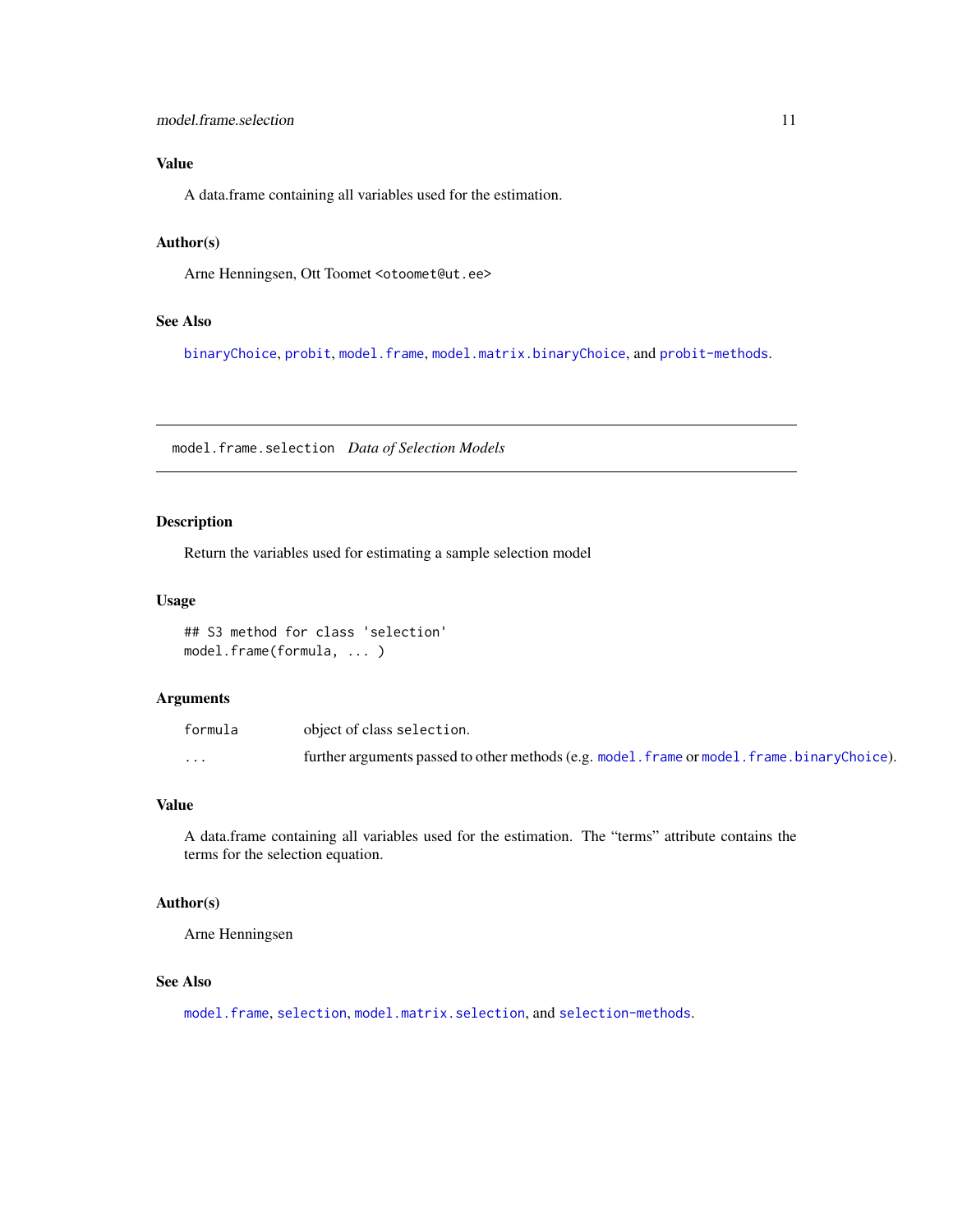<span id="page-11-1"></span><span id="page-11-0"></span>model.matrix.binaryChoice

*Design Matrix of Binary Choice Models*

## Description

Create design matrix of binary choice models

## Usage

```
## S3 method for class 'binaryChoice'
model.matrix( object, ... )
```
## Arguments

| object   | object of class binaryChoice. |
|----------|-------------------------------|
| $\cdots$ | currently not used.           |

## Value

The design matrix of binary choice models.

## Author(s)

Arne Henningsen, Ott Toomet <otoomet@ut.ee>

## See Also

[binaryChoice](#page-18-2), [probit](#page-18-1), [model.matrix](#page-0-0), [model.frame.binaryChoice](#page-9-1), and [probit-methods](#page-21-2).

<span id="page-11-2"></span>model.matrix.selection

*Design Matrix of Selection Models*

## Description

Create design matrix of sample selection models

## Usage

```
## S3 method for class 'selection'
model.matrix(object, part = "outcome", ... )
```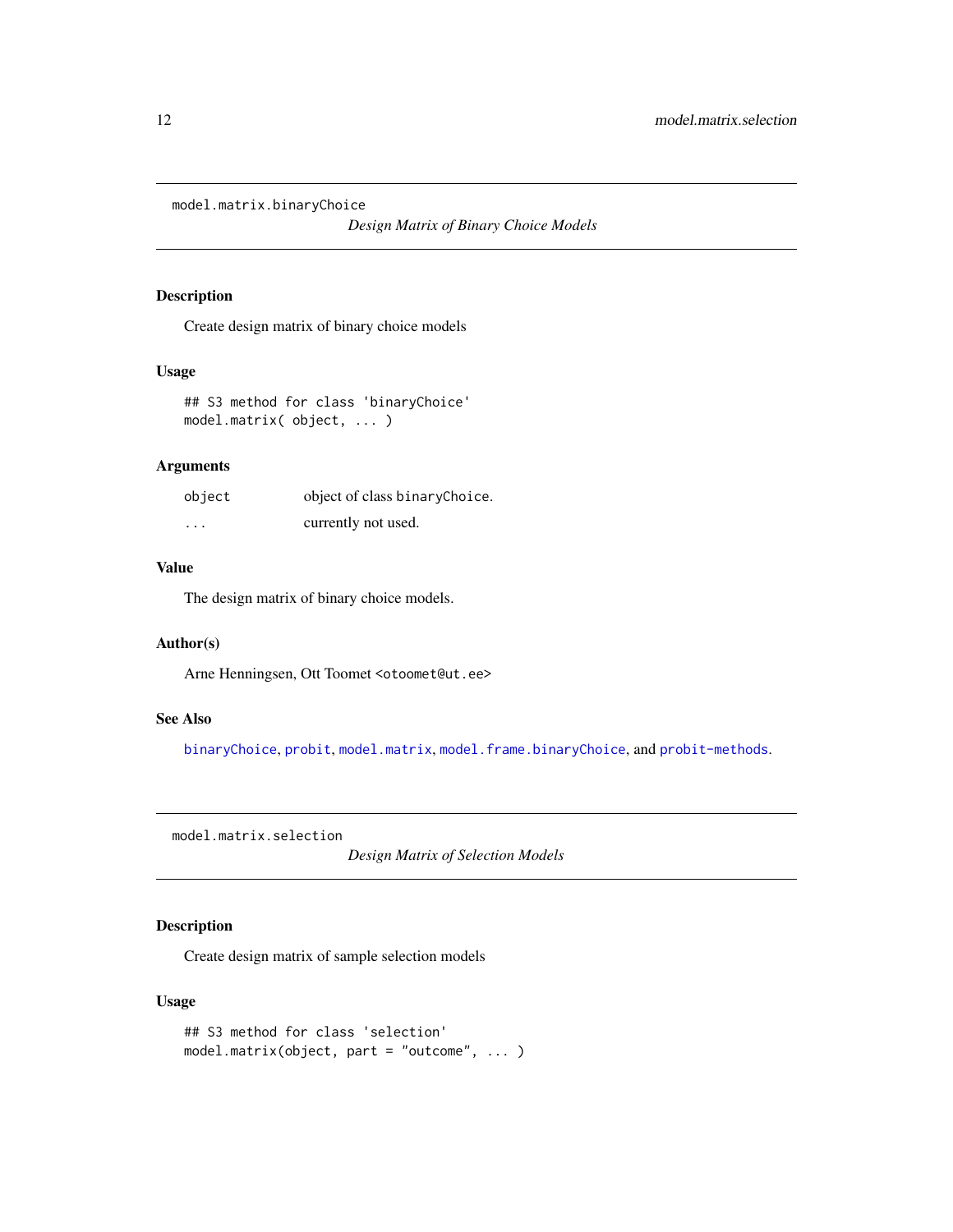#### <span id="page-12-0"></span> $Mroz87$  13

#### Arguments

| object                  | object of class selection.                                                                                                                                                                                     |
|-------------------------|----------------------------------------------------------------------------------------------------------------------------------------------------------------------------------------------------------------|
| part                    | character string indication which design matrix/matrices to extract: "outcome"<br>for the design matrix/matrices of the outcome equation(s) or "selection" for the<br>design matrix of the selection equation. |
| $\cdot$ $\cdot$ $\cdot$ | further arguments passed to other methods (e.g. model matrix binaryChoice<br>or $model.matrix$ ).                                                                                                              |

## Value

If argument part is "selection", the design matrix of the selection equation is returned.

If argument part is "outcome", the design matrix of the outcome equation (tobit-2 or treatment model) or a list of two outcome matrices (tobit-5 model) is returned. All unobserved outcomes, including the corresponding explanatory variables are set to NA, even in case where valid values were supplied for estimation.

#### Author(s)

Arne Henningsen

#### See Also

[model.matrix](#page-0-0), [selection](#page-26-1), [model.frame.selection](#page-10-1), and [selection-methods](#page-33-1).

<span id="page-12-1"></span>

Mroz87 *U.S. Women's Labor Force Participation*

## Description

The Mroz87 data frame contains data about 753 married women. These data are collected within the "Panel Study of Income Dynamics" (PSID). Of the 753 observations, the first 428 are for women with positive hours worked in 1975, while the remaining 325 observations are for women who did not work for pay in 1975. A more complete discussion of the data is found in Mroz (1987), Appendix 1.

#### Usage

data(Mroz87)

#### Format

This data frame contains the following columns:

lfp Dummy variable for labor-force participation.

hours Wife's hours of work in 1975.

kids5 Number of children 5 years old or younger.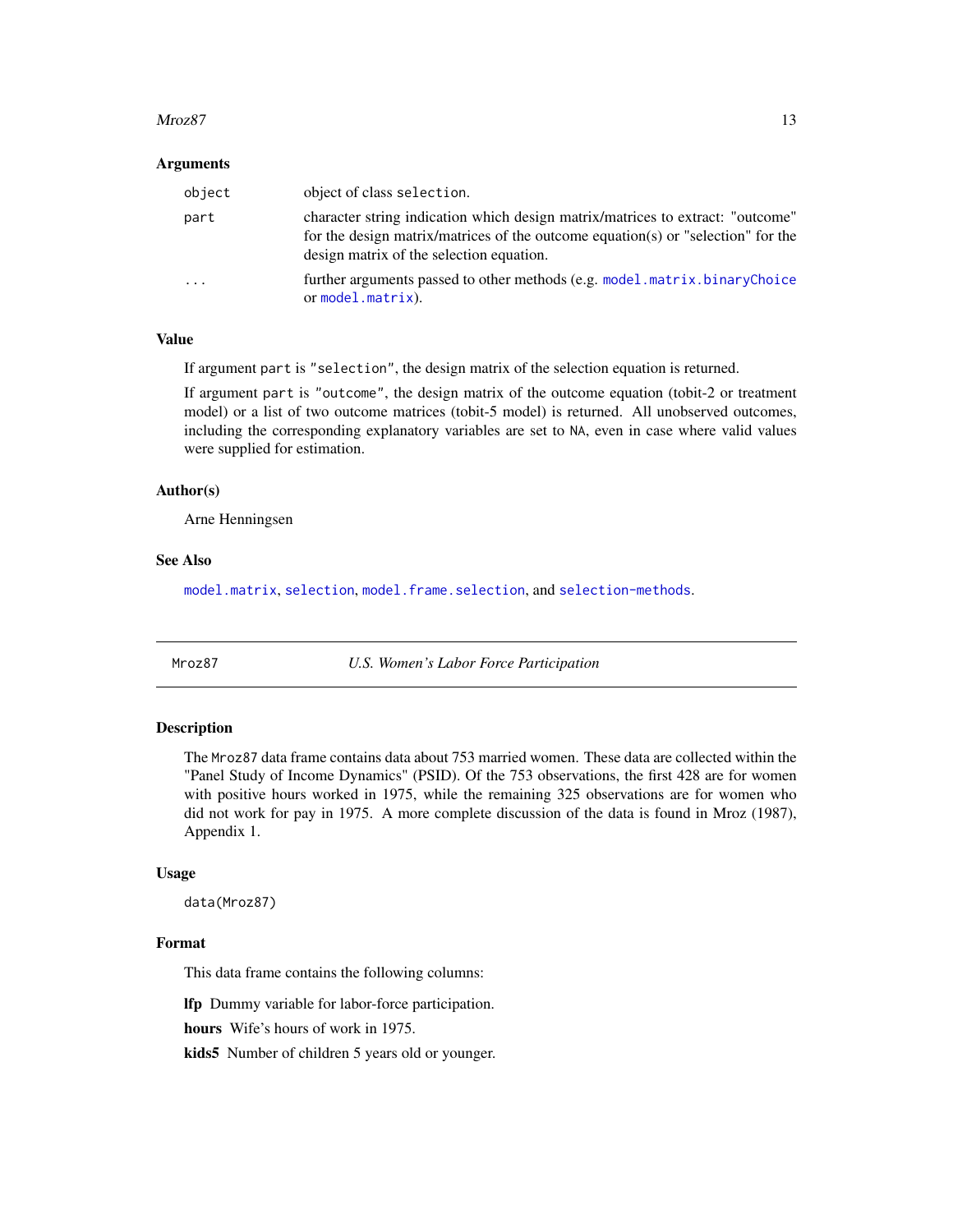#### 14 Mroz87

kids618 Number of children 6 to 18 years old.

age Wife's age.

- educ Wife's educational attainment, in years.
- wage Wife's average hourly earnings, in 1975 dollars.
- repwage Wife's wage reported at the time of the 1976 interview.

hushrs Husband's hours worked in 1975.

husage Husband's age.

huseduc Husband's educational attainment, in years.

huswage Husband's wage, in 1975 dollars.

faminc Family income, in 1975 dollars.

mtr Marginal tax rate facing the wife.

motheduc Wife's mother's educational attainment, in years.

fatheduc Wife's father's educational attainment, in years.

unem Unemployment rate in county of residence, in percentage points.

city Dummy variable  $= 1$  if live in large city, else 0.

exper Actual years of wife's previous labor market experience.

nwifeinc Non-wife income.

wifecoll Dummy variable for wife's college attendance.

huscoll Dummy variable for husband's college attendance.

#### Source

Mroz, T. A. (1987) The sensitivity of an empirical model of married women's hours of work to economic and statistical assumptions. *Econometrica* 55, 765–799.

PSID Staff, The Panel Study of Income Dynamics, Institute for Social ResearchPanel Study of Income Dynamics, University of Michigan, <http://psidonline.isr.umich.edu>.

#### Examples

```
## Wooldridge( 2003 ): example 17.5, page 590
data( Mroz87 )
# Two-step estimation
summary( heckit( 1fp \sim nwifeinc + educ + exper + I( exper^2 ) + age +
  kids5 + kids618, log( wage ) ~ educ + exper + I( exper^2 ), Mroz87,
  method = "2step" )
```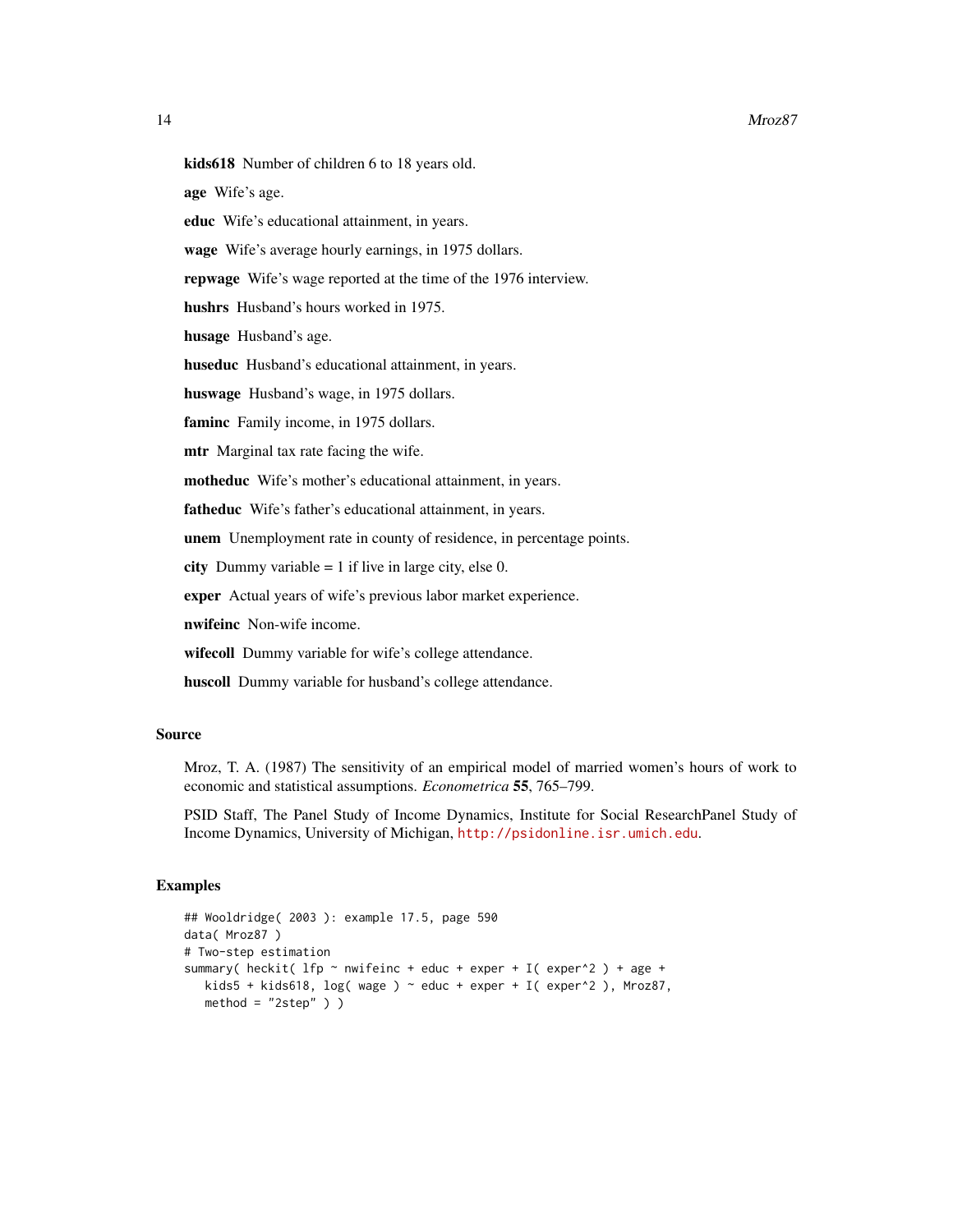<span id="page-14-0"></span>

## Description

The nlswork data frame contains data about 4711 young working women who had an age of 14–26 years in 1968. These data are collected within the "National Longitudinal Survey" over the years 1968-1988 (with gaps). There are 28534 observations in total.

#### Usage

data(nlswork)

## Format

This data frame contains the following columns:

idcode NLS ID. year interview year. birth\_yr birth year. age age in current year. race 1=white, 2=black, 3=other. msp 1 if married, spouse present. nev\_mar 1 if never married. grade current grade completed. collgrad 1 if college graduate. not\_smsa 1 if not SMSA. c\_city 1 if central city. south 1 if south. ind\_code industry of employment. occ\_code\_occupation. union 1 if union. wks\_ue weeks unemployed last year. ttl\_exp total work experience. tenure job tenure, in years. hours usual hours worked. wks\_work weeks worked last year. ln\_wage ln(wage/GNP deflator).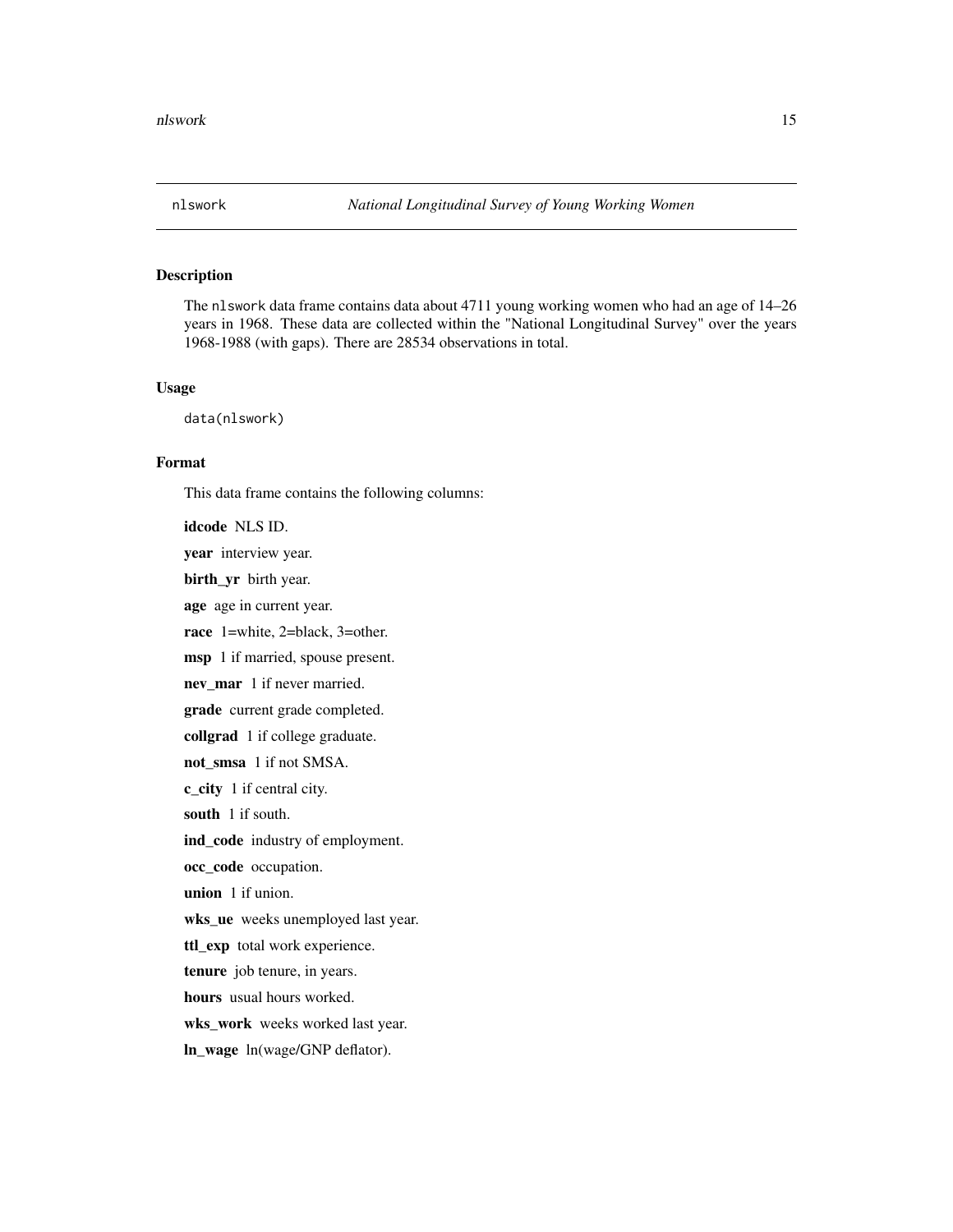## Details

Two different versions of this data set are available on the internet. They are slighly different: The variable wks\_work (weeks worked last year) is 101 in this version (from Stata), but NA in the version provided by the Boston College for the observation with idcode = 1 and year = 83. Moreover, this variable is NA in this version (from Stata), but 104 in the version provided by the Boston College for the observation with idcode  $= 2$  and year  $= 87$ .

## Source

Datasets for Stata Longitudinal/Panel-Data Reference Manual, Release 10: National Longitudinal Survey. Young Women 14-26 years of age in 1968, [http://www.stata-press.com/data/r10/](http://www.stata-press.com/data/r10/nlswork.dta) [nlswork.dta](http://www.stata-press.com/data/r10/nlswork.dta).

#### References

Boston College, National Longitudinal Survey. Young Women 14-26 years of age in 1968, [http:](http://fmwww.bc.edu/ec-p/data/stata/nlswork.dta) [//fmwww.bc.edu/ec-p/data/stata/nlswork.dta](http://fmwww.bc.edu/ec-p/data/stata/nlswork.dta).

## Examples

```
data( "nlswork" )
summary( nlswork )
## Not run:
library( "plm" )
nlswork <- plm.data( nlswork, c( "idcode", "year" ) )
plmResult <- plm( ln_wage ~ union + age + grade + not_smsa + south + occ_code,
   data = nlswork, model = "random" )summary( plmResult )
## End(Not run)
```
<span id="page-15-1"></span>predict.probit *Predict method for fitted probit models*

#### Description

Calculate predicted values for fitted [probit](#page-18-1) models.

## Usage

```
## S3 method for class 'probit'
predict( object, newdata = NULL, type = "link", ... )
```
<span id="page-15-0"></span>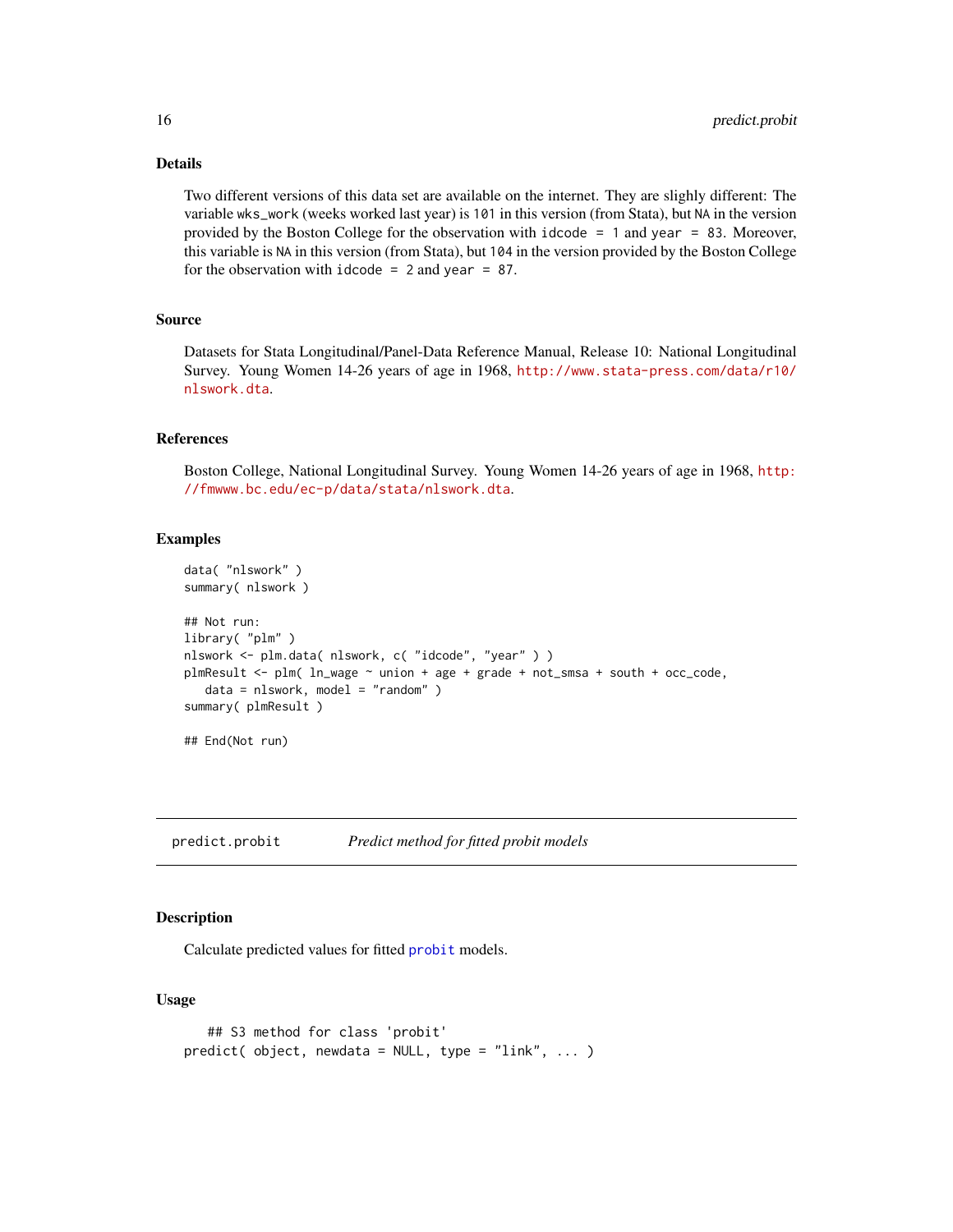## <span id="page-16-0"></span>predict.selection 17

#### Arguments

| object    | a fitted object of class probit.                                                                                                                                                                |
|-----------|-------------------------------------------------------------------------------------------------------------------------------------------------------------------------------------------------|
| newdata   | optionally, a data frame in which to look for variables with which to predict. If<br>omitted, the fitted linear predictors or the fitted response values are returned.                          |
| type      | the type of prediction. If this argument is "link" (the default), the predicted<br>linear predictors are returned. If this argument is "response", the predicted<br>probabilities are returned. |
| $\ddotsc$ | further arguments (currently ignored).                                                                                                                                                          |

#### Value

A numeric vector of the predicted values.

## Author(s)

Arne Henningsen and the R Core Team (the code of predict.probit is partly based on the code of [predict.lm](#page-0-0) and [predict.glm](#page-0-0)).

## See Also

[probit](#page-18-1), [predict](#page-0-0), [predict.glm](#page-0-0), [residuals.probit](#page-24-1), and [probit-methods](#page-21-2).

#### Examples

```
## female labour force participation probability
data( "Mroz87" )
m <- probit( lfp ~ kids5 + kids618 + educ + hushrs +
  huseduc + huswage + mtr + motheduc, data=Mroz87 )
predict( m ) \qquad # equal to linearPredictors(m)
predict( m, type = "response" ) \qquad # equal to fitted(m)
predict( m, newdata = Mroz87[ 3:9, ] ) # equal to linearPredictors(m)[3:9]
predict( m, newdata = Mroz87[ 3:9, ], type = "response" ) # equal to fitted(m)[3:9]
```
<span id="page-16-1"></span>predict.selection *Predict method for fitted sample selection models*

#### Description

Calculate predicted values for sample selection models fitted with function [selection](#page-26-1).

## Usage

```
## S3 method for class 'selection'
predict( object, newdata = NULL,
   part = ifelse( type %in% c( "unconditional", "conditional" ),
      "outcome", "selection" ),
   type = "unconditional", ... )
```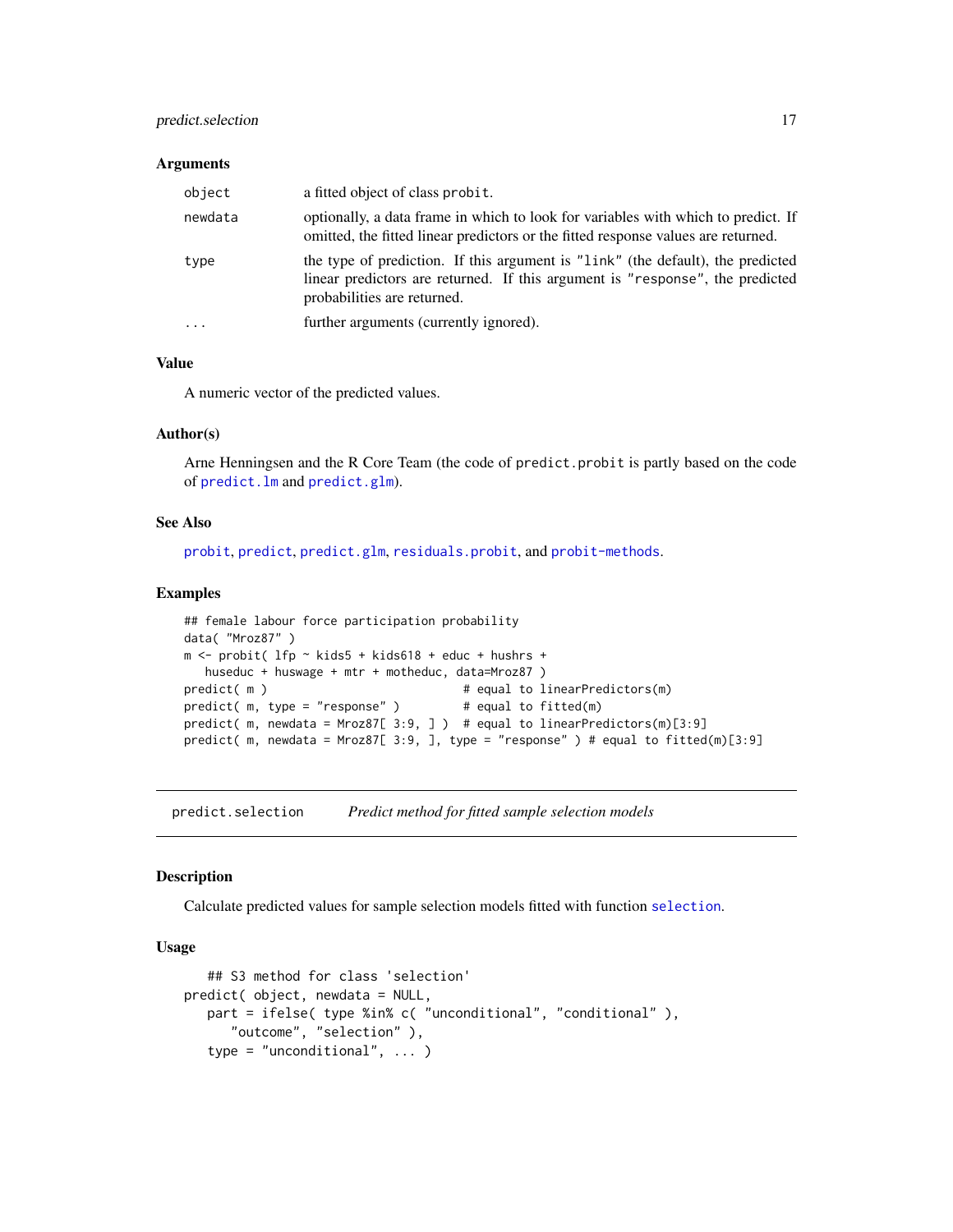#### <span id="page-17-0"></span>Arguments

| object   | a fitted object of class selection.                                                                                                                                                                                                                                                                                                                                                                                                                                                                                                                                                                                                              |
|----------|--------------------------------------------------------------------------------------------------------------------------------------------------------------------------------------------------------------------------------------------------------------------------------------------------------------------------------------------------------------------------------------------------------------------------------------------------------------------------------------------------------------------------------------------------------------------------------------------------------------------------------------------------|
| newdata  | optionally, a data frame in which to look for variables with which to predict. If<br>omitted, the fitted linear predictors or the fitted response values are returned.                                                                                                                                                                                                                                                                                                                                                                                                                                                                           |
| part     | character string indicating for which equation the predicted variables should be<br>calculated: "selection" for the predicted values of the selection equation and<br>"outcome" for the predicted values of the outcome equation; this argument is<br>automatically chosen depending on the value of argument type.                                                                                                                                                                                                                                                                                                                              |
| type     | if argument type is "link" and argument part is "selection", the linear pre-<br>dictors of the selection equation are returned; if argument type is "response"<br>and argument part is "selection", the predicted probabilities of the selec-<br>tion equation are returned; if argument type is "unconditional" and argument<br>part is "outcome", the unconditional expectations are returned, i.e. $E[y X] = X$ %*% beta;<br>if argument type is "conditional" and argument part is "outcome", the<br>conditional expectations are returned, i.e. $E[y X,Z,w=1] = X$ %*% beta<br>+ rho * sigma * dnorm( Z %*% gamma ) / pnorm( Z %*% gamma ). |
| $\cdots$ | further arguments (currently ignored).                                                                                                                                                                                                                                                                                                                                                                                                                                                                                                                                                                                                           |

## Value

In most cases, a numeric vector of the predicted values is returned. However, there are three exceptions: (i) when predicting the unconditional expectations of a Tobit-5 model, a matrix with two columns is returned, where the two columns correspond to the two outcome equations (E[yo1] and E[yo2]); (ii) when predicting the conditional expectations of a Tobit-2 model, a matrix with two columns is returned, where the first column returns the expectations conditional on the observation being not selected (E[yolys=0]), while the second column returns the expectations conditional on the observation being selected  $(E[yolys=1])$ ; (iii) when predicting the conditional expectations of a Tobit-5 model, a matrix with four columns is returned, where the first two columns return the conditional expectations of the first outcome equation (E[yo1|ys=0] and E[yo1|ys=1]) and the last two columns return the conditional expectations of the second outcome equation (E[yo2|ys=0] and E[yo2|ys=1]).

#### Author(s)

Arne Henningsen and 'fg nu' (the code is partly based on the code posted by 'fg nu' at [http:](http://stackoverflow.com/questions/14005788/predict-function-for-heckman-model) [//stackoverflow.com/questions/14005788/predict-function-for-heckman-model](http://stackoverflow.com/questions/14005788/predict-function-for-heckman-model))

#### See Also

[selection](#page-26-1), [predict](#page-0-0), [predict.probit](#page-15-1), [residuals.selection](#page-25-1), and [selection-methods](#page-33-1).

## Examples

```
## Greene( 2003 ): example 22.8, page 786
data( Mroz87 )
Mroz87$kids <- ( Mroz87$kids5 + Mroz87$kids618 > 0 )
```
# ML estimation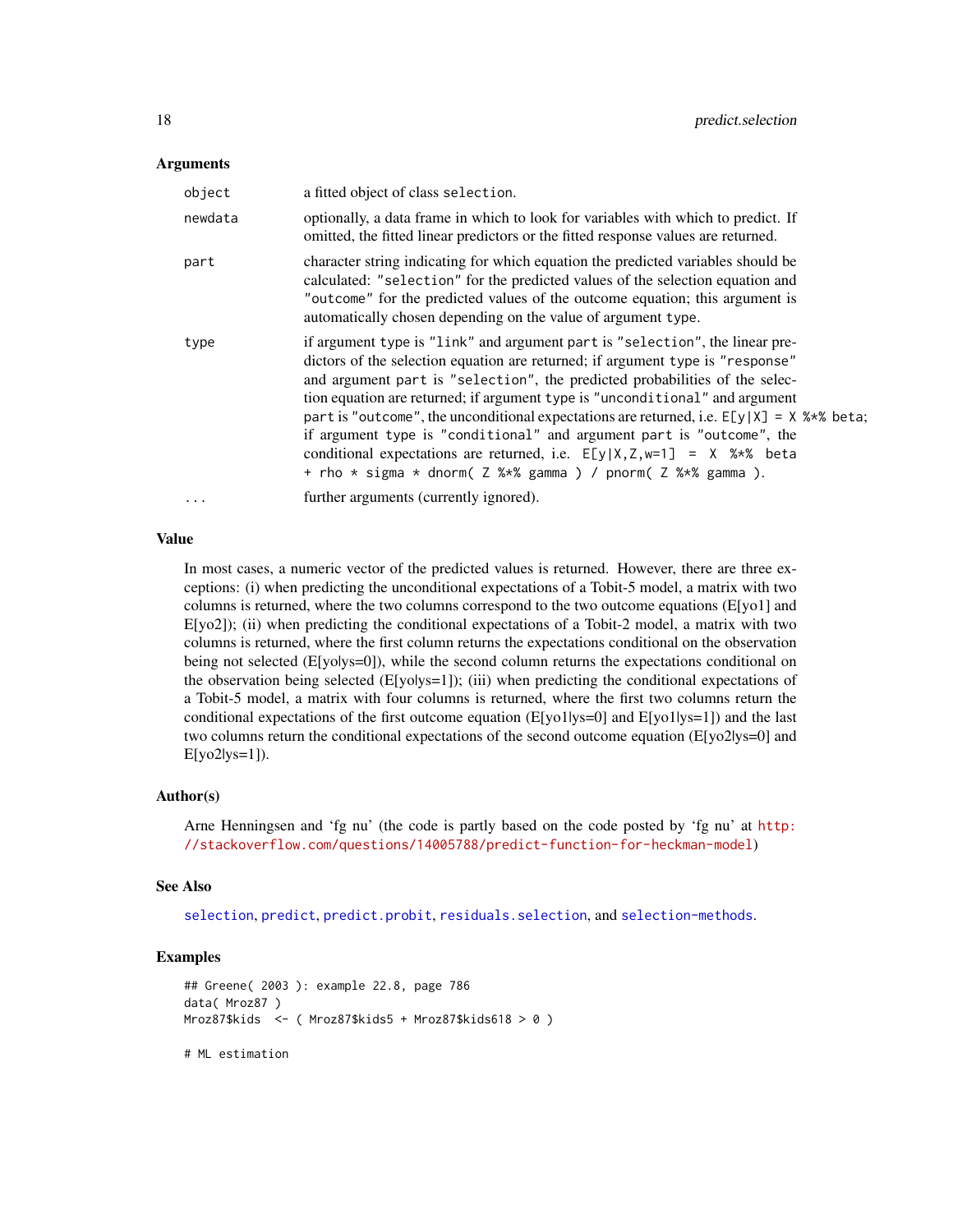#### <span id="page-18-0"></span>probit that the contract of the contract of the contract of the contract of the contract of the contract of the contract of the contract of the contract of the contract of the contract of the contract of the contract of th

```
m \le selection( lfp \sim age + I( age^2 ) + faminc + kids + educ,
  wage \sim exper + I( exper^2 ) + educ + city, Mroz87 )
predict( m )
predict( m, type = "conditional" )
predict( m, type = "link" )
predict( m, type = "response" )
predict( m, newdata = Mroz87[ 3:9, ] )
```
<span id="page-18-1"></span>

probit *Binary choice models.*

## <span id="page-18-2"></span>Description

Binary Choice models. These models are estimated by binaryChoice, intended to be called by wrappers like probit.

## Usage

```
probit(formula, weights = NULL, ...)binaryChoice(formula, subset, na.action, start = NULL, data = sys.frame(sys.parent()),
             x = FALSE, y = FALSE, model = FALSE, method="ML",
userLogLik=NULL,
             cdfLower, cdfUpper=function(x) 1 - \text{cdfLower}(x),
logCdfLower=NULL, logCdfUpper=NULL,
pdf, logPdf=NULL, gradPdf,
maxMethod="Newton-Raphson",
             ... )
```
### Arguments

| formula   | a symbolic description of the model to be fit, in the form response $\sim$ explanatory variables<br>(see also details).                                                                                                                                                                                     |
|-----------|-------------------------------------------------------------------------------------------------------------------------------------------------------------------------------------------------------------------------------------------------------------------------------------------------------------|
| weights   | an optional vector of 'prior weights' to be used in the fitting process. Should be<br>NULL or a numeric vector.                                                                                                                                                                                             |
| subset    | an optional vector specifying a subset of observations to be used in the fitting<br>process.                                                                                                                                                                                                                |
| na.action | a function which indicates what should happen when the data contain 'NA's.<br>The default is set by the 'na.action' setting of 'options', and is 'na.fail' if that<br>is unset. The 'factory-fresh' default is 'na.omit'. Another possible value is<br>'NULL', no action. Value 'na.exclude' can be useful. |
| start     | inital value of parameters.                                                                                                                                                                                                                                                                                 |
| data      | an optional data frame containing the variables in the model. If not found in data,<br>the variables are taken from environment(formula), typically the environment<br>from which probit is called.                                                                                                         |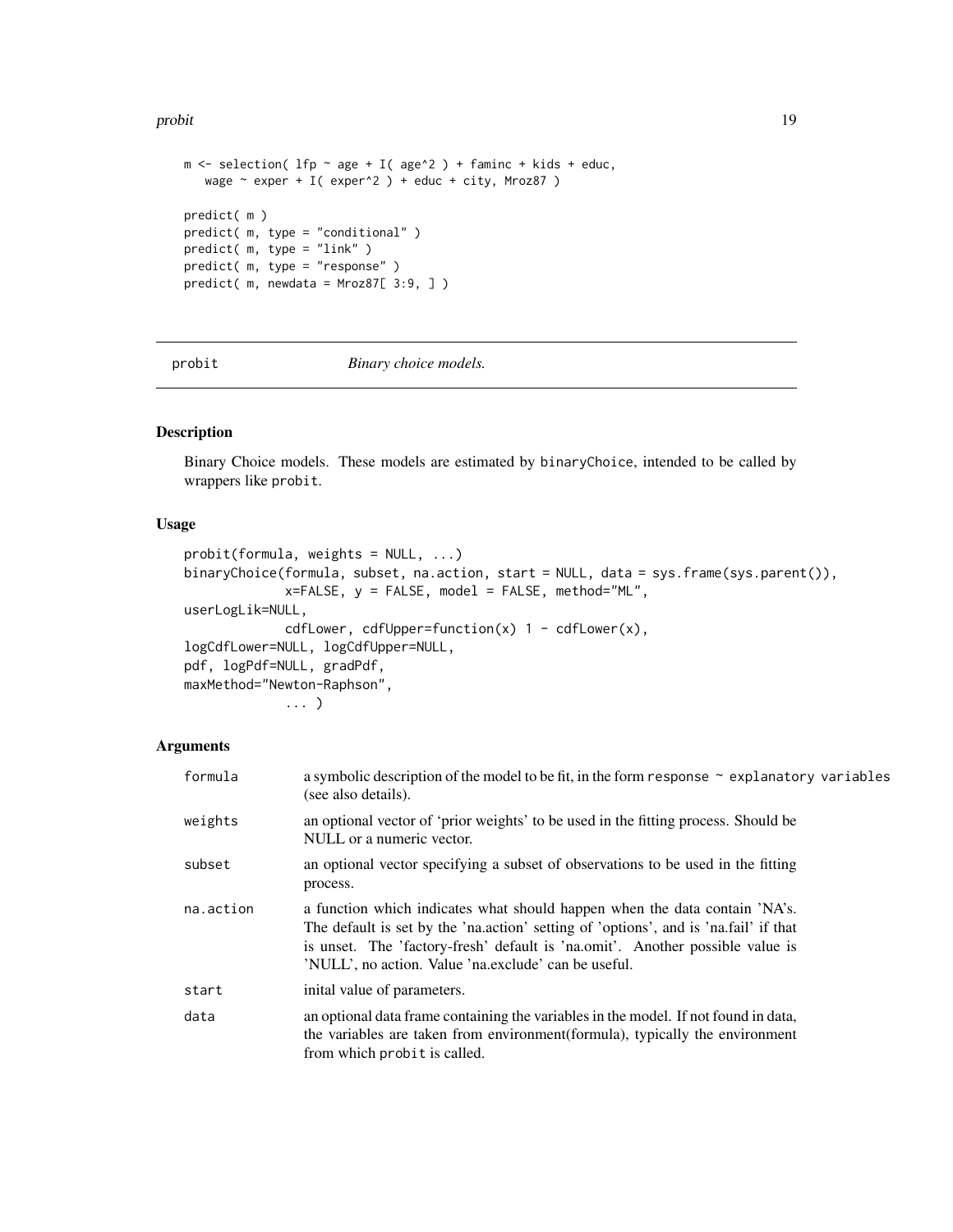<span id="page-19-0"></span>

| x, y, model | logicals. If TRUE the corresponding components of the fit (the model matrix,<br>the response, the model frame) are returned.                                                                                                                                                                                                                                                        |
|-------------|-------------------------------------------------------------------------------------------------------------------------------------------------------------------------------------------------------------------------------------------------------------------------------------------------------------------------------------------------------------------------------------|
| method      | the method to use; for fitting, currently only method = "ML" (Maximum Likeli-<br>hood) is supported; method = "model.frame" returns the model frame (the same<br>as with model $=$ TRUE, see below).                                                                                                                                                                                |
| userLogLik  | log-likelihood function. A function of the parameter to be estimated, which<br>computes the log likelihood. If supplied, it will be used instead of cdfLower<br>and similar parameters. This allows user to fine-tune the likelihood function<br>such as introducing robust approximations. It might return the corresponding<br>gradient and Hessian as approximations, see maxNR. |
|             | cdfLower, cdfUpper, pdf, gradPdf                                                                                                                                                                                                                                                                                                                                                    |
|             | function, lower and upper tail of the cumulative distribution function of the dis-<br>turbance term, corresponding probability density function, and gradient of the<br>density function. These functions must take a numeric vector as the argument,<br>and return numeric vector of the probability/gradient values.                                                              |
|             | logCdfLower, logCdfUpper, logPdf                                                                                                                                                                                                                                                                                                                                                    |
|             | logs of the corresponding functions. Providing these may improve precision in<br>extreme tail. If not provided, simply logs are takes of the corresponding non-log<br>values.                                                                                                                                                                                                       |
| maxMethod   | character, a maximisation method supported by maxLik. This is only useful if<br>using a user-supplied likelihood function.                                                                                                                                                                                                                                                          |
|             | further arguments for binaryChoice and maxLik.                                                                                                                                                                                                                                                                                                                                      |
|             |                                                                                                                                                                                                                                                                                                                                                                                     |

## Details

The dependent variable for the binary choice models must have exactly two levels (e.g. '0' and '1', 'FALSE' and 'TRUE', or 'no' and 'yes'). Internally, the first level is always coded '0' ('failure') and the second level as '1' ('success'), no matter of the actual value. However, by default the levels are ordered alphabetically and this makes puts '1' after '0', 'TRUE' after 'FALSE' nad 'yes' after 'no'.

Via the distribution function parameters, binaryChoice supports generic latent linear index binary choice models with additive disturbance terms. It is intended to be called by wrappers like probit. However, it is also visible in the namespace as the user may want to implement her own models using another distribution of the disturbance term.

The model is estimated using Maximum Likelihood and Newton-Raphson optimizer.

probit implements an outlier-robust log-likelihood (Demidenko, 2001). In case of large outliers the analytic Hessian is singular while Fisher scoring approximation (used, for instance, by [glm](#page-0-0)) is invertible. Those values are not reliable in case of outliers.

No attempt is made to establish the existence of the estimator.

#### Value

An object of class "binaryChoice". It is a list with following components:

LRT Likelihood ration test. The full model is tested against H0: the parameters (besides constant) have no effect on the result. This is a list with components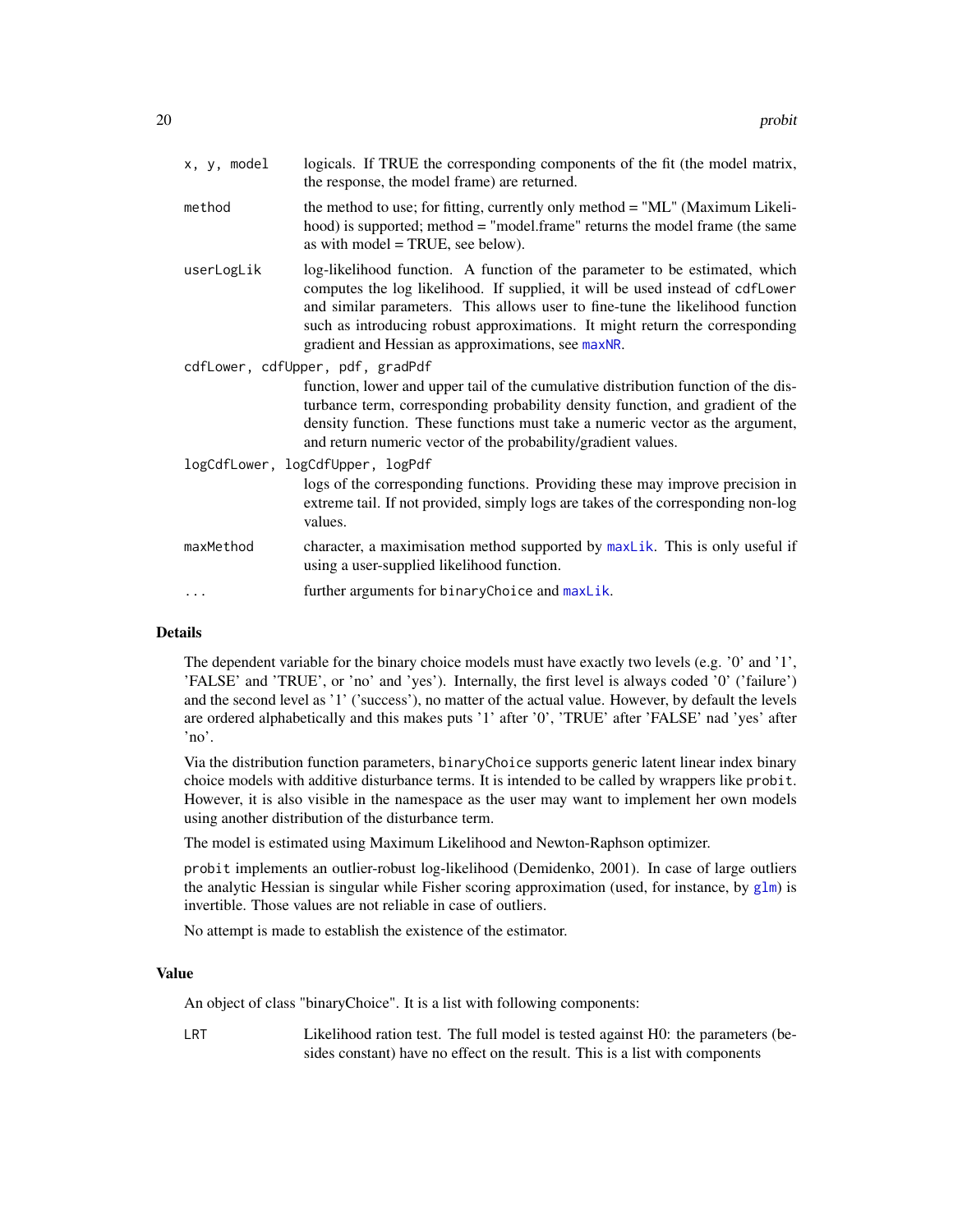#### <span id="page-20-0"></span>probit 21

|                                             | • LRTThe LRT value                                                                                        |  |
|---------------------------------------------|-----------------------------------------------------------------------------------------------------------|--|
|                                             | • dfDegrees of freedom for LRT $(= df \text{ of the model} - 1)$                                          |  |
|                                             | LRT is distributed by $chi2(df)$ under $H0$ .                                                             |  |
| param                                       | A list with following background information:                                                             |  |
|                                             | • nParamNumber of parameters of the model including constant                                              |  |
|                                             | • nObsNumber of the observations                                                                          |  |
|                                             | • N1Number of observations with non-zero (true) response                                                  |  |
|                                             | • NONumber of observations with zero (false) response                                                     |  |
| df.residual                                 | degrees of freedom of the residuals.                                                                      |  |
| x                                           | if requested, the model matrix used.                                                                      |  |
| У                                           | if requested, the model response used. The response is represented internally as<br>$0/1$ integer vector. |  |
| model                                       | the model frame, only if model = $TRUE$ or method = "model. frame".                                       |  |
| na.action                                   | information returned by model. frame on the special handling of NA s.                                     |  |
| Other components are inherited from maxLik. |                                                                                                           |  |
|                                             | probit adds class "probit" and following components to the "binaryChoice" object:                         |  |
| family                                      | the family object used (binomial with link="probit")                                                      |  |

## Author(s)

Ott Toomet <otoomet@ut.ee>, Arne Henningsen

#### References

Demidenko, Eugene (2001) "Computational aspects of probit model", Mathematical Communications 6, 233-247

## See Also

[maxLik](#page-0-0) for ready-packaged likelihood maximisation routines and methods, [glm](#page-0-0) for generalised linear models, including probit, [binomial](#page-0-0), and [probit-methods](#page-21-2).

#### Examples

```
## A simple MC trial: note probit assumes normal errors
x \leftarrow runif(100)e <- 0.5*rnorm(100)
y \leq -x + esummary(probit((y > 0) \sim x))
## female labour force participation probability
data(Mroz87)
Mroz87$kids <- Mroz87$kids5 > 0 | Mroz87$kids618 > 0
Mroz87$age30.39 <- Mroz87$age < 40
Mroz87$age50.60 <- Mroz87$age >= 50
summary(probit(lfp \sim kids + age30.39 + age50.60 + educ + hushrs +
               huseduc + huswage + mtr + motheduc, data=Mroz87))
```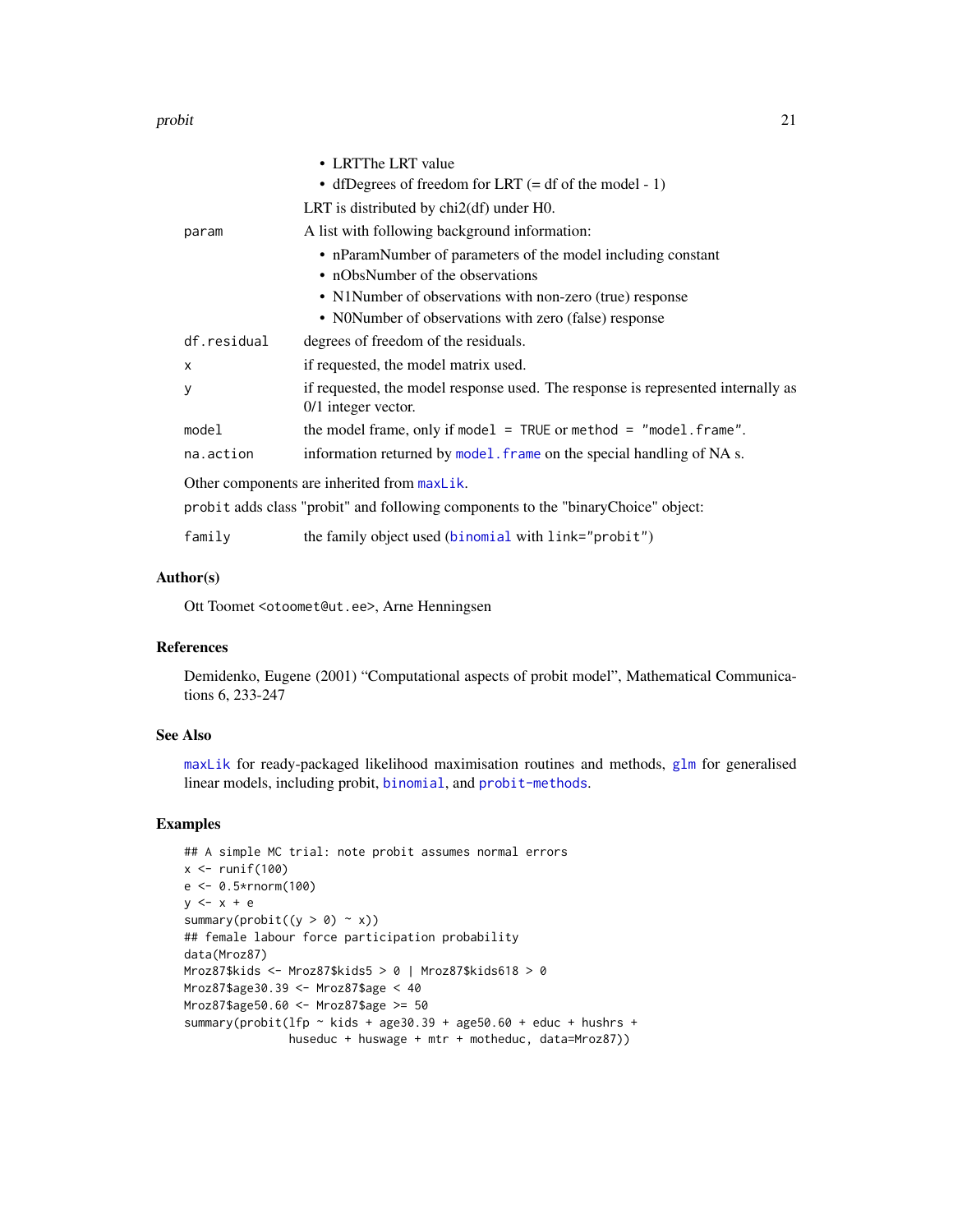<span id="page-21-2"></span><span id="page-21-0"></span>probit-methods *probit-methods*

#### <span id="page-21-1"></span>Description

Methods for probit models

#### Usage

```
## S3 method for class 'probit'
fitted(object, ... )
## S3 method for class 'probit'
logLik(object, ... )
## S3 method for class 'probit'
nobs(object, ... )
## S3 method for class 'probit'
nObs(x, \ldots)## S3 method for class 'probit'
print( x, digits = max(3, getOption("digits") - 3), \dots)
```
## Arguments

| object.x | object of class probit.                                                     |
|----------|-----------------------------------------------------------------------------|
| digits   | the minimum number of significant digits of the coefficients to be printed. |
| $\cdots$ | further arguments (currently ignored).                                      |

## Details

The fitted method returns a vector of fitted values (probabilities). The logLik method returns the log likelihood value of the model. The nobs and nObs methods return the number of observations. The print method prints the call and the estimated coefficients.

Furthermore, some standard methods can be applied to probit models: the [coef](#page-0-0) method returns the vector of the estimated parameters. The [df.residual](#page-0-0) method returns the degrees of freedom of the residuals. The [lrtest](#page-0-0) method can be used to perform likelihood-ratio tests. The [stdEr](#page-0-0) method returns the vector of the standard errors of the estimated parameters. The [vcov](#page-0-0) method returns the variance covariance matrix of the estimated coefficients.

The methods [linearPredictors.probit](#page-8-1), [model.frame.binaryChoice](#page-9-1), [model.matrix.binaryChoice](#page-11-1), [residuals.probit](#page-24-1), and [summary.probit](#page-35-1) are described at seperate help pages.

#### Author(s)

Arne Henningsen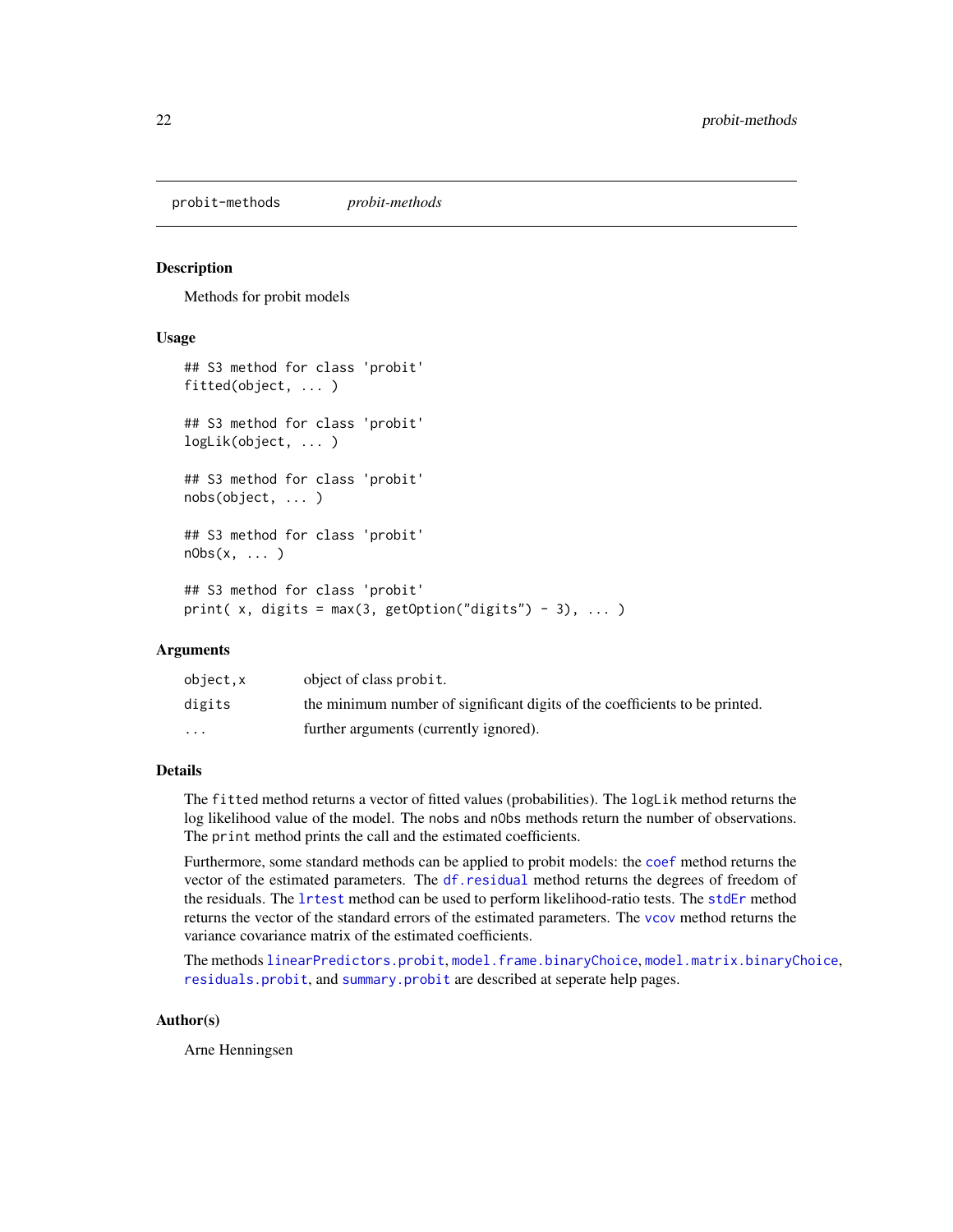#### <span id="page-22-0"></span>RandHIE 23

#### See Also

[probit](#page-18-1), [summary.probit](#page-35-1), and [selection-methods](#page-33-1).

<span id="page-22-1"></span>RandHIE *RAND Health Insurance Experiment*

#### Description

'The RAND Health Insurance Experiment (RAND HIE) was a comprehensive study of health care cost, utilization and outcome in the United States. It is the only randomized study of health insurance, and the only study which can give definitive evidence as to the causal effects of different health insurance plans. [...] Although the fieldwork of the study was conducted between 1974 and 1982, the results are still highly relevant, since RAND HIE is the only study which can make causal statements.' (Wikipedia, RAND Health Insurance Experiment, [http://en.wikipedia.org/w/index.](http://en.wikipedia.org/w/index.php?title=RAND_Health_Insurance_Experiment&oldid=110166949) [php?title=RAND\\_Health\\_Insurance\\_Experiment&oldid=110166949](http://en.wikipedia.org/w/index.php?title=RAND_Health_Insurance_Experiment&oldid=110166949), accessed April 8, 2007).

## Usage

data(RandHIE)

## Format

This data frame contains the following columns:

plan HIE plan number.

site Participant's place of residence when the participant was initially enrolled.

coins Coinsurance rate.

tookphys Took baseline physical.

year Study year.

zper Person identifier.

black 1 if race of household head is black.

income Family income.

xage Age in years.

**female** 1 if person is female.

educdec Education of household head in years.

time Time eligible during the year.

outpdol Outpatient expenses: all covered outpatient medical services excluding dental care, outpatient psychotherapy, outpatient drugs or supplies.

drugdol Drug expenses: all covered outpatient and dental drugs.

suppdol Supply expenses: all covered outpatient supplies including dental.

mentdol Psychotherapy expenses: all covered outpatient psychotherapy services including injections excluding charges for visits in excess of 52 per year, prescription drugs, and inpatient care.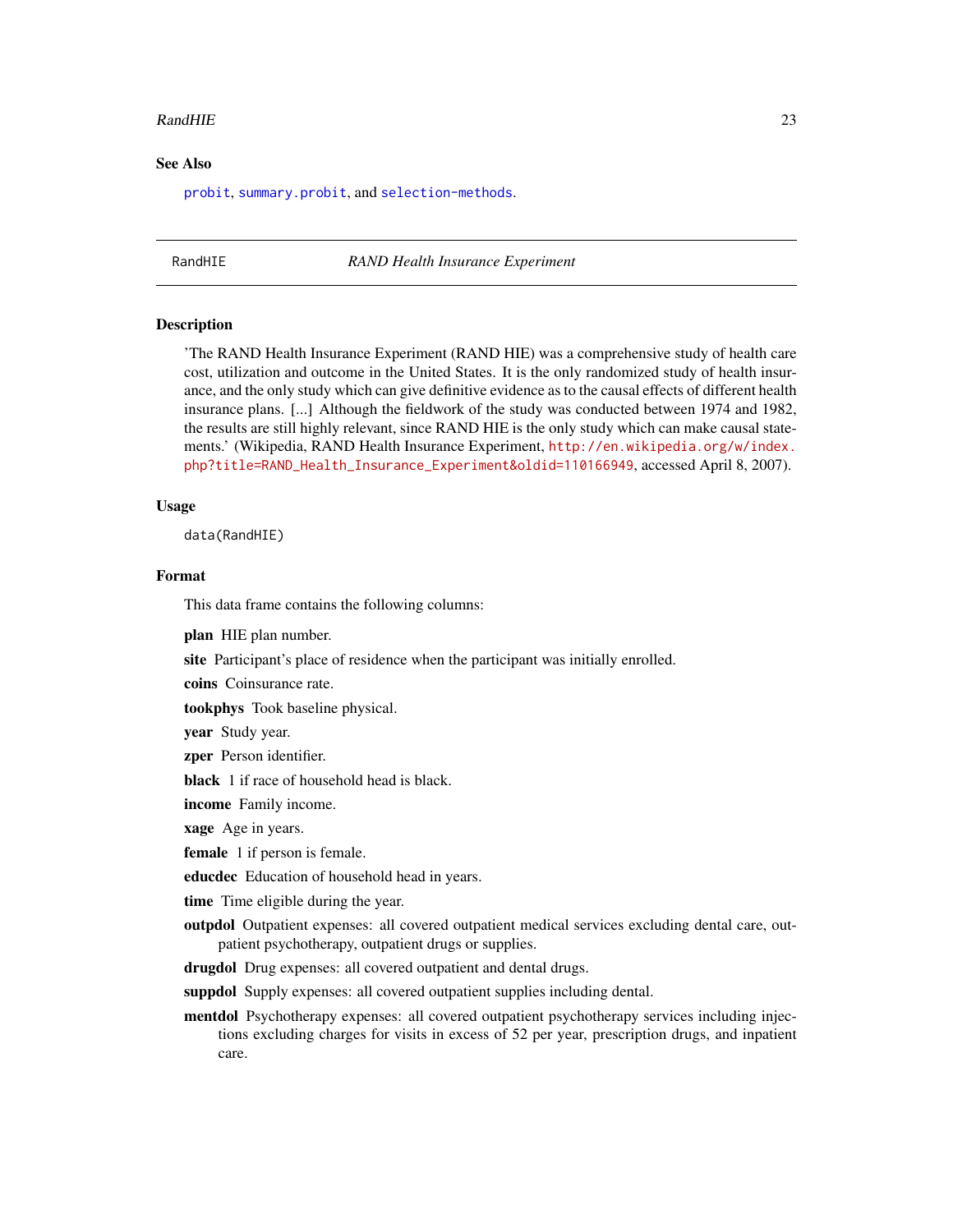- inpdol Inpatient expenses: all covered inpatient expenses in a hospital, mental hospital, or nursing home, excluding outpatient care and renal dialysis.
- meddol Medical expenses: all covered inpatient and outpatient services, including drugs, supplies, and inpatient costs of newborns excluding dental care and outpatient psychotherapy.
- totadm Hospital admissions: annual number of covered hospitalizations.
- inpmis Incomplete Hospital Records: missing inpatient records.
- mentvis Psychotherapy visits: indicates the annual number of outpatient visits for psychotherapy. It includes billed visits only. The limit was 52 covered visits per person per year. The count includes an initial visit to a psychiatrist or psychologist.
- mdvis Face-to-Face visits to physicians: annual covered outpatient visits with physician providers (excludes dental, psychotherapy, and radiology/anesthesiology/pathology-only visits).
- notmdvis Face-to-Face visits to nonphysicians: annual covered outpatient visits with nonphysician providers such as speech and physical therapists, chiropractors, podiatrists, acupuncturists, Christian Science etc. (excludes dental, healers, psychotherapy, and radiology/anesthesiology/pathologyonly visits).

num Family size.

mhi Mental health index.

disea Number of chronic diseases.

physlm Physical limitations.

ghindx General health index.

mdeoff Maximum expenditure offer.

pioff Participation incentive payment.

child 1 if age is less than 18 years.

fchild female \* child.

lfam log of num (family size).

lpi log of pioff (participation incentive payment).

idp 1 if individual deductible plan.

logc log(coins+1).

fmde 0 if idp=1, ln(max(1,mdeoff/(0.01\*coins))) otherwise.

hlthg 1 if self-rated health is good – baseline is excellent self-rated health.

hlthf 1 if self-rated health is fair – baseline is excellent self-rated health.

hlthp 1 if self-rated health is poor – baseline is excellent self-rated health.

**xghindx** ghindx (general healt index) with imputations of missing values.

linc log of income (family income).

lnum log of num (family size).

lnmeddol log of meddol (medical expenses).

**binexp** 1 if meddol  $> 0$ .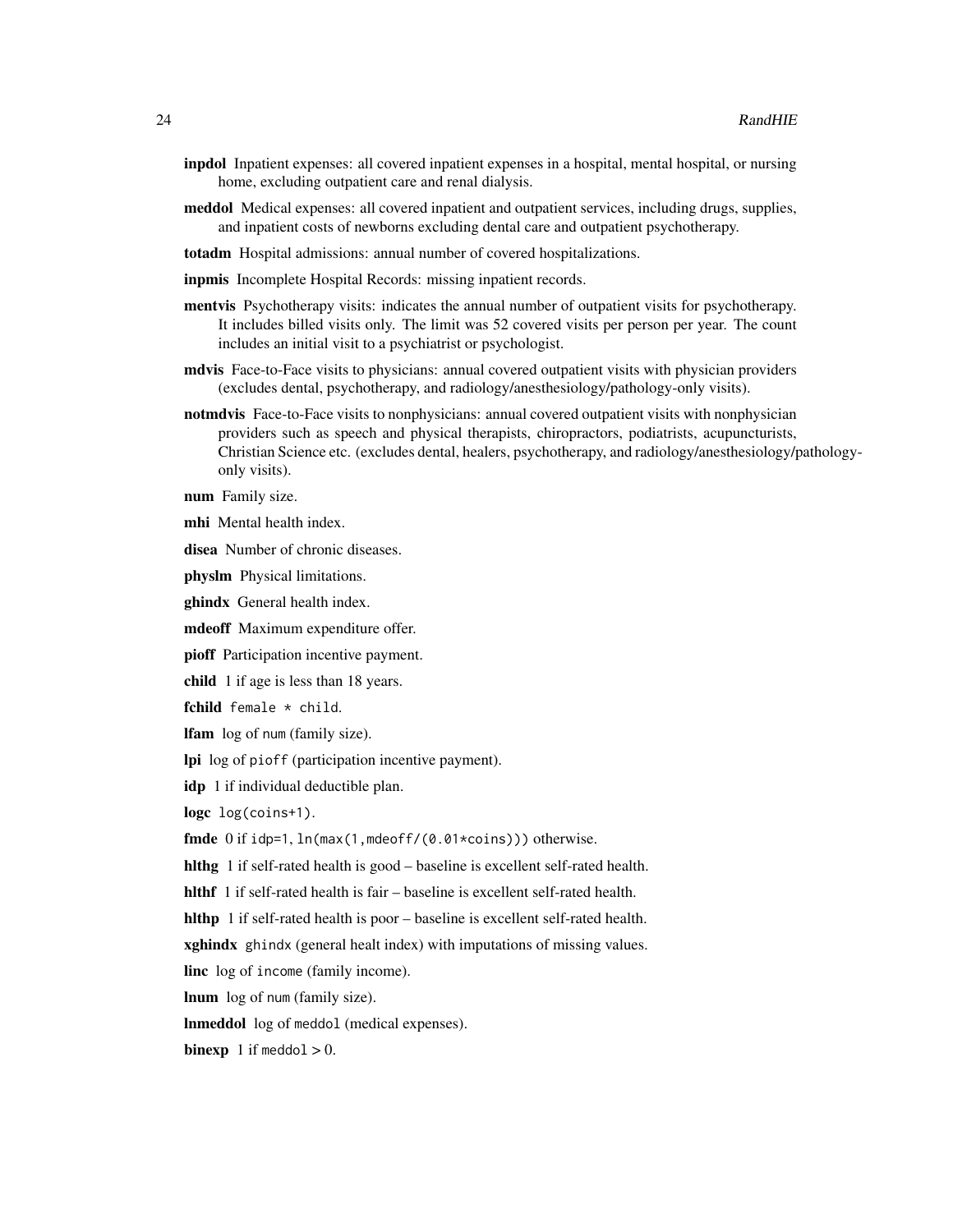### <span id="page-24-0"></span>residuals.probit 25

#### Source

Data sets of Cameron and Trivedi (2005), [http://cameron.econ.ucdavis.edu/mmabook/mmadata](http://cameron.econ.ucdavis.edu/mmabook/mmadata.html). [html](http://cameron.econ.ucdavis.edu/mmabook/mmadata.html).

Additional information of variables from Table 20.4 of Cameron and Trivedi (2005) and from Newhouse (1999).

#### References

Cameron, A. C. and Trivedi, P. K. (2005) *Microeconometrics: Methods and Applications*, Cambridge University Press.

Newhouse, J. P. (1999) *RAND Health Insurance Experiment [in Metropolitan and Non-Metropolitan Areas of the United States], 1974–1982*, ICPSR Inter-university Consortium for Political and Social Research, Aggregated Claims Series, Volume 1: Codebook for Fee-for-Service Annual Expenditures and Visit Counts, ICPSR 6439.

Wikipedia, *RAND Health Insurance Experiment*, [http://en.wikipedia.org/wiki/RAND\\_Health\\_](http://en.wikipedia.org/wiki/RAND_Health_Insurance_Experiment) [Insurance\\_Experiment](http://en.wikipedia.org/wiki/RAND_Health_Insurance_Experiment).

#### Examples

```
## Cameron and Trivedi (2005): Section 16.6, page 553ff
data( RandHIE )
subsample <- RandHIE$year == 2 & !is.na( RandHIE$educdec )
selectEq <- binexp ~ logc + idp + lpi + fmde + physlm + disea +
  hlthg + hlthf + hlthp + linc + lfam + educdec + xage + female +
   child + fchild + black
outcomeEq <- lnmeddol ~ logc + idp + lpi + fmde + physlm + disea +
  hlthg + hlthf + hlthp + linc + lfam + educdec + xage + female +
  child + fchild + black
# ML estimation
cameron <- selection( selectEq, outcomeEq, data = RandHIE[ subsample, ] )
summary( cameron )
```
<span id="page-24-1"></span>residuals.probit *Residuals of probit models*

## Description

Calculate residuals of [probit](#page-18-1) models.

#### Usage

```
## S3 method for class 'probit'
residuals( object, type = "deviance", ... )
```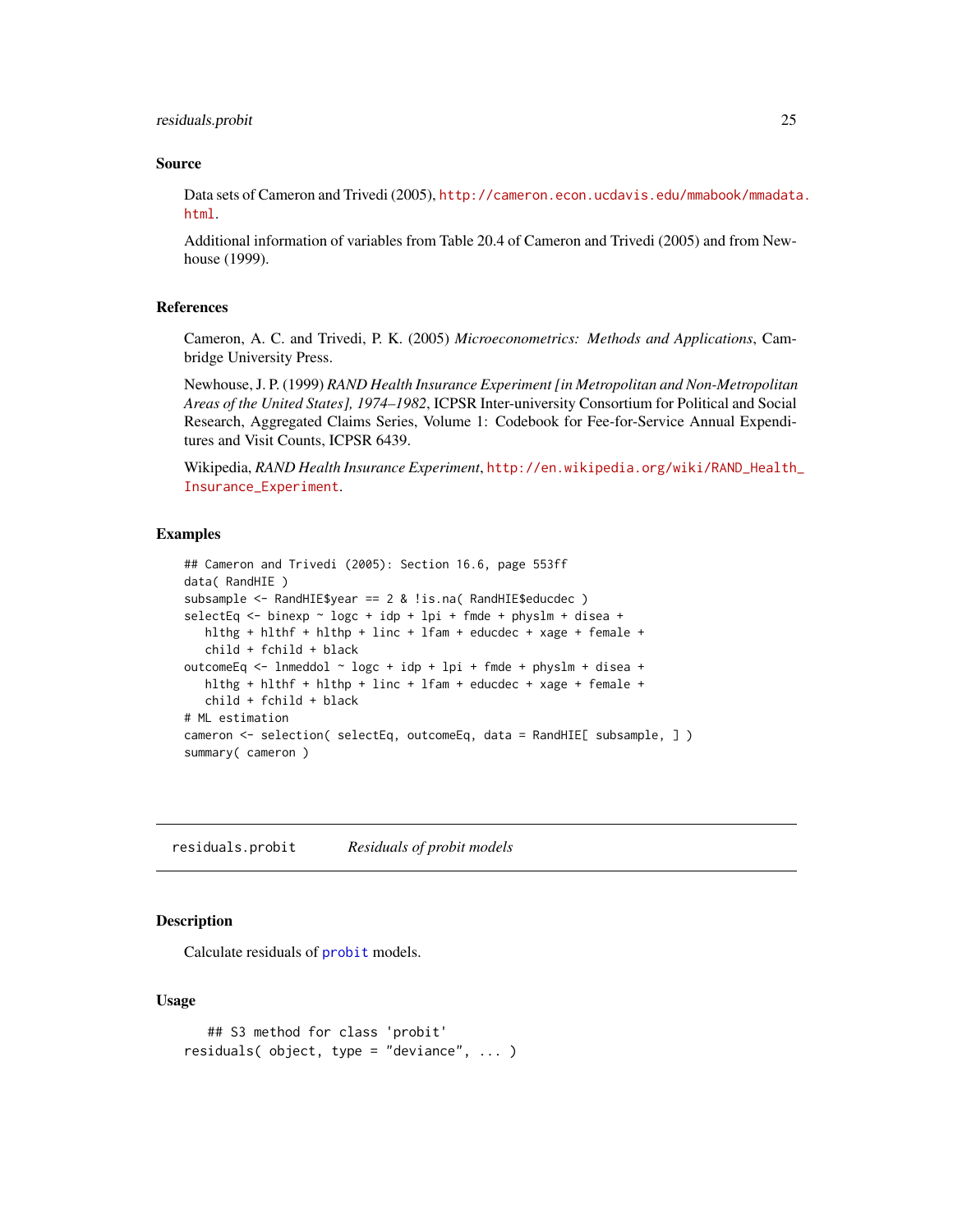#### <span id="page-25-0"></span>Arguments

| object    | an object of class probit.                                                                                                              |
|-----------|-----------------------------------------------------------------------------------------------------------------------------------------|
| type      | the type of residuals which should be returned. The alternatives are: "deviance"<br>(default), "pearson", and "response" (see details). |
| $\ddotsc$ | further arguments (currently ignored).                                                                                                  |

## Details

The residuals are calculated with following formulas:

Response residuals:  $r_i = y_i - \hat{y}_i$ Pearson residuals:  $r_i = (y_i - \hat{y}_i) / \sqrt{\hat{y}_i(1 - \hat{y}_i)}$ Deviance residuals:  $r_i = \sqrt{-2 \log(\hat{y}_i)}$  if  $y_i = 1$ ,  $r_i = -\sqrt{-2 \log(1 - \hat{y}_i)}$  if  $y_i = 0$ 

Here,  $r_i$  is the *i*th residual,  $y_i$  is the *i*th response,  $\hat{y}_i = \Phi(x'_i)\hat{\beta}$  is the estimated probability that  $y_i$ is one,  $\Phi$  is the cumulative distribution function of the standard normal distribution,  $x_i$  is the vector of regressors of the *i*th observation, and  $\hat{\beta}$  is the vector of estimated coefficients.

More details are available in Davison & Snell (1991).

#### Value

A numeric vector of the residuals.

#### Author(s)

Arne Henningsen

## References

Davison, A. C. and Snell, E. J. (1991) *Residuals and diagnostics.* In: Statistical Theory and Modelling. In Honour of Sir David Cox, edited by Hinkley, D. V., Reid, N. and Snell, E. J., Chapman & Hall, London.

## See Also

[probit](#page-18-1), [residuals](#page-0-0), [residuals.glm](#page-0-0), and [probit-methods](#page-21-2).

<span id="page-25-1"></span>residuals.selection *Residuals of Selection Models*

## Description

Calculate residuals of sample selection models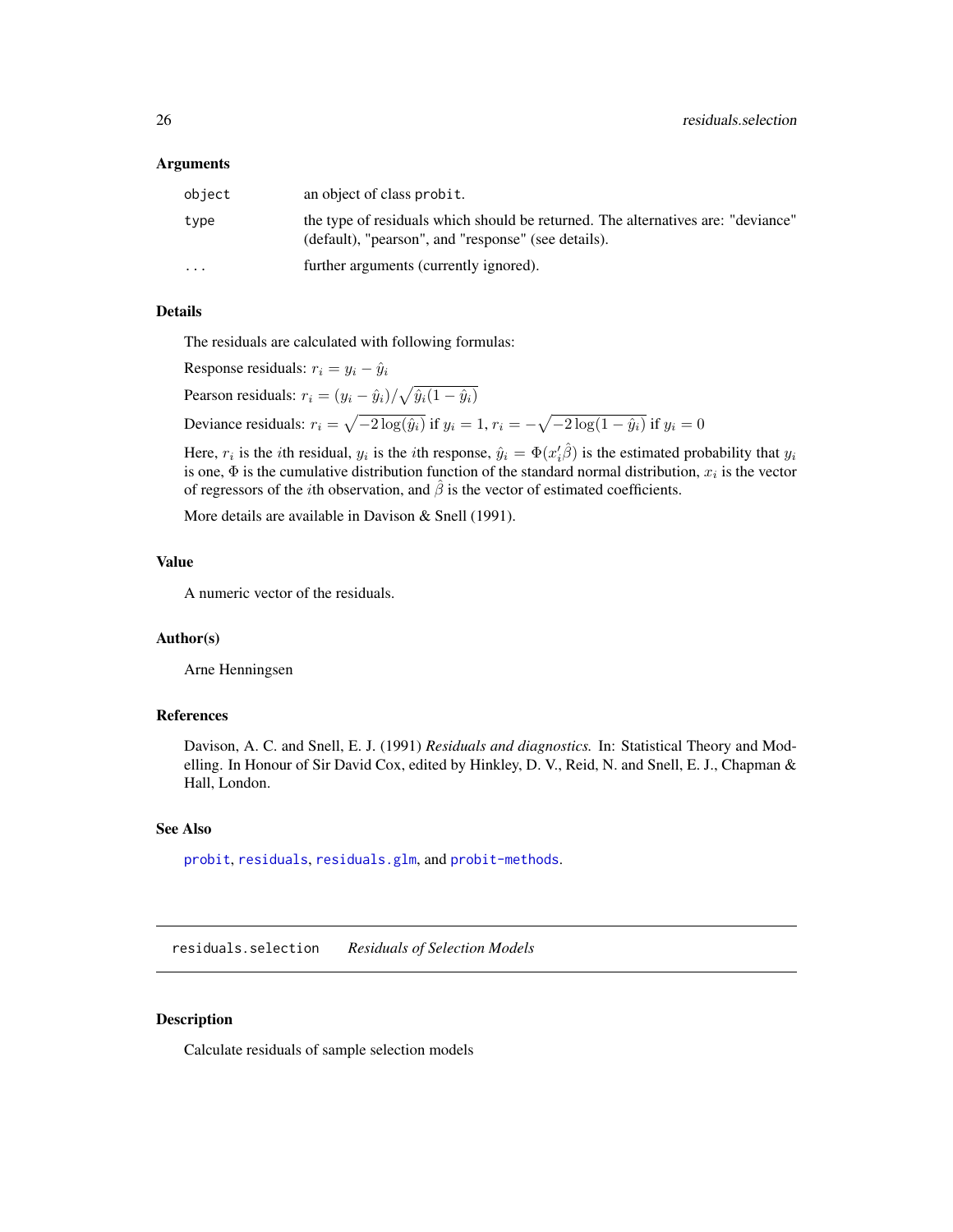#### <span id="page-26-0"></span>selection 27

#### Usage

```
## S3 method for class 'selection'
residuals(object, part = "outcome",
   type = "deviance", ... )
```
#### Arguments

| object   | object of class selection.                                                                                                                                                                 |
|----------|--------------------------------------------------------------------------------------------------------------------------------------------------------------------------------------------|
| part     | character string indication which residuals to extract: "outcome" for the fitted<br>values of the outcome equation(s) or "selection" for the fitted values of the se-<br>lection equation. |
| type     | the type of residuals (see section 'Details'). The alternatives are: "deviance"<br>(default), "pearson", and "response" (see residuals.probit).                                            |
| $\cdots$ | further arguments passed to other methods (e.g. residuals. probit or residuals).                                                                                                           |

## Details

The calculation of the fitted values that are used to calculate the residuals is described in the details section of the documentation of [fitted.selection](#page-2-1).

Argument type is only used for binary dependent variables, i.e. if argument part is equal "selection" or the dependent variable of the outcome model is binary. Hence, argument type is ignored if argument part is equal "outcome" and the dependent variable of the outcome model is numeric.

#### Value

A numeric vector of the residuals.

## Author(s)

Arne Henningsen

## See Also

[residuals](#page-0-0), [selection](#page-26-1), [fitted.selection](#page-2-1), [residuals.probit](#page-24-1), and [selection-methods](#page-33-1).

<span id="page-26-1"></span>selection *Heckman-style selection and treatment effect models*

#### <span id="page-26-2"></span>**Description**

This is the frontend for estimating Heckman-style selection models either with one or two outcomes (also known as generalized tobit models). It supports binary outcomes and interval outcomes in the single-outcome case. It also supports normal-distribution based treatment effect models.

For model specification and more details, see Toomet and Henningsen (2008) and the included vignettes "Sample Selection Models", "Interval Regression with Sample Selection", and "All-Normal Treatment Effects".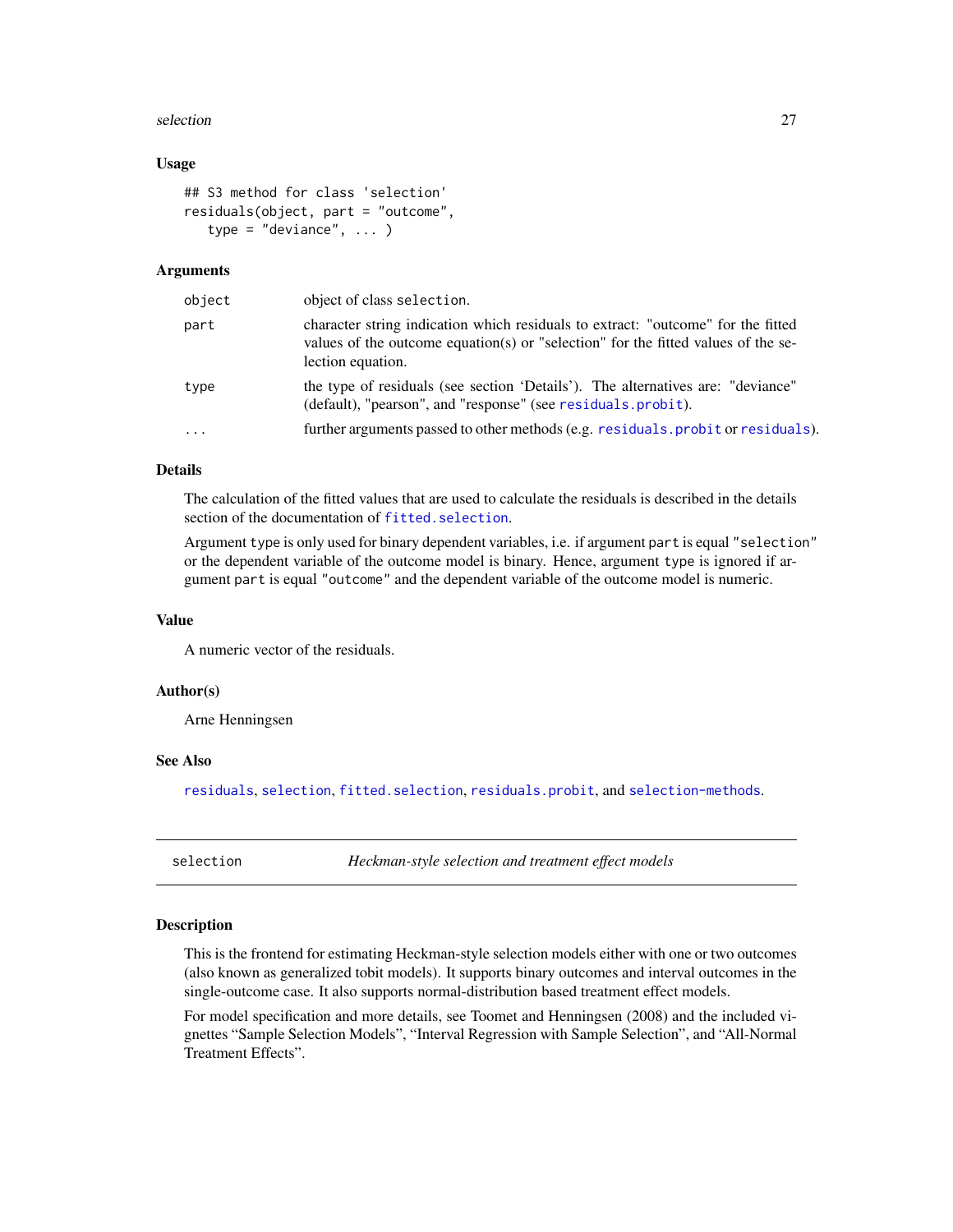## Usage

```
selection(selection, outcome, data = sys.frame(sys.parent()),
   weights = NULL, subset, method = "ml",
   type = NULL,
   start = NULL,
   boundaries = NULL,
   ys = FALSE, xs = FALSE, yo = FALSE, xo = FALSE,mfs = FALSE, mfo = FALSE,
   printLevel = print.level, print.level=0,
   ...)
heckit( selection, outcome, data = sys.frame(sys.parent()),
  method = "2step", ... )treatReg(selection, outcome,
   data=sys.frame(sys.parent()),
   mfs=TRUE, mfo=TRUE,
   ...)
```
## Arguments

| selection                | formula, the selection equation.                                                                                                                                                                                                                                                          |
|--------------------------|-------------------------------------------------------------------------------------------------------------------------------------------------------------------------------------------------------------------------------------------------------------------------------------------|
| outcome                  | the outcome equation(s). Either a single equation (for tobit 2 models), or a list<br>of two equations (tobit 5 models).                                                                                                                                                                   |
| data                     | an optional data frame, list or environment (or object coercible by as . data. frame<br>to a data frame) containing the variables in the model. If not found in data,<br>the variables are taken from environment (formula), typically the environment<br>from which selection is called. |
| weights                  | an optional vector of 'prior weights' to be used in the fitting process. Should<br>be NULL or a numeric vector. Weights are currently only supported in type-2<br>models.                                                                                                                 |
| subset                   | an optional index vector specifying a subset of observations to be used in the<br>fitting process.                                                                                                                                                                                        |
| method                   | how to estimate the model. Either "ml" for Maximum Likelihood, "2step" for<br>2-step estimation, or "model. frame" for returning the model frame (only).                                                                                                                                  |
| type                     | model type. NULL will automatically detect the type, but one may also manually<br>determine it. Numeric '2' and '5' are tobit-2 and tobit-5 models respectively,<br>and character "treatment" is treatment effect model.                                                                  |
| start                    | vector, initial values for the ML estimation. If start does not have names,<br>names are constructed based on the model frame.                                                                                                                                                            |
| boundaries               | an optional vector of boundaries of the intervals of the dependent variable of the<br>outcome equation for sample selection models with interval regression of the<br>outcome equation.                                                                                                   |
| ys, yo, xs, xo, mfs, mfo | logicals. If true, the response $(y)$ , model matrix $(x)$ or the model frame $(mf)$ of<br>the selection $(s)$ or outcome $(o)$ equation $(s)$ are returned.                                                                                                                              |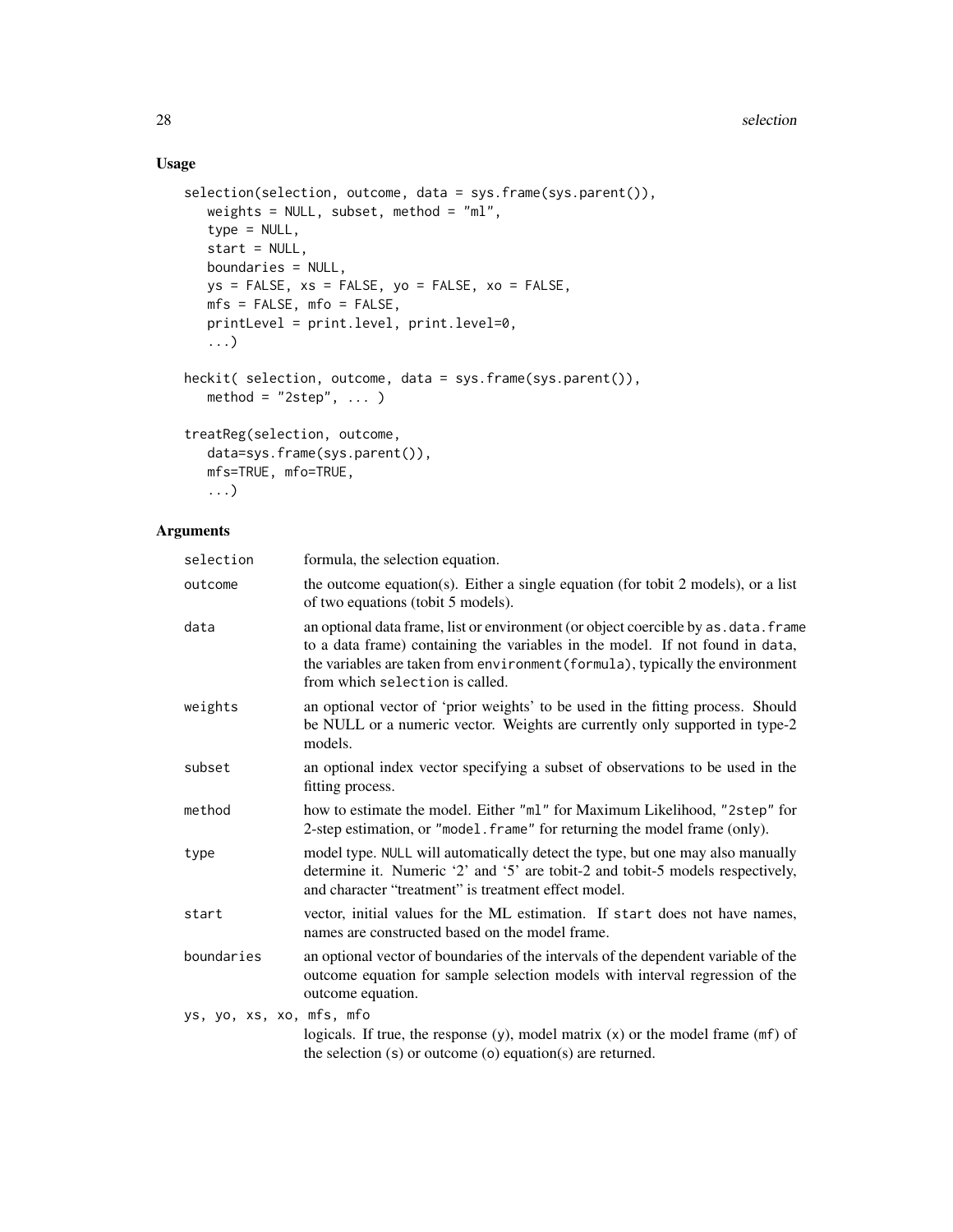#### <span id="page-28-0"></span>selection 29

|                         | printLevel, print.level                                                                                                              |
|-------------------------|--------------------------------------------------------------------------------------------------------------------------------------|
|                         | integer. Various debugging information, higher value gives more information.<br>The preferred option is 'printLevel'.                |
| $\cdot$ $\cdot$ $\cdot$ | additional parameters for the corresponding fitting functions to bit 2f it, to bit 5f it,<br>heckit2fit, heckit5fit, and tobit2Bfit. |
|                         |                                                                                                                                      |

#### Details

The dependent variable of of the selection equation (specified by argument selection) must have exactly two levels (e.g., 'FALSE' and 'TRUE', or '0' and '1'). By default the levels are sorted in increasing order ('FALSE' is before 'TRUE', and '0' is before '1'). If the dependent variable of the outcome equation (specified by argument outcome) has exactly two levels, this variable is modelled as a binary variable. If argument boundaries is specified, the outcome equation is estimated as interval regression model and the dependent variable of the outcome equation must be a categorical (factor) variable or a variable of strictly positive integer values, whereas the vector specified by argument boundaries must have one more element than the number of levels or the largest integer, respectively. In all other cases, it is assumed that the dependent variable of the outcome equation is continuous and an ordinary sample selection model is estimated.

For tobit-2 (sample selection) models, only those observations are included in the second step estimation (argument 'outcome'), where the dependent variable variable of the selection equation equals the second element of its levels (e.g., 'TRUE' or '1').

For tobit-5 (switching regression) models, in the second step the first outcome equation (first element of argument 'outcome') is estimated only for those observations, where the dependent variable of the selection equation equals the first element of its levels (e.g., 'FALSE' or '0'). The second outcome equation is estimated only for those observations, where this variable equals the second element of its levels (e.g., 'TRUE' or '1').

Treatment effect models are a version of tobit-5 models where the two outcomes are "participation" and "non-participation". treatReg takes an equal set of explanatory variables for both of these choices and assumes that the corresponding parameters are equal. In typical treatment effect model the selection outcome variable (participation decision) is included as an explanatory variable for the outcome. If this is not done, treatReg amounts to estimating two equations with correlated error structure.

NA-s are allowed in the data. These are ignored if the corresponding outcome is unobserved, otherwise observations which contain NA (either in selection or outcome) are removed.

These selection models assume a known (multivariate normal) distribution of error terms. Because of this, the instruments (exclusion restrictions) are not necessary. However, if no instruments are supplied, the results are based solely on the assumption on multivariate normality. This may or may not be an appropriate assumption for a particular problem. Note also that standard errors tend to be large without a strong exclusion restriction.

If argument method is equal to "ml" (the default), the estimation is done by the maximum likelihood method, where the Newton-Raphson algorithm is used by default. Argument maxMethod (see [tobit2fit](#page-0-0)) can be used to chose other algorithms for the maximisation of the (log) likelihood function.

If argument method is equal to "ml" (the default) and argument start is NULL (the default), the starting values for the maximum-likelihood (ML) estimation of a tobit-2 or tobit-5 model are obtained by an initial two-step estimation of this model.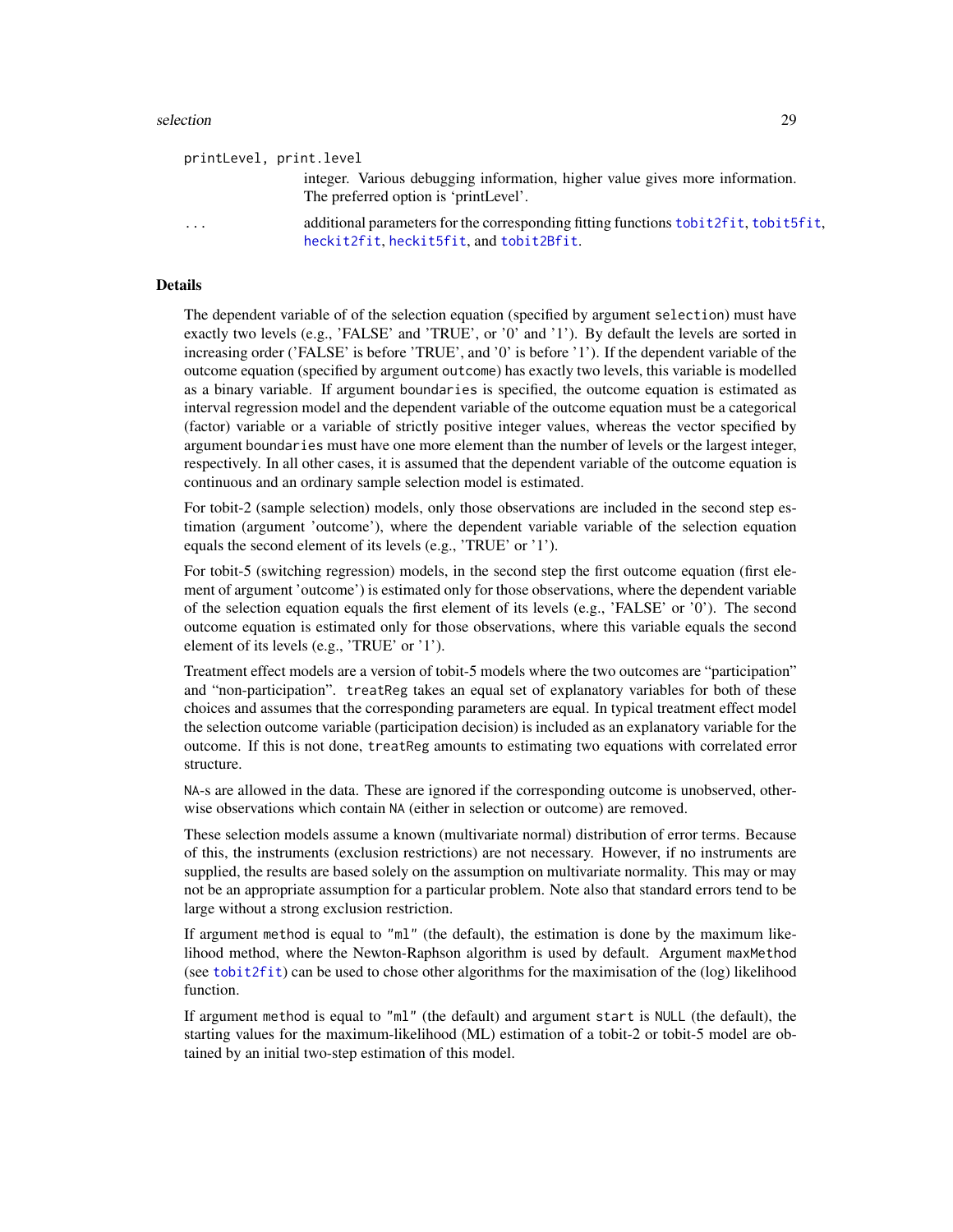The two-step estimation of interval-regression models with sample-selection has not yet been implemented. If no starting values for a maximum-likelihood (ML) estimation of an interval-regression model with sample-selection are specified (i.e., argument start is NULL, the default), starting values are obtained by an initial estimation of a tobit-2 model, where the dependent variable of the outcome equation is set to the mid points of the boudaries of the intervals. By default, the starting values are obtained by a maximum-likelihood (ML) estimation of the tobit-2 model, whereas the starting values for the maximum-likelihood (ML) estimation of the tobit-2 model are obtained by a 2-step estimation of the tobit-2 model. If argument start is set to "2step", the starting values for the maximum-likelihood (ML) estimation of an interval-regression model with sample-selection are directly obtained by a 2-step estimation of the tobit-2 model (i.e., without a subsequent ML estimation of the tobit-2 model).

Methods that can be applied to objects returned by selection() are described on the help page [selection-methods](#page-33-1).

#### Value

'selection' returns an object of class "selection". If the model estimated by Maximum Likelihood (argument method = "ml"), this object is a list, which has all the components of a 'maxLik' object, and in addition the elements 'twoStep', 'start, 'param', 'termS', 'termO', 'outcomeVar', and if requested 'ys', 'xs', 'yo', 'xo', 'mfs', and 'mfo'. If a tobit-2 (sample selection) model is estimated by the two-step method (argument method = "2step"), the returned object is a list with components 'probit', 'coefficients', 'param', 'vcov', 'lm', 'sigma', 'rho', 'invMillsRatio', and 'imrDelta'. If a tobit-5 (switching regression) model is estimated by the two-step method (argument method = "2step"), the returned object is a list with components 'coefficients', 'vcov', 'probit', 'lm1', 'lm2', 'rho1', 'rho2', 'sigma1', 'sigma2', 'termsS', 'termsO', 'param', and if requested 'ys', 'xs', 'yo', 'xo', 'mfs', and 'mfo'.

| probit                   | object of class 'probit' that contains the results of the 1st step (probit estimation)<br>(only for two-step estimations).                                                                                                                                                                                                                                                                                                                                                                         |
|--------------------------|----------------------------------------------------------------------------------------------------------------------------------------------------------------------------------------------------------------------------------------------------------------------------------------------------------------------------------------------------------------------------------------------------------------------------------------------------------------------------------------------------|
| twoStep                  | (only if initial values not given) results of the 2-step estimation, used for initial<br>values                                                                                                                                                                                                                                                                                                                                                                                                    |
| start                    | initial values for ML estimation                                                                                                                                                                                                                                                                                                                                                                                                                                                                   |
|                          | terms S, terms 0 terms for the selection and outcome equation                                                                                                                                                                                                                                                                                                                                                                                                                                      |
| ys, xs, yo, xo, mfs, mfo | response, matrix and frame of the selection- and outcome equations (as a list<br>of two for the latter). NULL, if not requested. The response is represented<br>internally as 0/1 integer vector with 0 denoting either the unobservable outcome<br>$(tobit 2)$ or the first selection (tobit 5).                                                                                                                                                                                                  |
| coefficients             | estimated coefficients, the complete model. coefficient for the Inverse Mills ratio<br>is treated as a parameter (= $\varrho \sigma$ ).                                                                                                                                                                                                                                                                                                                                                            |
| <b>VCOV</b>              | variance covariance matrix of the estimated coefficients.                                                                                                                                                                                                                                                                                                                                                                                                                                          |
| param                    | a list with following components: index, a list of numeric vectors: where in the<br>coef the component are located; oIntercept, a logical: whether the outcome<br>equation includes intercept; N0, N1, integer, number of observations with un-<br>observed and observed outcomes; n0bs, integer, number of valid observations;<br>nParam, integer, number of the parameters in the model (not all are indepen-<br>dent); df, integer, degrees of freedom. Note this is not equal to n0bs - nParam |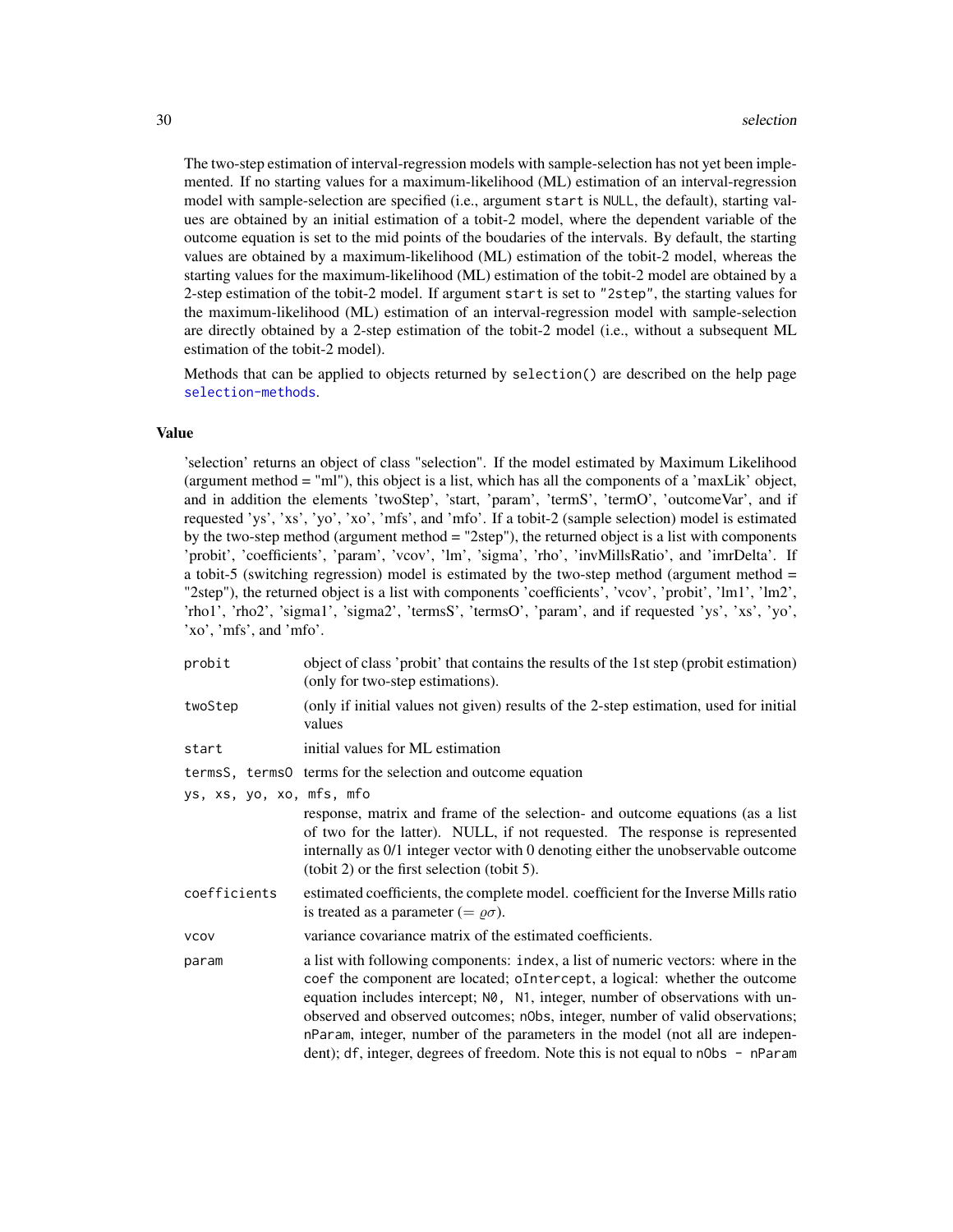#### selection 31

|                       | because of the parameters are not independent in all the cases; levels levels for<br>the response of the selection equation. levels[1] corresponds to the outcome<br>1, levels[2] to the outcome 2.                                                                                                                                                                 |  |
|-----------------------|---------------------------------------------------------------------------------------------------------------------------------------------------------------------------------------------------------------------------------------------------------------------------------------------------------------------------------------------------------------------|--|
| lm, lm1, lm2          | objects of class 'lm' that contain the results of the 2nd step estimation(s) of the<br>outcome equation(s). Note: the standard errors of this estimation are biased,<br>because they do not account for the estimation of $\gamma$ in the 1st step estimation<br>(the correct standard errors are returned by summary and they are contained in<br>vcov component). |  |
| sigma, sigma1, sigma2 |                                                                                                                                                                                                                                                                                                                                                                     |  |
|                       | the standard error(s) of the error terms of the outcome equation(s).                                                                                                                                                                                                                                                                                                |  |
| rho, rho1, rho2       |                                                                                                                                                                                                                                                                                                                                                                     |  |
|                       | the estimated correlation coefficient(s) between the error term of the selection<br>equation and the outcome equation(s).                                                                                                                                                                                                                                           |  |
| invMillsRatio         | the inverse Mills Ratios calculated from the results of the 1st step probit estima-<br>tion.                                                                                                                                                                                                                                                                        |  |
| imrDelta              | the $\delta$ s calculated from the inverse Mills Ratios and the results of the 1st step<br>probit estimation.                                                                                                                                                                                                                                                       |  |
| outcomeVar            | character string indicating whether the dependent variable of the outcome equa-<br>tion is "continuous" or "binary".                                                                                                                                                                                                                                                |  |
|                       |                                                                                                                                                                                                                                                                                                                                                                     |  |

## Note

The 2-step estimate of 'rho' may be outside of the  $[-1, 1]$  interval. In that case the standard errors of invMillsRatio may be meaningless.

#### Author(s)

Arne Henningsen, Ott Toomet <otoomet@ut.ee>

## References

Cameron, A. C. and Trivedi, P. K. (2005) *Microeconometrics: Methods and Applications*, Cambridge University Press.

Greene, W. H. (2003) *Econometric Analysis, Fifth Edition*, Prentice Hall.

Heckman, J. (1976) The common structure of statistical models of truncation, sample selection and limited dependent variables and a simple estimator for such models, *Annals of Economic and Social Measurement*, 5(4), p. 475-492.

Johnston, J. and J. DiNardo (1997) *Econometric Methods, Fourth Edition*, McGraw-Hill.

Lee, L., G. Maddala and R. Trost (1980) Asymetric covariance matrices of two-stage probit and two-stage tobit methods for simultaneous equations models with selectivity. *Econometrica*, 48, p. 491-503.

Petersen, S., G. Henningsen and A. Henningsen (2017) *Which Households Invest in Energy-Saving Home Improvements? Evidence From a Danish Policy Intervention*. Unpublished Manuscript. Department of Management Engineering, Technical University of Denmark.

Toomet, O. and A. Henningsen, (2008) Sample Selection Models in R: Package sampleSelection. *Journal of Statistical Software* 27(7), <http://www.jstatsoft.org/v27/i07/>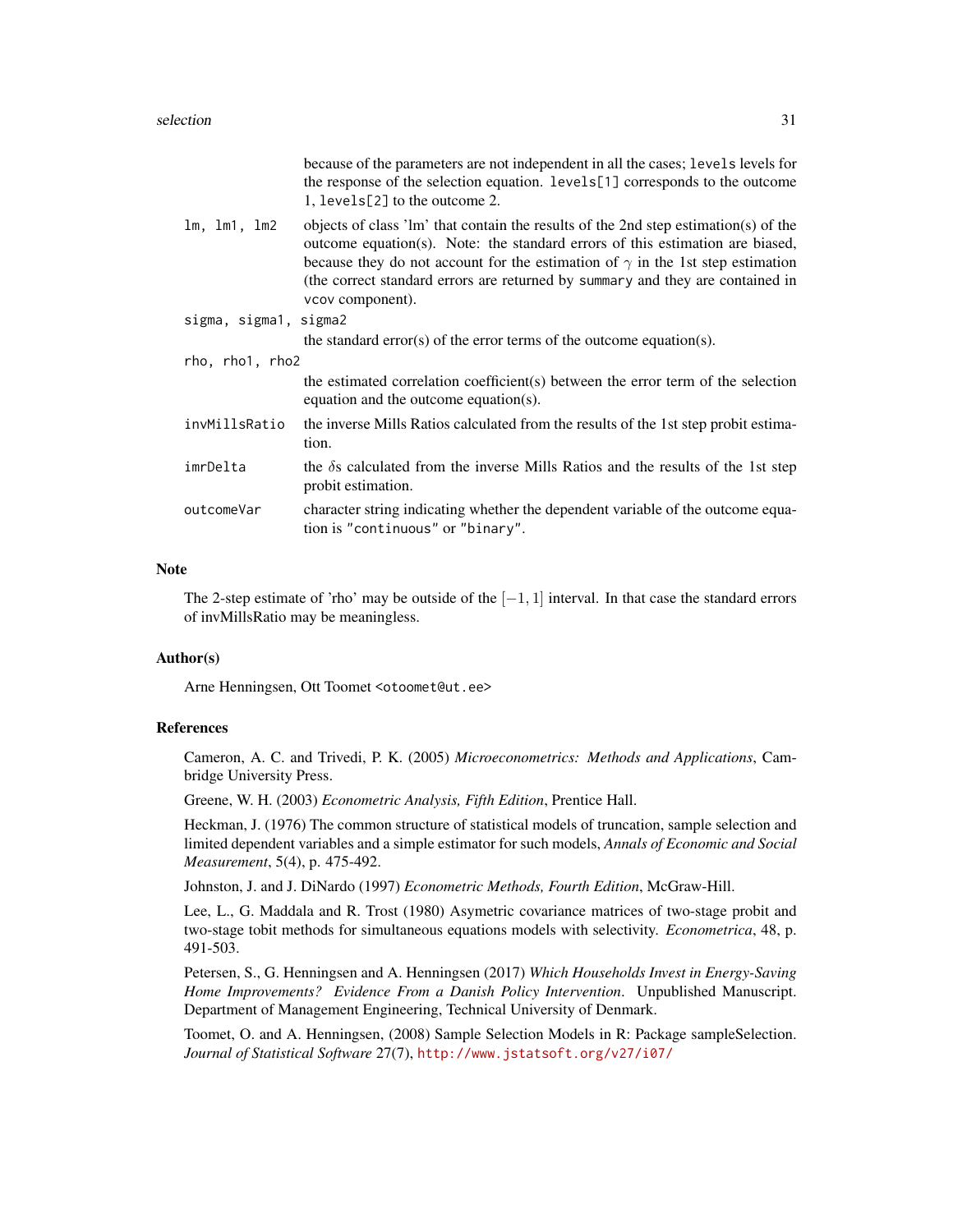<span id="page-31-0"></span>Wooldridge, J. M. (2003) *Introductory Econometrics: A Modern Approach, 2e*, Thomson South-Western.

#### See Also

[summary.selection](#page-36-1), [selection-methods](#page-33-1), [probit](#page-18-1), [lm](#page-0-0), and [Mroz87](#page-12-1) and [RandHIE](#page-22-1) for further examples.

#### Examples

```
## Greene( 2003 ): example 22.8, page 786
data( Mroz87 )
Mroz87$kids <- ( Mroz87$kids5 + Mroz87$kids618 > 0 )
# Two-step estimation
summary( heckit( lfp \sim age + I( age<sup>2</sup>) + faminc + kids + educ,
  wage \sim exper + I( exper<sup>^2</sup> ) + educ + city, Mroz87 ) )
# ML estimation
summary( selection( lfp \sim age + I( age\gamma ) + faminc + kids + educ,
   wage \sim exper + I( exper^2 ) + educ + city, Mroz87 ) )
## Example using binary outcome for selection model.
## We estimate the probability of womens' education on their
## chances to get high wage (> $5/hr in 1975 USD), using PSID data
## We use education as explanatory variable
## and add age, kids, and non-work income as exclusion restrictions.
data(Mroz87)
m \le - selection(lfp \sim educ + age + kids5 + kids618 + nwifeinc,
   wage >= 5 \sim educ, data = Mroz87 )
summary(m)
## example using random numbers
library( "mvtnorm" )
nObs <- 1000
sigma <- matrix( c( 1, -0.7, -0.7, 1 ), ncol = 2 )
errorTerms <- rmvnorm( nObs, c( 0, 0 ), sigma )
myData \le data.frame( no = c( 1:nObs ), x1 = rnorm( nObs ), x2 = rnorm( nObs ),
   ul = errorTerms[ , 1 ], ul = errorTerm[ , 2 ] )myData$y <- 2 + myData$x1 + myData$u1
myData$s <- ( 2 * myData$x1 + myData$x2 + myData$u2 - 0.2 ) > 0
myData$y[ !myData$s ] <- NA
myOls \leq - \ln( y \sim x1, \text{ data = myData})summary( myOls )
myHeckit <- heckit( s \sim x1 + x2, y \sim x1, myData, print.level = 1)
summary( myHeckit )
## example using random numbers with IV/2SLS estimation
library( "mvtnorm" )
nObs <- 1000
sigma <- matrix( c( 1, 0.5, 0.1, 0.5, 1, -0.3, 0.1, -0.3, 1), ncol = 3)
errorTerms <- rmvnorm( nObs, c( 0, 0, 0 ), sigma )
myData \leq data.frame( no = c( 1:nObs ), x1 = rnorm( nObs ), x2 = rnorm( nObs ),
```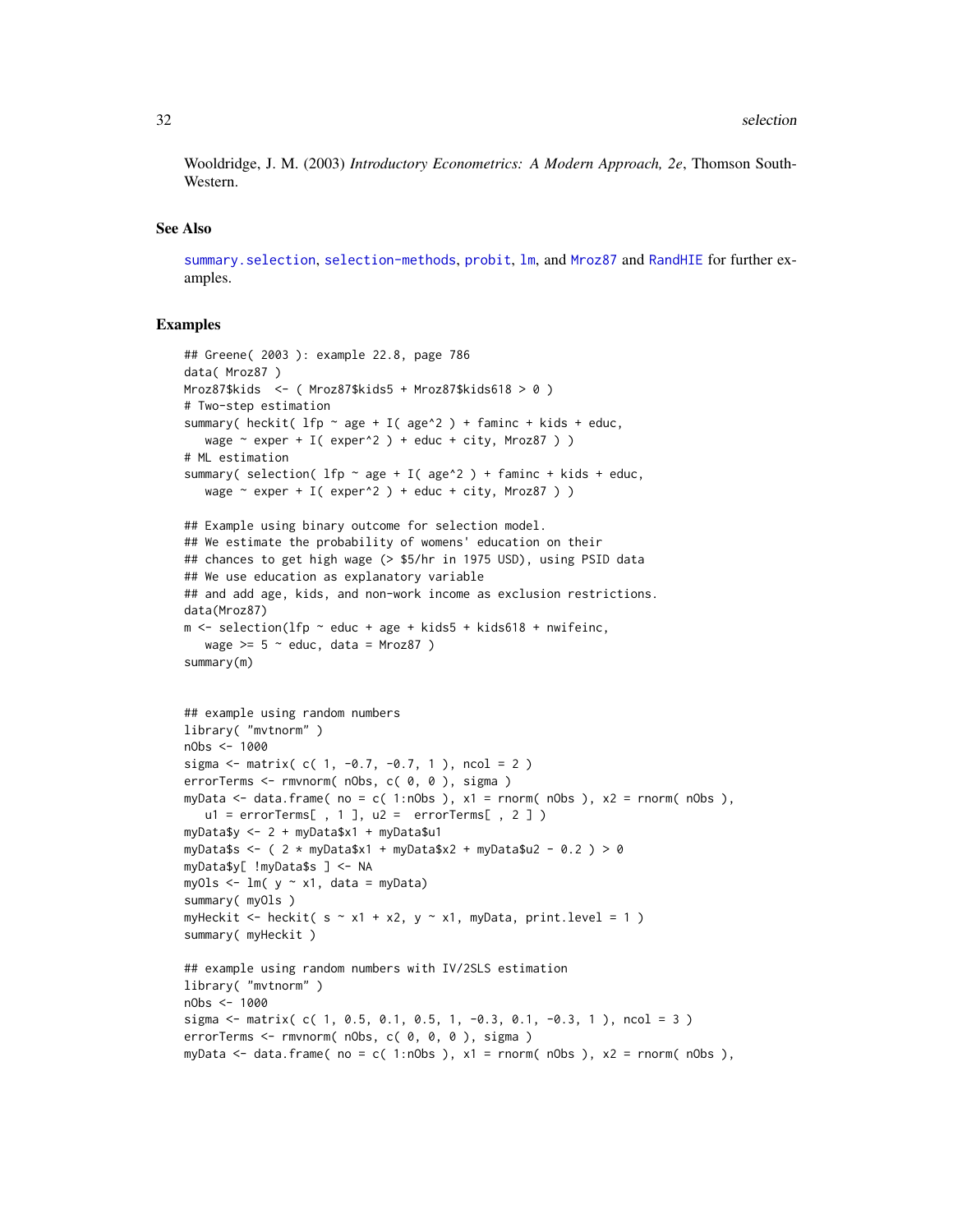#### selection 33

```
u1 = errorTerms[, 1], u2 = errorTerms[, 2], u3 = errorTerms[, 3])
myData$w <- 1 + myData$x1 + myData$u1
myData$y <- 2 + myData$w + myData$u2
myData$s <- ( 2 * myData$x1 + myData$x2 + myData$u3 - 0.2 ) > 0
myData$y[ !myData$s ] <- NA
myHeckit <- heckit( s \sim x1 + x2, y \sim w, data = myData )
summary( myHeckit ) # biased!
myHeckitIv <- heckit( s \sim x1 + x2, y \sim w, data = myData, inst = \sim x1)
summary( myHeckitIv ) # unbiased
## tobit-5 example
N < -500library(mvtnorm)
   vc \leftarrow diag(3)vc[lower.tri(vc)] < -c(0.9, 0.5, 0.6)vc[upper.tri(vc)] <- vc[lower.tri(vc)]
   eps <- rmvnorm(N, rep(0, 3), vc)
   xs < - runif(N)ys <- xs + eps[,1] > 0
   xo1 <- runif(N)
   yo1 <- xo1 + eps[,2]
   xo2 < - runif(N)yo2 <- xo2 + eps[,3]
   a <- selection(ys~xs, list(yo1 ~ xo1, yo2 ~ xo2))
   summary(a)
## tobit2 example
   vc \leftarrow diag(2)vc[2,1] <- vc[1,2] <- -0.7
   eps <- rmvnorm(N, rep(0, 2), vc)
   xs < -runif(N)ys <- xs + eps[,1] > 0
   xo < -runif(N)yo \leftarrow (xo + eps[, 2]) * (ys > 0)a <- selection(ys~xs, yo ~xo)
   summary(a)
## Example for treatment regressions
## Estimate the effect of treatment on income
## selection outcome: treatment participation, logical (treatment)
## selection explanatory variables: age, education (years)
## unemployment in 1974, 1975, race
## outcome: log real income 1978
## outcome explanatory variables: treatment, age, education, race.
## unemployment variables are treated as exclusion restriction
data(Treatment, package="Ecdat")
a <- treatReg(treat~poly(age,2) + educ + u74 + u75 + ethn,
              log(re78)~treat + poly(age,2) + educ + ethn,
              data=Treatment)
print(summary(a))
```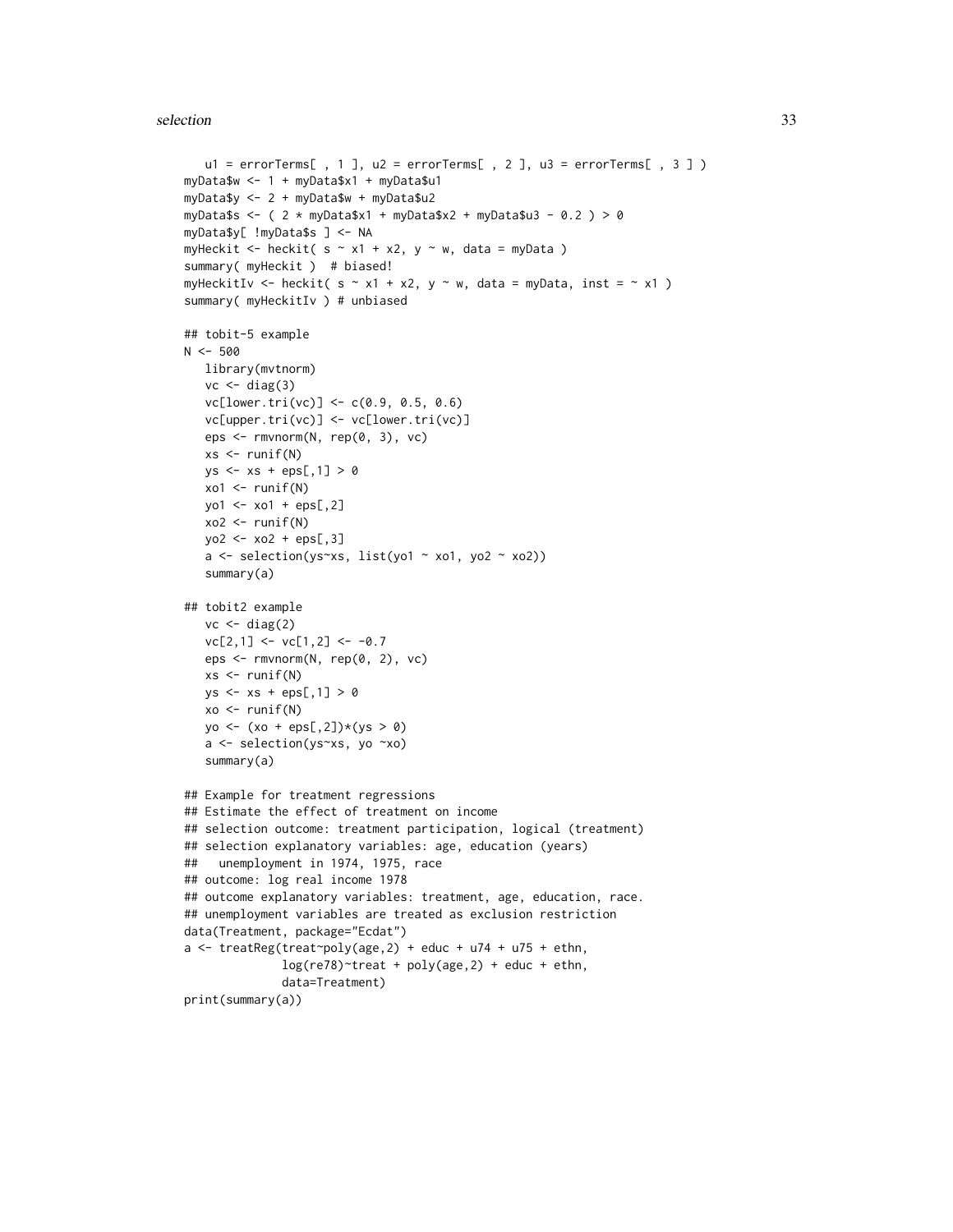<span id="page-33-1"></span><span id="page-33-0"></span>selection-methods *selection-methods*

#### Description

Methods for selection models

#### Usage

```
## S3 method for class 'selection'
logLik(object, ... )
## S3 method for class 'selection'
nobs(object, ... )
## S3 method for class 'selection'
nObs(x, \ldots)## S3 method for class 'selection'
print(x, digits = max(3, getOption("digits") - 3), ... )
```
### Arguments

| object.x | object of class selection.                                                  |
|----------|-----------------------------------------------------------------------------|
| digits   | the minimum number of significant digits of the coefficients to be printed. |
| $\cdots$ | further arguments (currently ignored).                                      |

## Details

The logLik method returns the log likelihood value of the model. The nobs and nObs methods return the number of observations. The print method prints the call and the estimated coefficients.

Furthermore, some standard methods can be applied to selection models: The [lrtest](#page-0-0) method can be used to perform likelihood-ratio tests. The [stdEr](#page-0-0) method returns the vector of the standard errors of the estimated parameters.

The methods [coef.selection](#page-1-1), [fitted.selection](#page-2-1) [model.frame.selection](#page-10-1), [model.matrix.selection](#page-11-2), [residuals.selection](#page-25-1), [summary.selection](#page-36-1), and [vcov.selection](#page-37-1) are described at seperate help pages.

#### Author(s)

Arne Henningsen

## See Also

[selection](#page-26-1), [summary.selection](#page-36-1), and [probit-methods](#page-21-2).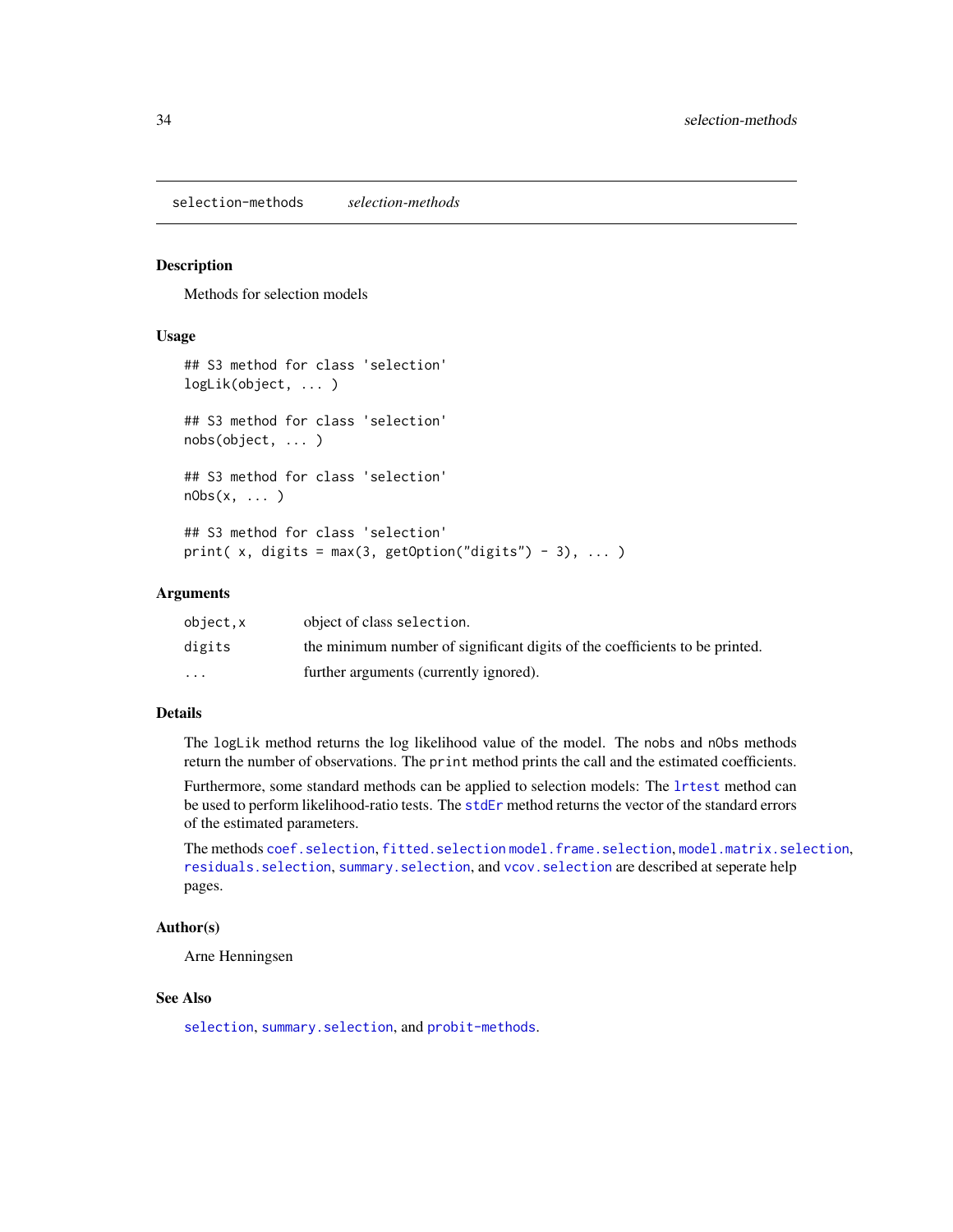#### <span id="page-34-0"></span>Description

'Instructional dataset, N=807, cross-sectional individual data on smoking accompanying Introductory Econometrics: A Modern Approach, Jeffrey M. Wooldridge, South-Western College Publishing, (c) 2000 and Jeffrey M. Wooldridge, Econometric Analysis of Cross Section and Panel Data, MIT Press, (c) 2001.' (<https://ideas.repec.org/p/boc/bocins/smoke.html#biblio>, accessed February 27, 2017). This dataset is a subset of data used in Mullahy (1997). Data was collected in 1979 and 1980 through the Smoking Supplement to the US National Health Interview Survey.

#### Usage

data(Smoke)

## Format

This data frame contains the following columns:

educ Years of schooling.

age Respondents age in years.

cigpric State cigarette price, cents per pack.

income Annual income in USD.

restaurn Dummy variable indicating if state restaurant smoking restrictions are in place.

smoker Dummy variable indicating if person has smoked at least one cigarette.

cigs\_intervals Number of cigarettes smoked per day, coded in intervals with intervals boundaries:  $(0,5,10,20,50)$ 

cigs Number of cigarettes smoked per day.

#### Source

Wooldridge(2009)'s dataset also available in other formats at [https://ideas.repec.org/p/boc/](https://ideas.repec.org/p/boc/bocins/smoke.html#biblio) [bocins/smoke.html#biblio](https://ideas.repec.org/p/boc/bocins/smoke.html#biblio).

Original data used in Mullahy (1985) and Mullahy (1997).

#### References

Jeffrey, M. Wooldridge (2009), *Introductory Econometrics: A modern approach*, Canada: South-Western Cengage Learning.

Mullahy, John (1997), *Instrumental-Variable Estimation of Count Data Models: Applications to Models of Cigarette Smoking Behavior*, Review of Economics and Statistics 79, 596-593.

Mullahy, John (1985) *Cigarette Smoking: Habits, Health Concerns, and Heterogeneous Unobservables in a Microeconometric Analysis of Consumer Demand*, Ph.D. dissertation, University of Virginia.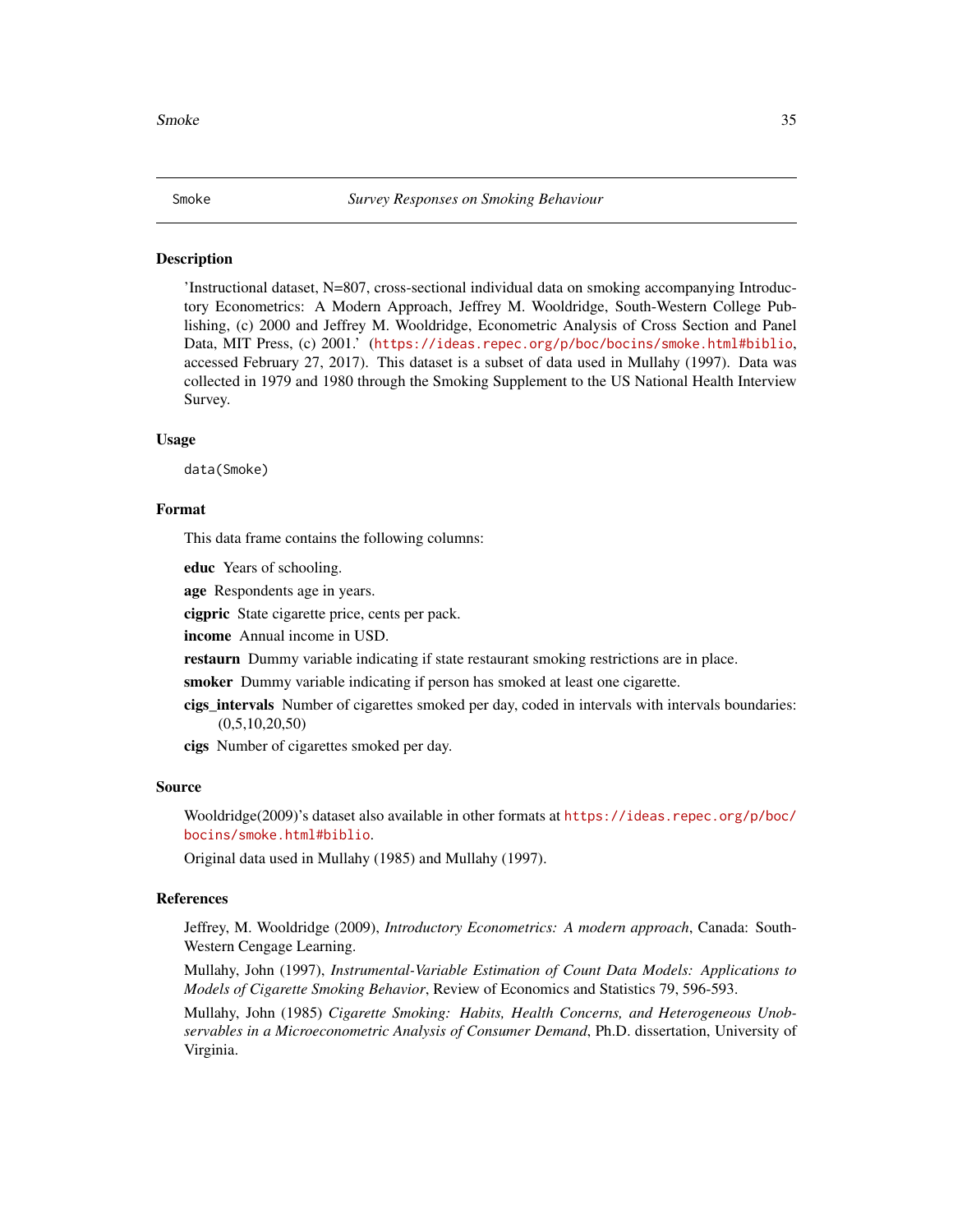## Examples

```
data( Smoke )
# boundaries of the intervals
bounds <- c(0,5,10,20,50,Inf)
## Not run:
# estimation with starting values obtained by a ML estimation
# of a standard tobit-2 model with the dependent variable
# of the outcome equation equal to the mid-points of the intervals
res <- selection( smoker ~ educ + age, cigs_intervals ~ educ,
  data = Smoke, boundaries = bounds )
summary( res )
# estimation with starting values obtained by a two-step estimation
# of a standard tobit-2 model with the dependent variable
# of the outcome equation equal to the mid-points of the intervals
res2 \leq selection( smoker \sim educ + age, cigs_intervals \sim educ,
  data = Smoke, boundaries = bounds, start = "2step" )summary( res2 )
## End(Not run)
# estimation with starting values that are very close to the estimates
# (in order to reduce the execution time of running this example)
resS <- selection( smoker ~ educ + age, cigs_intervals ~ educ,
  data = Smoke, boundaries = bounds,
  start = c( 0.527, -0.0482, -0.0057, 4.23, -0.319, 2.97, 2.245))
summary( resS )
```
<span id="page-35-1"></span>summary.probit *Summarizing Probit Estimations*

## Description

Print or return a summary of a probit estimation.

#### Usage

```
## S3 method for class 'probit'
summary( object, ... )
  ## S3 method for class 'summary.probit'
print( x, ... )
```
#### Arguments

| object                  | an object of class probit.         |
|-------------------------|------------------------------------|
| x                       | an object of class summary.probit. |
| $\cdot$ $\cdot$ $\cdot$ | currently not used.                |

<span id="page-35-0"></span>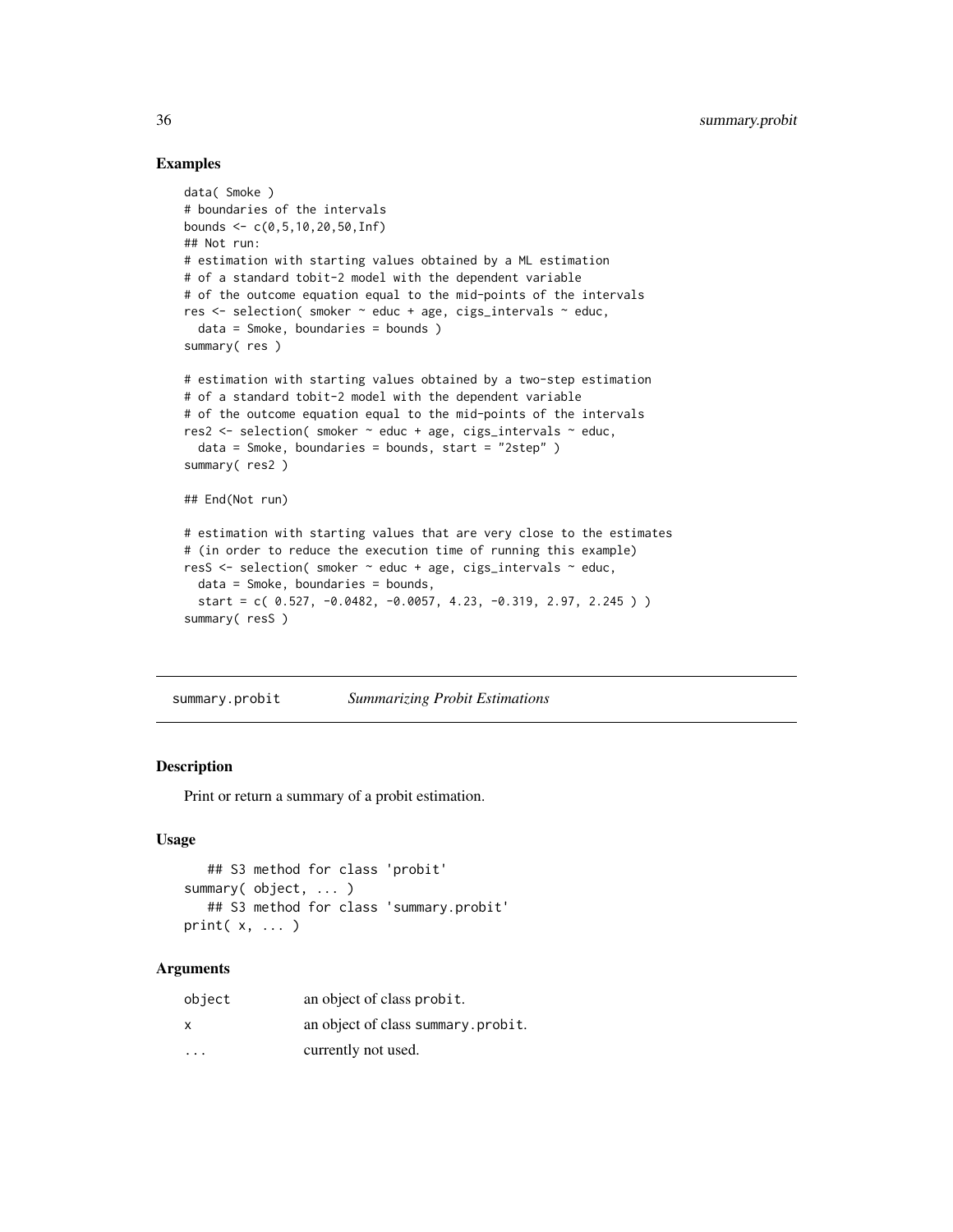## <span id="page-36-0"></span>summary.selection 37

## Value

The summary method returns an object of class summary. probit; the print method prints summary results and returns the argument invisibly.

#### Author(s)

Arne Henningsen

#### See Also

[probit](#page-18-1) and [probit-methods](#page-21-2).

<span id="page-36-1"></span>summary.selection *Summarizing Selection Estimations*

## Description

Print or return a summary of a selection estimation.

#### Usage

```
## S3 method for class 'selection'
summary(object, ...)
   ## S3 method for class 'summary.selection'
print(x,
      digits = max(3, getOption("digits") - 3),
      part = "full", \dots)
```
## Arguments

| object       | an object of class 'selection'.                                                                                                                                                                                             |
|--------------|-----------------------------------------------------------------------------------------------------------------------------------------------------------------------------------------------------------------------------|
| $\mathsf{x}$ | an object of class 'summary.selection'.                                                                                                                                                                                     |
| part         | character string: which parts of the summary to print: "full" for all the esti-<br>mated parameters (probit selection, outcome estimates, correlation and residual<br>variance), or "outcome" for the outcome results only. |
| digits       | numeric, (suggested) number of significant digits.                                                                                                                                                                          |
|              | currently not used.                                                                                                                                                                                                         |

## Details

The variance-covariance matrix of the two-step estimator is currently implemented only for tobit-2 (sample selection) models, but not for the tobit-5 (switching regression) model.

## Value

Summary methods return an object of class summary.selection. Print methods return the argument invisibly.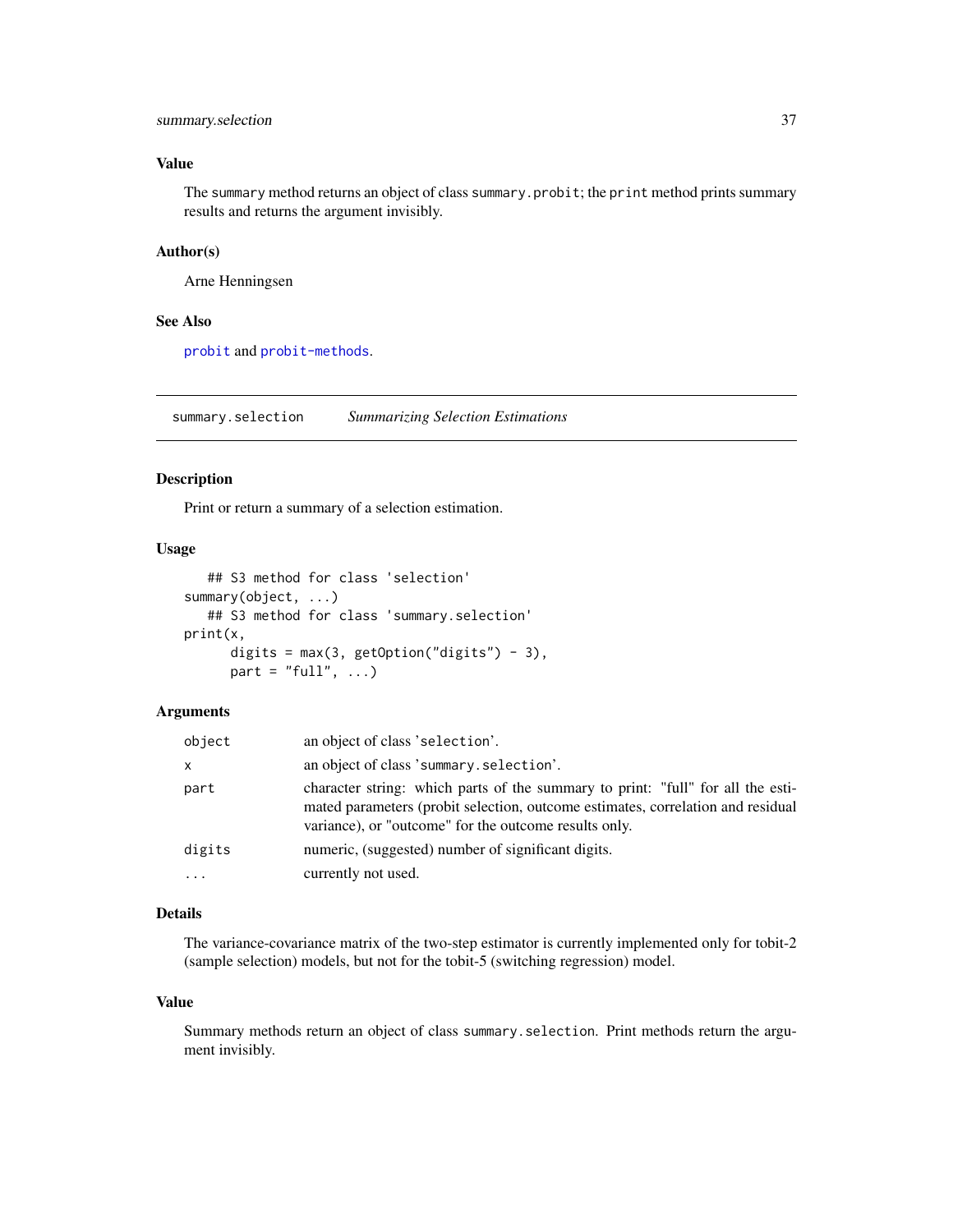#### <span id="page-37-0"></span>Author(s)

Arne Henningsen, Ott Toomet <otoomet@ut.ee>

#### See Also

[summary](#page-0-0), [selection](#page-26-1), and [selection-methods](#page-33-1).

## Examples

```
## Wooldridge( 2003 ): example 17.5, page 590
data( Mroz87 )
wooldridge \le selection( lfp \sim nwifeinc + educ + exper + I( exper^2 ) +
   age + kids5 + kids618, log( wage ) \sim educ + exper + I( exper^2 ),
  data = Mroz87, method = "2step" )
# summary of the 1st step probit estimation (Example 17.1, p. 562f)
# and the 2nd step OLS regression (example 17.5, page 590)
summary( wooldridge )
# summary of the outcome equation only
print(summary(wooldridge), part="outcome")
```
<span id="page-37-1"></span>vcov.selection *Extract Variance Covariance Matrix*

#### Description

This function extracts the coefficient variance-covariance matrix from sample selection models.

#### Usage

```
## S3 method for class 'selection'
vcov(object, part = "full", ...)
```
## Arguments

| object   | object of class "selection".                                                                                                                                                                                                                                                                                                                                                                                                                                    |
|----------|-----------------------------------------------------------------------------------------------------------------------------------------------------------------------------------------------------------------------------------------------------------------------------------------------------------------------------------------------------------------------------------------------------------------------------------------------------------------|
| part     | character string indicating which parts of the variance-covariance matrix to ex-<br>tract: "full" for all parameters (selection estimates, outcome estimates, error<br>variance and correlation, including parameters that were calculated based on es-<br>timated parameters), "outcome" for the outcome estimates only (including the<br>coefficient of the inverse Mill's ratio in case of a two-step estimation), or "est"<br>for all estimated parameters. |
| $\ddots$ | currently not used.                                                                                                                                                                                                                                                                                                                                                                                                                                             |
|          |                                                                                                                                                                                                                                                                                                                                                                                                                                                                 |

## Details

The variance-covariance matrix of a two-step estimate is currently only partly implemented. The unimplemented part of the matrix is filled with NAs.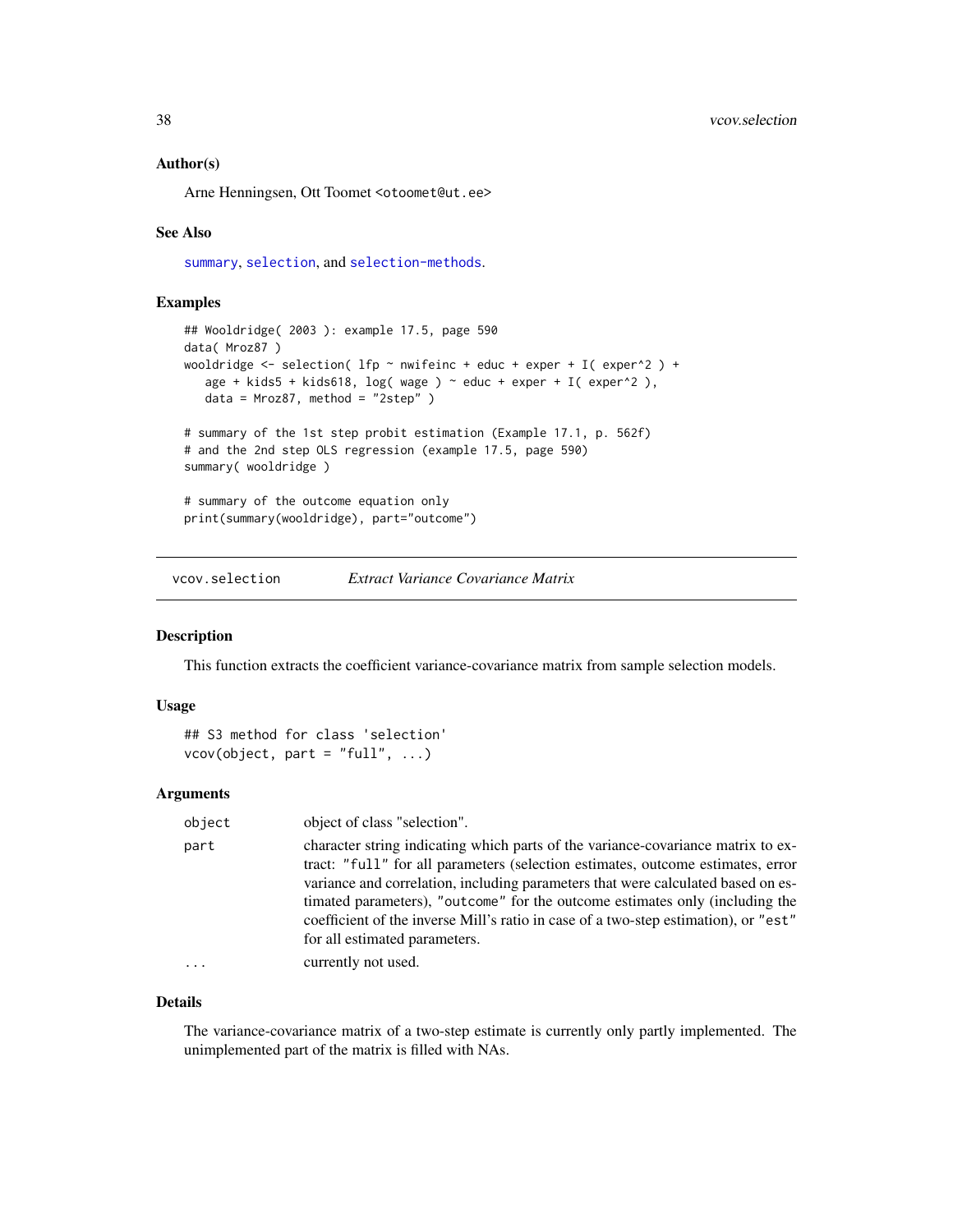## <span id="page-38-0"></span>vcov.selection 39

## Value

the estimated variance covariance matrix of the coefficients.

#### Author(s)

Arne Henningsen, Ott Toomet <otoomet@ut.ee>

### See Also

[vcov](#page-0-0), [selection](#page-26-1), [coef.selection](#page-1-1), and [selection-methods](#page-33-1).

#### Examples

```
## Estimate a simple female wage model taking into account the labour
## force participation
  data(Mroz87)
  a \le heckit(lfp \sim huswage + kids5 + mtr + fatheduc + educ + city,
               log(wage) ~ educ + city, data=Mroz87)
## extract the full variance-covariance matrix:
vcov( a )
## now extract the variance-covariance matrix of the outcome model only:
vcov( a, part = "outcome" )
```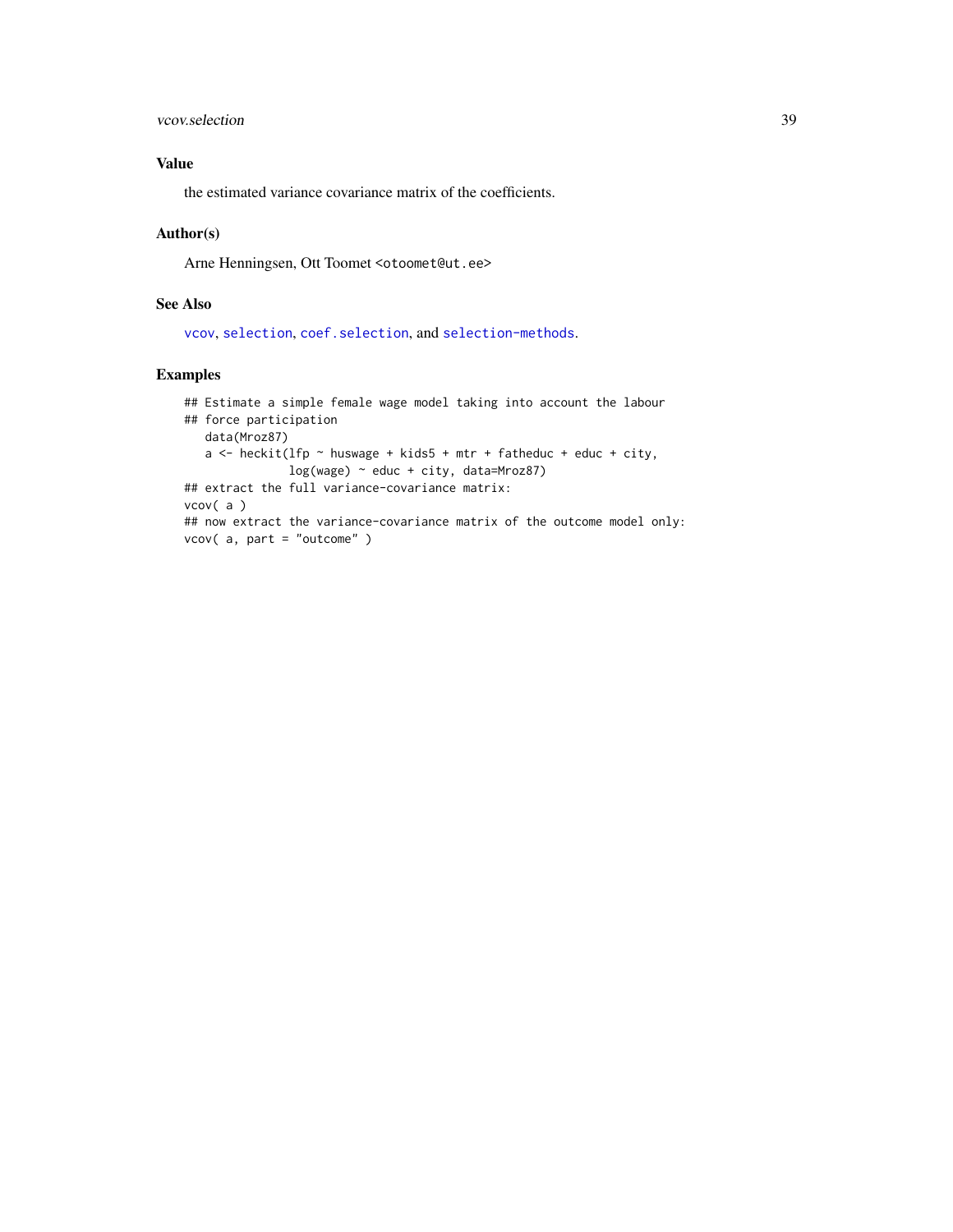# <span id="page-39-0"></span>Index

∗Topic datasets Mroz87, [13](#page-12-0) nlswork, [15](#page-14-0) RandHIE, [23](#page-22-0) Smoke, [35](#page-34-0) ∗Topic methods coef.selection, [2](#page-1-0) fitted.selection, [3](#page-2-0) linearPredictors, [9](#page-8-0) model.frame.binaryChoice, [10](#page-9-0) model.frame.selection, [11](#page-10-0) model.matrix.binaryChoice, [12](#page-11-0) model.matrix.selection, [12](#page-11-0) predict.probit, [16](#page-15-0) predict.selection, [17](#page-16-0) probit-methods, [22](#page-21-0) residuals.probit, [25](#page-24-0) residuals.selection, [26](#page-25-0) selection-methods, [34](#page-33-0) vcov.selection, [38](#page-37-0) ∗Topic models heckitVcov, [4](#page-3-0) invMillsRatio, [5](#page-4-0) linearPredictors, [9](#page-8-0) probit, [19](#page-18-0) selection, [27](#page-26-0) summary.probit, [36](#page-35-0) summary.selection, [37](#page-36-0) ∗Topic nonlinear probit, [19](#page-18-0) ∗Topic regression probit, [19](#page-18-0) selection, [27](#page-26-0) binaryChoice, *[11,](#page-10-0) [12](#page-11-0)* binaryChoice *(*probit*)*, [19](#page-18-0) binomial, *[21](#page-20-0)* coef, *[3](#page-2-0)*, *[22](#page-21-0)*

coef.selection, [2,](#page-1-0) *[34](#page-33-0)*, *[39](#page-38-0)*

coef.summary.selection *(*coef.selection*)*, [2](#page-1-0) df.residual, *[22](#page-21-0)* fitted, *[4](#page-3-0)* fitted.probit, *[4](#page-3-0)* fitted.probit *(*probit-methods*)*, [22](#page-21-0) fitted.selection, [3,](#page-2-0) *[27](#page-26-0)*, *[34](#page-33-0)* glm, *[6](#page-5-0)*, *[20,](#page-19-0) [21](#page-20-0)* heckit, *[5](#page-4-0)* heckit *(*selection*)*, [27](#page-26-0) heckit2fit, *[29](#page-28-0)* heckit5fit, *[29](#page-28-0)* heckitVcov, [4](#page-3-0) invMillsRatio, [5](#page-4-0) linearPredictors, [9](#page-8-0) linearPredictors.probit, *[22](#page-21-0)* lm, *[32](#page-31-0)* logLik.probit *(*probit-methods*)*, [22](#page-21-0) logLik.selection *(*selection-methods*)*, [34](#page-33-0) lrtest, *[22](#page-21-0)*, *[34](#page-33-0)* maxLik, *[20,](#page-19-0) [21](#page-20-0)* maxNR, *[20](#page-19-0)* model.frame, *[10,](#page-9-0) [11](#page-10-0)*, *[21](#page-20-0)* model.frame.binaryChoice, [10,](#page-9-0) *[11,](#page-10-0) [12](#page-11-0)*, *[22](#page-21-0)* model.frame.selection, [11,](#page-10-0) *[13](#page-12-0)*, *[34](#page-33-0)* model.matrix, *[12,](#page-11-0) [13](#page-12-0)* model.matrix.binaryChoice, *[11](#page-10-0)*, [12,](#page-11-0) *[13](#page-12-0)*, *[22](#page-21-0)* model.matrix.selection, *[11](#page-10-0)*, [12,](#page-11-0) *[34](#page-33-0)* Mroz87, [13,](#page-12-0) *[32](#page-31-0)*

nlswork, [15](#page-14-0) nObs.probit *(*probit-methods*)*, [22](#page-21-0) nobs.probit *(*probit-methods*)*, [22](#page-21-0) nObs.selection *(*selection-methods*)*, [34](#page-33-0)